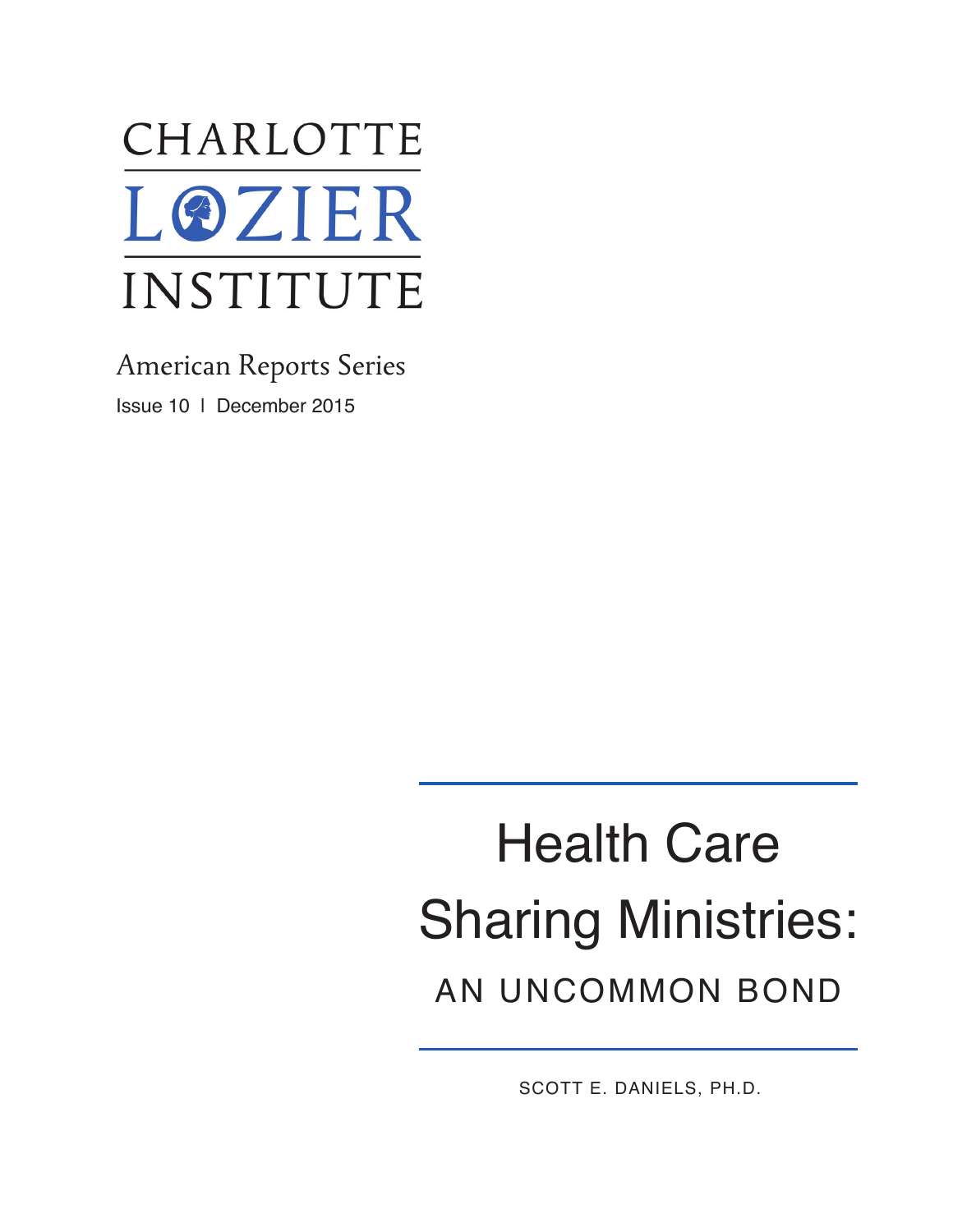

The Charlotte Lozier Institute's American Reports Series presents analysis of issues affecting the United States at the national level. These reports are intended to provide insight into various issues concerning life, science, and bioethics.

Previous Reports:

Byron Calhoun, M.D., *Perinatal Hospice: Allowing Parents to Be Parents*, American Reports Series 1 Gene Tarne, *The Ethical Stems of Good Science,* American Reports Series 2. Charles A. Donovan; Sullivan, Nora, *Abortion Reporting Laws: Tears in the Fabric*, American Reports Series 3. Charles A. Donovan, *The Adoption Tax Credit: Progress and Prospects for Expansion,* American Reports Series 4. Gene Tarne; Mullins, Andrew, *Maryland Joins the Trend for Ethical Stem Cell Research,* American Reports Series 5. Angelina Baglini, *Gestational Limits on Abortion in the United States Compared to International Norms*, American Reports Series 6. Gene Tarne, *Cloning is Cloning is Cloning*, American Reports Series 7. Mark Bradford, Improving Joyful Lives: Society's Response to Difference and Disability, American Reports Series 8. Wesley J. Smith, *Assisted Suicide Is Not Compassion*, American Reports Series 9.

The full text of this publication can be found at: https://www.lozierinstitute.org/health-care-sharing-ministries-an-uncommon-bond

Comments and information requests can be directed to: Charlotte Lozier Institute 1200 New Hampshire Ave., NW, Suite 750 Washington, DC 20036 E-mail: info@lozierinstitute.org Ph. 202-223-8073/www.lozierinstitute.org

The views expressed in this paper are attributable to the author(s) and do not necessarily represent the position of the Charlotte Lozier Institute. Nothing in the content of this paper is intended to support or oppose the progress of any bill before the U.S. Congress.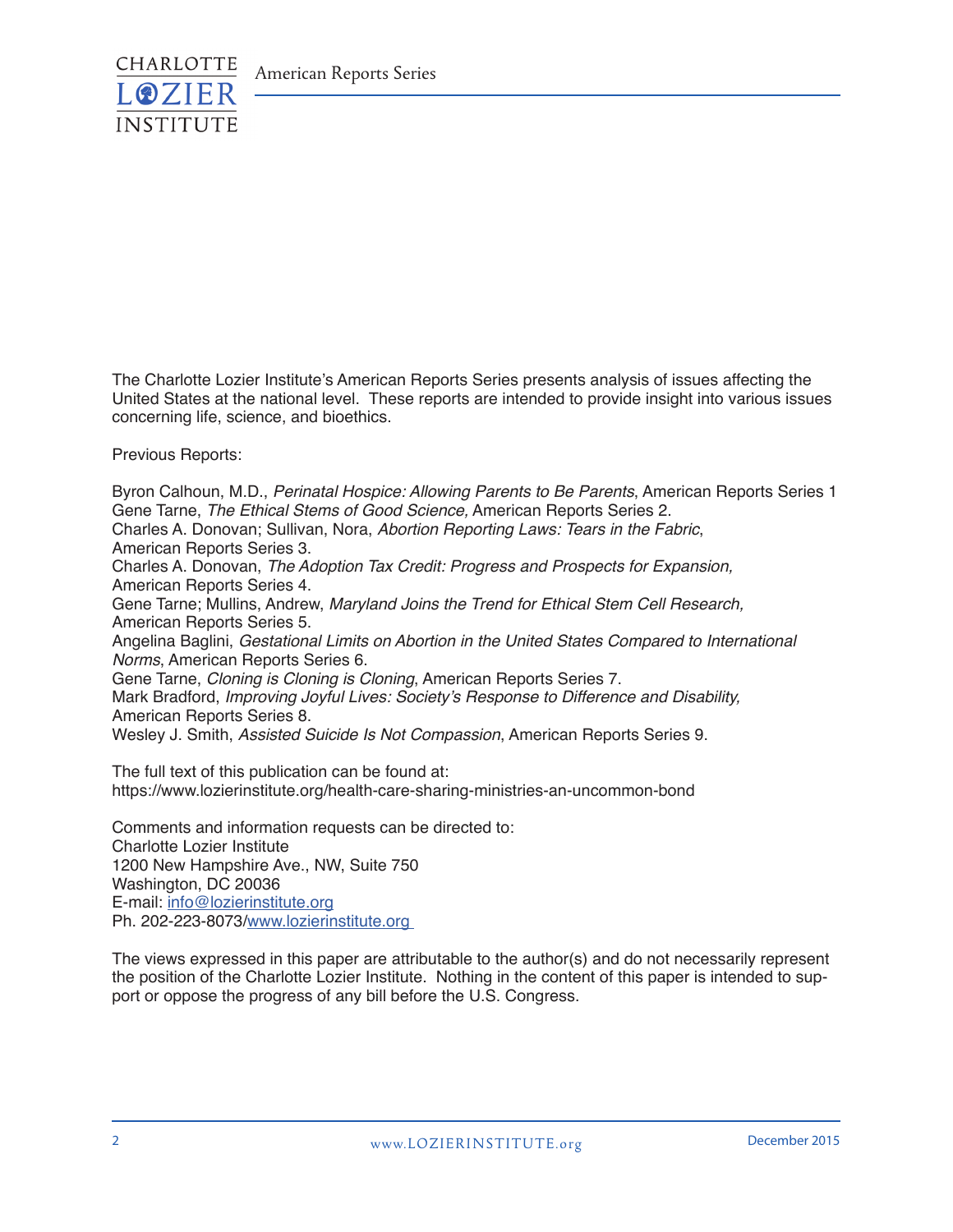

#### **Abstract**

Health care sharing ministries (HCSMs) occupy a unique and growing space in the health care market two years after the implementation of the Patient Protection and Affordable Health Care Act (ACA). HCSMs are national ministries that are alternatives to health care insurance. They avoid operations central to the business of insurance, involving the guarantee for payment of medical bills, assumption and distribution of health risk, and employment of actuarial methods. The ACA explicitly exempts HCSM members from the penalties imposed under the law's shared responsibility provisions. HCSM members are devoutly Christian. The sharing of medical bills is an expression of the biblical admonition "to bear one another's burdens," directly, member-to-member. This mission makes the bond of mutual aid and communal reliance uncommon compared with the secular social contract theory undergirding the ACA.

The members of the three largest HCSMs reviewed in this report do not live separate lives from the society at large, but work, play, pay taxes and raise their families in the society at large. Eligibility rules require a profession of genuine biblical faith, commitment to traditional religion, marriage, and the practice of moral and healthy lifestyles. The ministries do not offer comprehensive benefits; wellness is an expected objective under the control of individuals and families. The membership burden is affordable. The savings will vary depending on the specific sharing ministry. Overall, the savings can range from 45 percent to 60 percent below the cost of health insurance sold in the individual market, depending on the ministry plan selected. This translates into hundreds of dollars each month in the family budget and thousands each year. These monies can be redirected toward meeting the many other demands on the family pocketbook.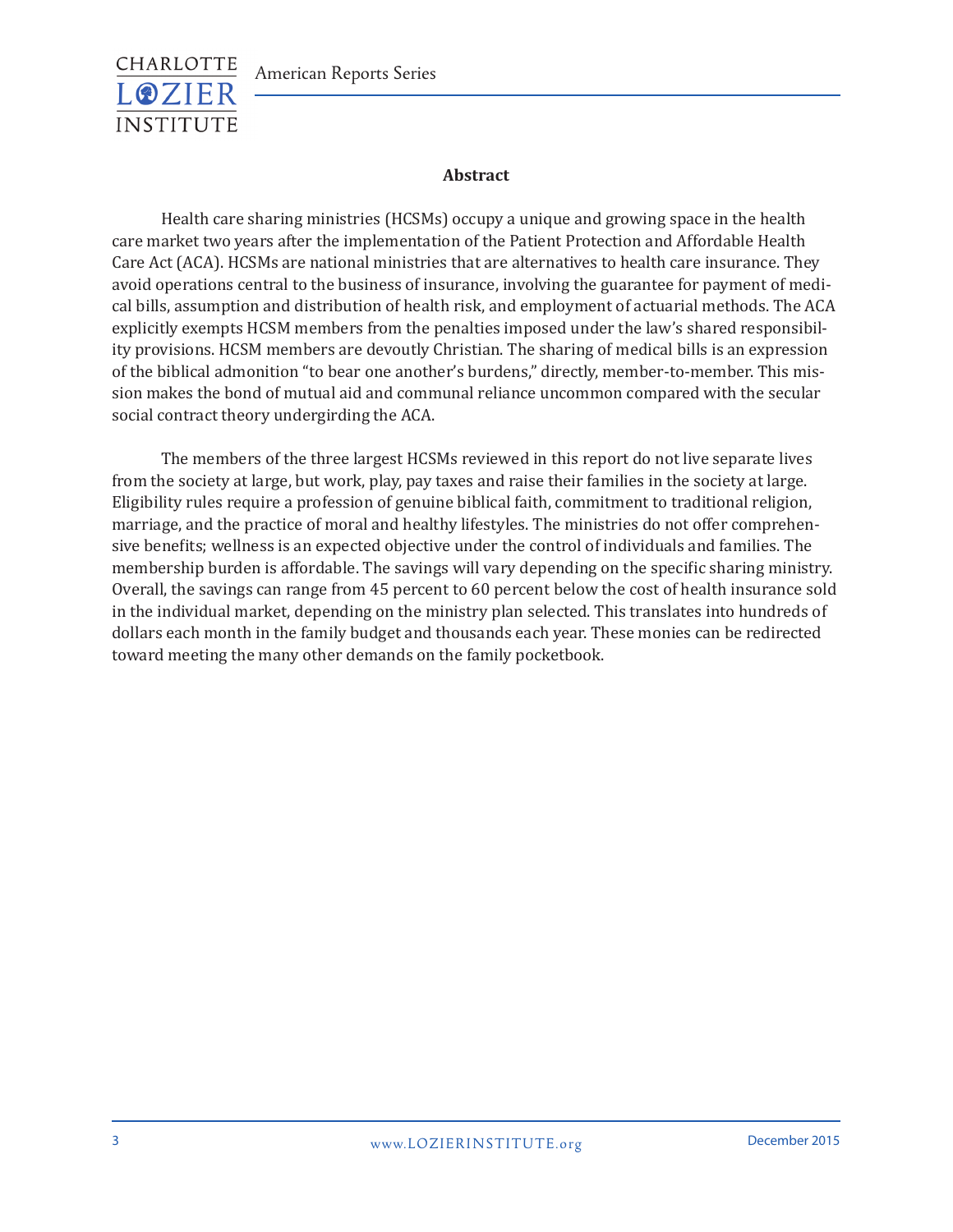

### **Table of Contents**

| The Three Largest Health Care Sharing Ministries: Profiles and Ministry Models 17 |    |
|-----------------------------------------------------------------------------------|----|
|                                                                                   |    |
| <b>Testing Member Satisfaction:</b>                                               |    |
| Conclusion: Comparisons between Insurance and                                     | 33 |
|                                                                                   | 37 |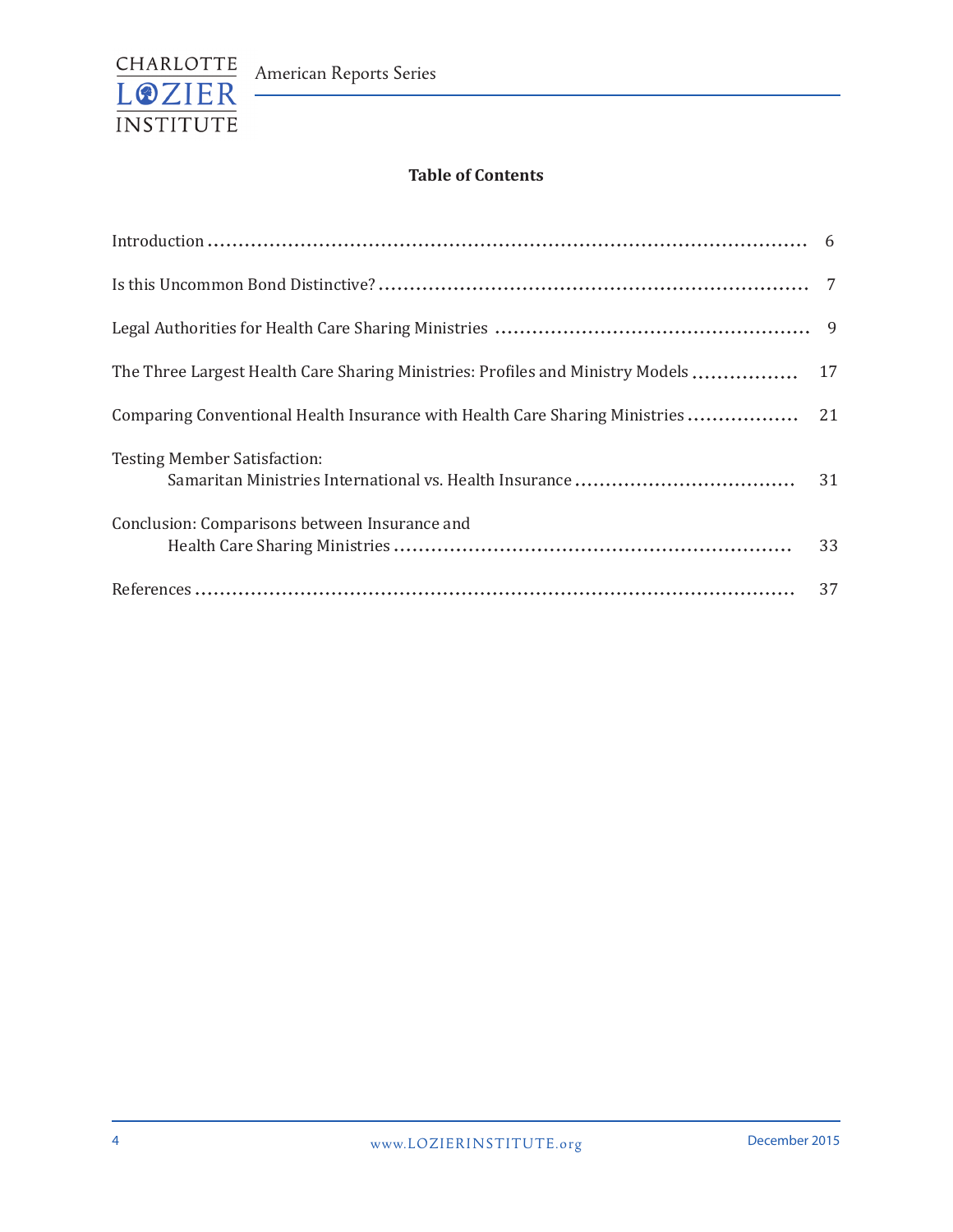

## **List of Illustrations**

CHARTS

| Chart 2: Health Care Sharing Ministries 2005 to 2014 Total Individual Participants 19    |  |
|------------------------------------------------------------------------------------------|--|
| Chart 3: Health Care Sharing Ministries 2005 to 2014 Total Household Memberships 20      |  |
| Chart 4: Health Care Sharing Ministries 2005 to 2014 Total Amount Shared (in dollars) 20 |  |

#### TABLES

| Table I: Benefit Comparison -10 Essential ACA Benefit Package vs. HCSM     | 22 |
|----------------------------------------------------------------------------|----|
|                                                                            | 25 |
|                                                                            | 25 |
|                                                                            | 26 |
|                                                                            | 28 |
|                                                                            | 29 |
|                                                                            | 29 |
|                                                                            | 30 |
| Table VIII: HealthKeepers, Inc. Anthem HealthKeepers Silver X (Silver HMO) | 32 |
| Table IX: Summary Comparison, Average Annual Premiums & Deductibles for    | 35 |
| Table X: Cost of HCSM to Conventional Health Insurance by Percentage       | 36 |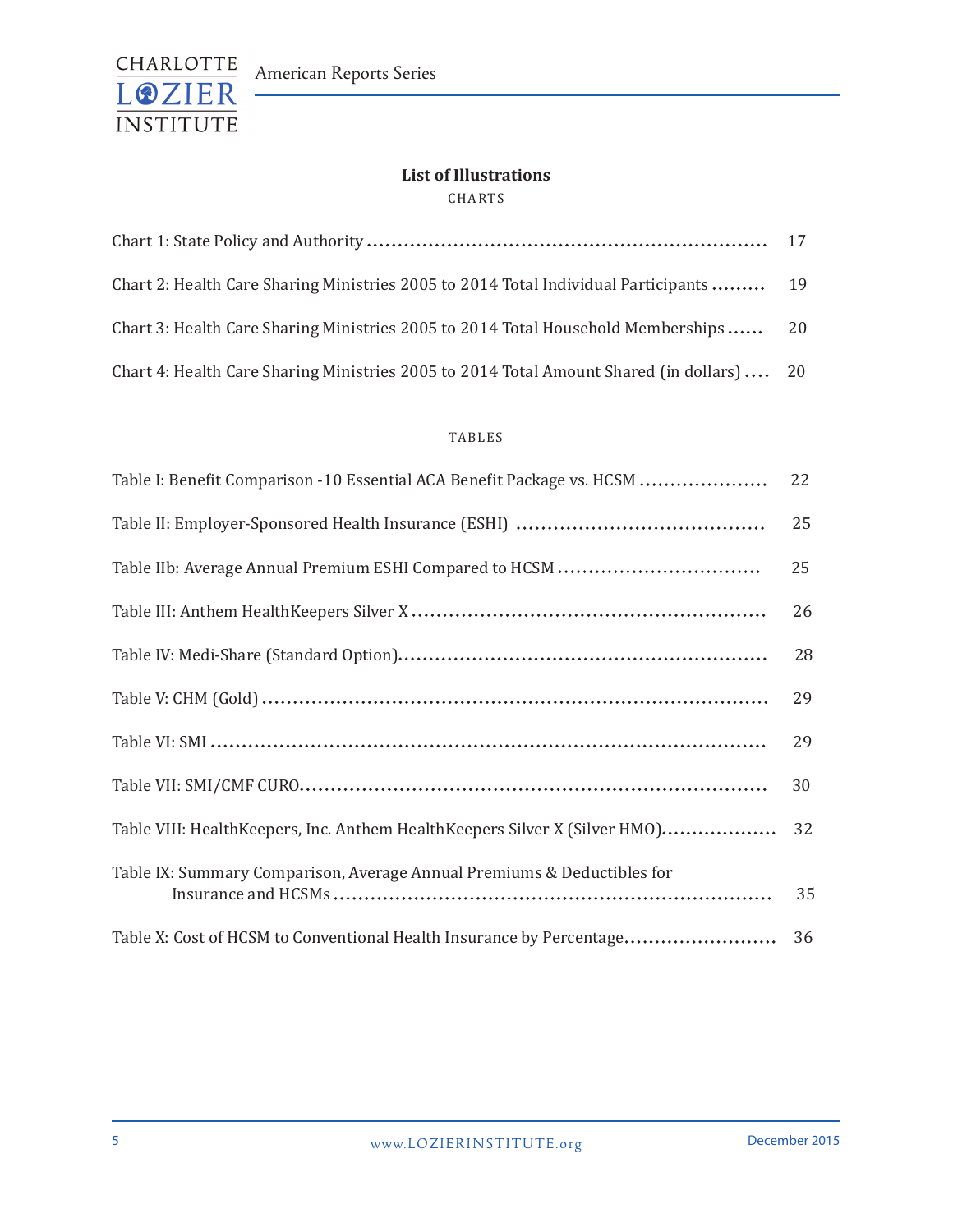

#### HEALTH CARE SHARING MINISTRIES: AN UNCOMMON BOND

#### **Introduction**

Health care sharing ministries (HCSMs) are a legal alternative for subscribing individuals and families to pay medical bills without purchasing health insurance or paying penalties imposed by the ACA. The claim that HCSMs differ from health insurance has been contested (Eastman, K. 2010). Despite conceptual parallels in language to describe the financial arrangements designating and exchanging funds between members for purposes of paying medical expenses, HCSMs operate by avoiding key operations that are characteristic of the business of health insurance. They differ essentially from health insurance because they neither guarantee payment of medical bills, nor assume or distribute health risk, nor employ actuarial methods. This report will assess space for HCSMs as an alternative to insurance in the health care market.

It is the bond among their members and not the claim regarding insurance that is the hallmark of the HCSMs' model. Their form of social cooperation, which is understood theologically, distinguishes them from a world of secular contracts. The protection against financial loss attributable to poor health is for a group of like-minded and committed people who voluntarily share one another's burdensome medical bills. Insurance pools reflect risks typically linked to different social identities and demographics. Secular groups are quite heterogeneous in ways that Christian groups are predictably more homogenous. The bonds that hold the HCSM members responsible to one another are therefore distinctive. It is tempting to merely accept a secular perspective that translates the religious ties of spiritual covenants and moral duties into the secular contract of rights and legal enforcements. To yield to this secular temptation, however, reduces the essentials distinguishing this uncommon bond into one that is common.

The Patient Protection and Affordable Health Care Act (P.L. 114–148), or ACA, exempts individuals who are members of HCSMs from annual penalties for failing to purchase health coverage. Some consider this exemption a loophole (Jost, 41), others a concession to religious liberty, albeit a circumscribed liberty. The Center for Consumer Information and Insurance Oversight within the federal Centers for Medicare and Medicaid Services (CMS) reports that it has certified 53 HCSMs (PoliticoPro July 14, 2014)<sup>1</sup>. Most of these communities have small rosters of approximately 100 members. The three largest HCSMs are Christian Care Ministry (CCM), Christian Healthcare Ministries (CHM), and Samaritan Ministries International (SMI), with each of these ministries having over 100,000 members. The Christ Medicus Foundation's CURO (meaning "to care for") recently joined with Samaritan as a "member representative" to offer health care sharing to primarily Catholic individuals and families. Together these organizations have shared the medical bills of more than 400,000 people, who reside in all 50 states (Alliance, 2015). The member share is over \$340 million each year (Alliance, 2015).

The ACA promised to achieve insurance coverage for all U.S. citizens, while lowering the cost of insurance (or at least not increasing the cost) and allowing everyone to keep their current  $1$  The office with CMS has been non-responsive to requests for public information.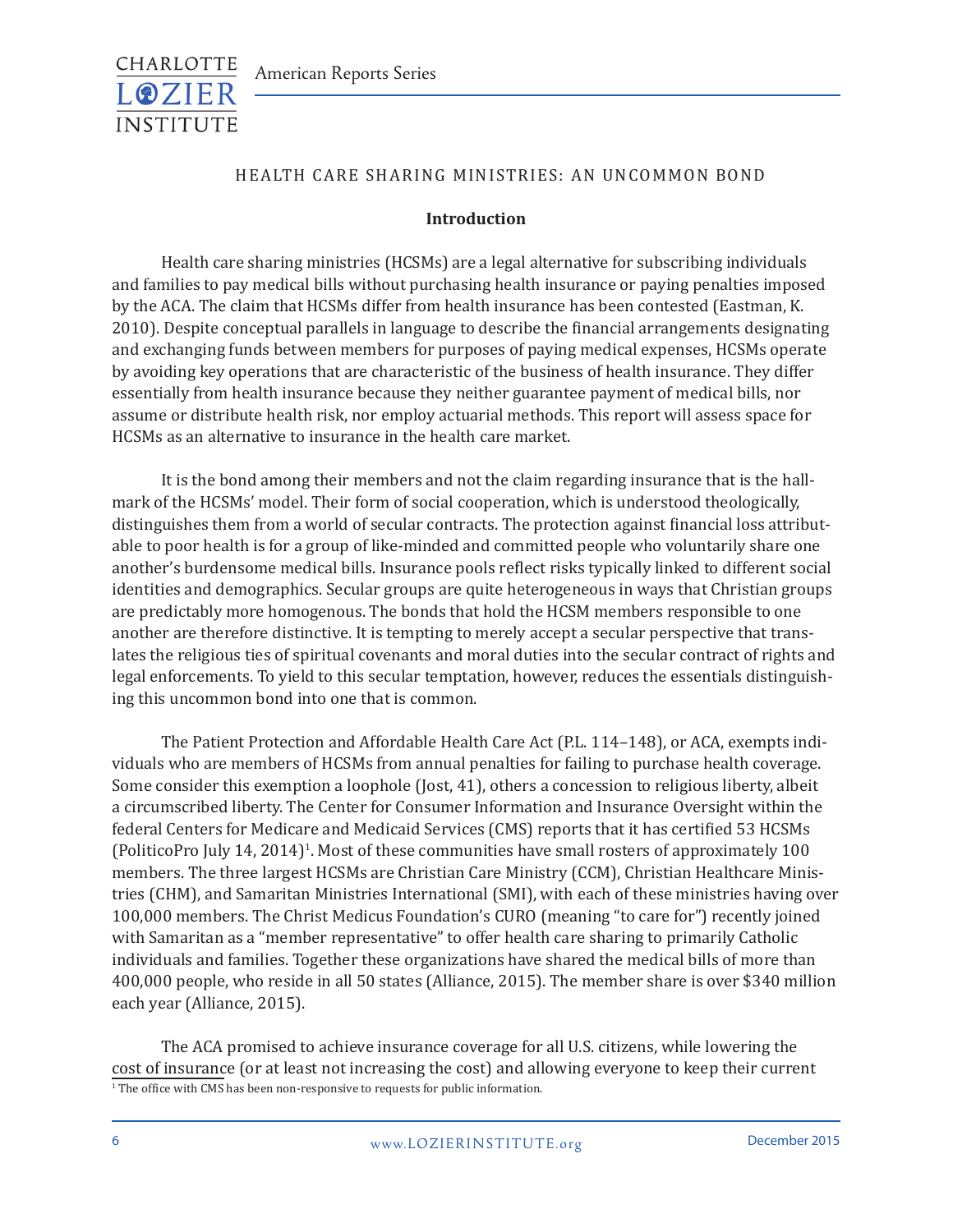

doctors, all the while improving quality of coverage. These promises have yet to become a reality. Documented inefficiencies in this new health care delivery system, however, are unlikely to lead to fundamental changes in this emerging institutional arrangement in the near term. Repairing and sustaining its existence in spite of the inefficiencies will require the support of a wider social ethos. This is because individual health involves more than biology or stopping the progression of disease. Health involves the well-being of individuals. For better or worse, communities and populations, too, affect the way individuals flourish. Health thus connects to social ideals.

#### **Is This Uncommon Bond Distinctive?**

Dr. Ezekiel Emanuel, a prominent advocate for the ACA, calls attention to the intimate conceptual connection between medical-ethical deliberation and socio-political philosophy by reference to the "political conception of medical ethics."<sup>2</sup> He means by this that the moral ideals of medicine, most notable among them being the value of life, require a coherent "shared framework for resolving medical-ethical questions" that the political philosophy is to provide. For purposes of this report about the nature and social benefits of HCSMs, we can add the notions of "mutual aid" and "community" to this deliberation. These two moral concepts are central to the larger socio-political ethos that makes health care policy coherent and meaningful. Emanuel is not alone in making the linkage. A generation ago, Deborah Stone, Professor of Government at Dartmouth College, offered a pre-ACA critique of the private health insurance system based on "actuarial fairness" that assigned financing to individuals. "Mutual aid among a group who see themselves as sharing common interests is the essence of community," which she said is true regardless of the specific community (Stone, 289 - 290). In her view, actuarial fairness that assigns the risk of sickness to individuals fragments a community, thereby destroying the bond of mutual aid. This shows the intimate connection between the two ethical concepts.

Social ideals are not ethically neutral. Specific ideals of community can express different and often conflicting ways of life. These ways of life in turn inform our basic ethical understanding of appropriate social arrangements that promote proper distributions of shared health care resources. Behind the draping of religious language about the duty to be one's "brother's keeper" used in the moral justification for the ACA lies a secular ideal of communal solidarity. In *The Ends of Human Life: Medical Ethics in a Liberal Polity*, Emanuel calls his ideal "liberal communitarianism" (Emanuel, 155ff). This ideal partially accounts for the coerced solidarity or "shared responsibility" concept underlying the individual mandate, especially among New Liberals with a collectivist communitarian vision for society. Timothy S. Jost, Family Professor of Law at Washington and Lee College, with careful discernment about the ACA, makes the critical observation that the secular conception of mutual aid requires state coercion while the religious conception allows participants to act on voluntary altruism.

"Except within families, and perhaps in small communities like the Amish, Hutterites, or religious orders, mutual aid as a means of sharing the cost of sickness rarely happens out of simple altruism. However, the health care financing systems of virtually all developed nations are, as

<sup>&</sup>lt;sup>2</sup> Emanuel, E. J. (1991). *The Ends of Human Life: Medical Ethics in a Liberal Polity.* (Cambridge: Harvard University Press), p. 7.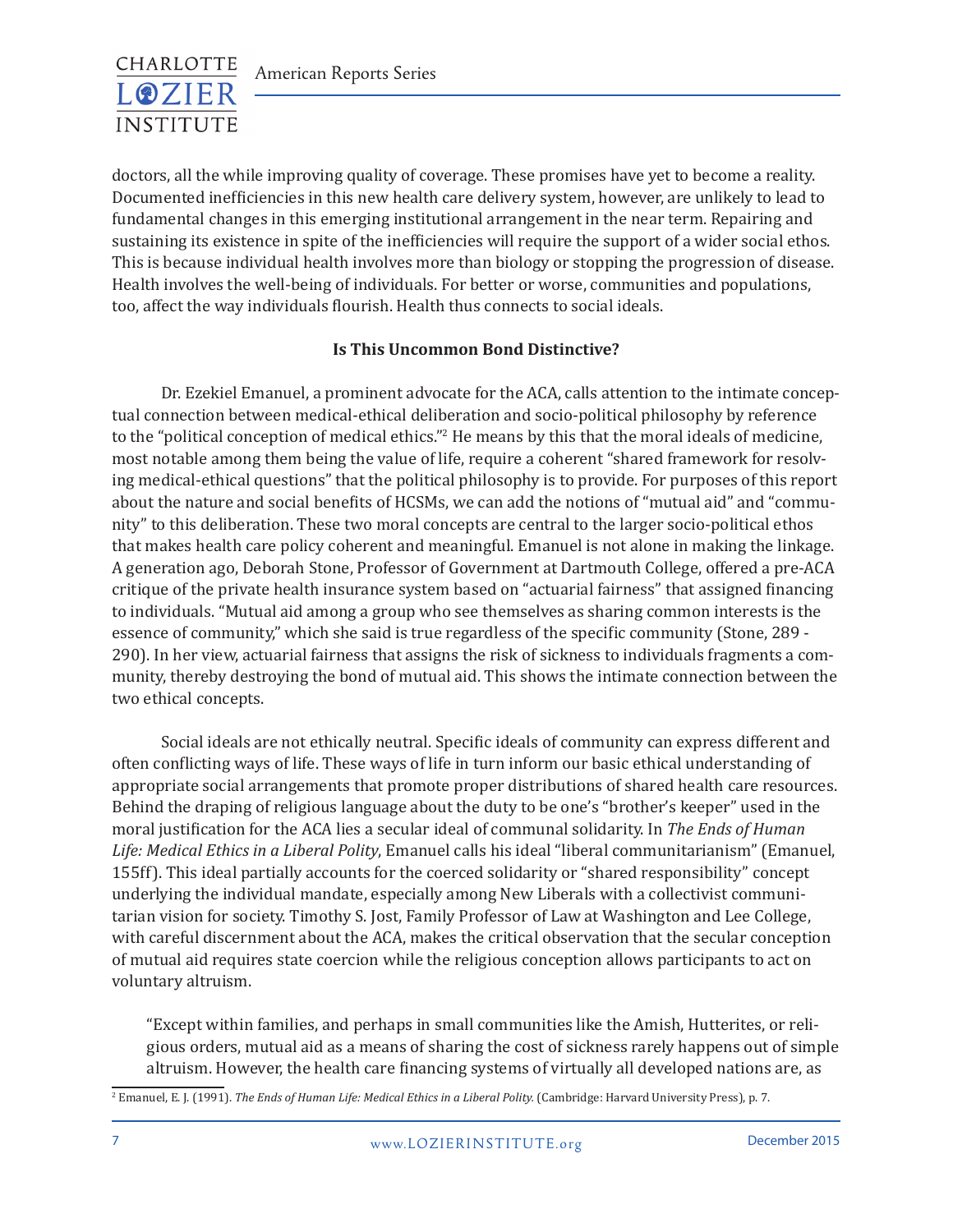

Stone claims, based on the principle of "solidarity," or mutual aid. But although this mutual aid is fundamentally based on a societal commitment to community in the face of sickness, in the end it is implemented through the coercive authority of the state." (Jost, 2012)

Jost need not limit the "simple altruism" to small religious communities geographically situated. If "sharing common interests is the essence of community," as Stone claims, then the same mutual aid can extend beyond to other larger communities not geographically-situated that have withdrawn from the larger organized social ethos. A softer pluralist version of national solidarity can accommodate religious communities such as those represented by the HCSMs' non-insurance model. However, communitarian political philosophy also offers an ethical explanation for a statutory date-limitation of December 1999 set in the ACA as a criterion for certifying eligible HCSMs as an approved non-insurance alternative. The grandfathering of existing HCSMs treats them more as a time-limited accommodation than a viable alternative envisioned in a pluralistic universe of health care financing methods.

Thus, if a socio-political philosophy is required to inform ethical conceptions involved in health care policy, as Emanuel insists, then it is critically important to ask whether the Christian duty of mutual aid can have a distinct meaning, contrasting it with a secular understanding that requires a coercive community. It is also vital to discern how a divergent secular socio-political scheme might alter the understanding of mutual aid, as well as its practical ramifications for promoting community.

Is there a distinctive ethical nature to the duty that HCSM members feel toward each other? HCSMs' leaders and members often make reference to Galatians 6:2 where St. Paul instructs the young Christian community to "bear one another's burdens, and so fulfill the law of Christ." Although different theological traditions give different commentary on the meaning of the "law of Christ," it is clear in them all that God's unmerited grace toward humankind is to be a model for relationships between fellow believing Christians. It is also true that "mutual aid" is a widespread, deeply held conviction outside the Christian tradition. Moreover, it can be justified in secular systems – at least up to a point. So, at first glance, St. Paul's instruction and insistence on honoring the "law of Christ" appear to add nothing more than any other hegemonic cultural influence. Any acquiescence to the "law of Christ" could appear to be based on self-serving motives to gain material benefits, rather than on a genuine moral motive to share in mutual aid.

Some intellectuals go further. They are openly dismissive, labeling the religious bond as an irrational ideal. Molly Worthen, Assistant Professor of History at the University of North Carolina, is insistent on chastising the HCSMs' uncommon bond for "fetishizing a romantic idea of community," an idea closer to Marx's than Hegel's use of fetish (Worthen, 2015). But she writes sympathetically for the ACA's quasi-religious New Deal communitarianism, which she acknowledges is compulsory. This religious bond, then, is acknowledged to be uncommon. But to the secularist, its distinctiveness is not a favorable attribute. It appears to be no better and perhaps worse than the expectations for a rights-based secular contract.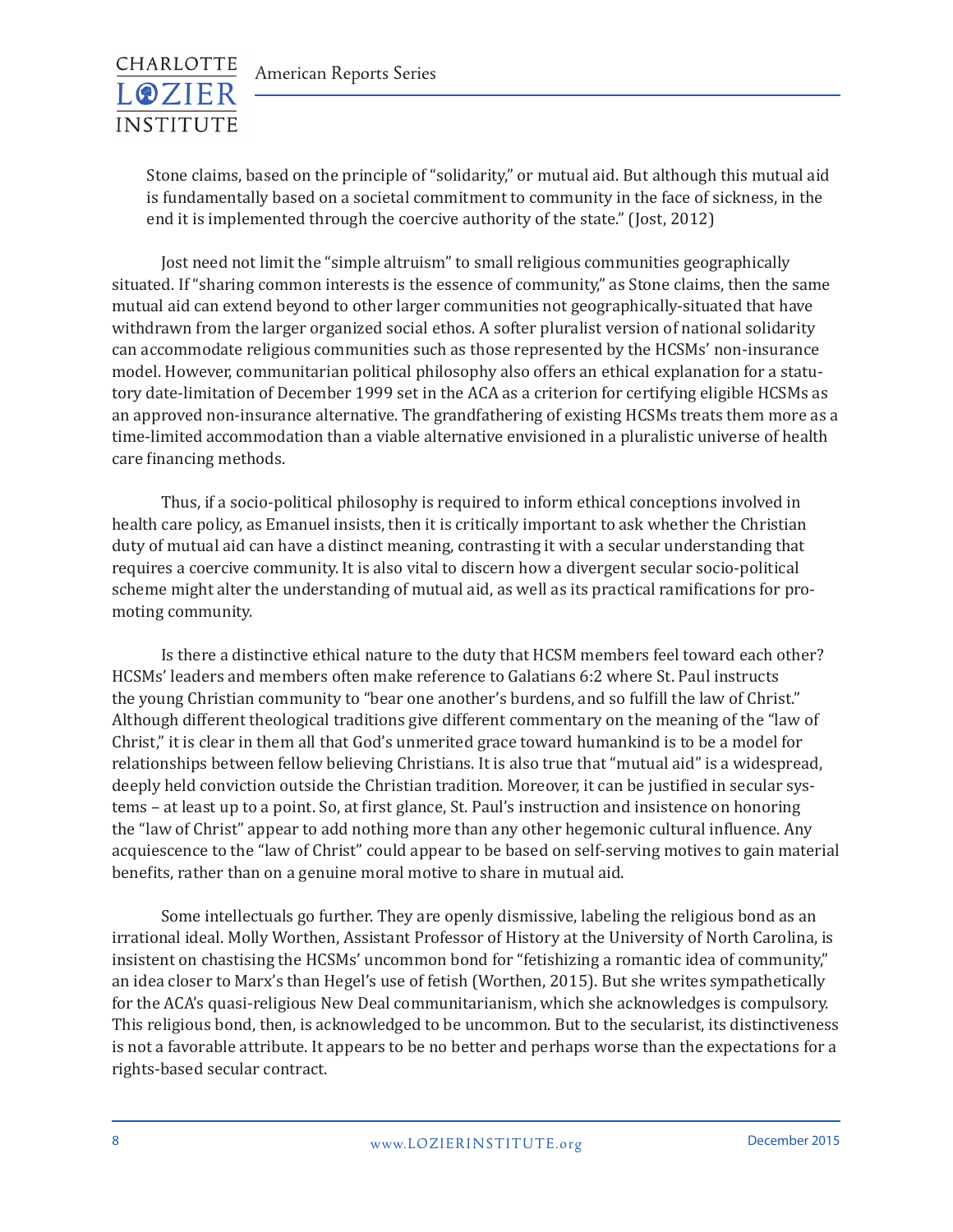# CHARLOTTE **LOZIER INSTITUTE**

The comparison, however, is superficial. It is true that secular and Christian responses can be given to the question, "Why should an individual share the burdens of others?" in terms of the social function of morality. The secular answer correctly points out that individuals cannot achieve their purposes and indeed cultivate their individuality at all<sup>3</sup> outside of a community. No society can survive without some system of shared values. Clearly "mutual aid" is among these fundamental moral intuitions. Individuals have an interest in continuing the system built on those shared beliefs. They can be expected to contribute to its maintenance. This is correct for the health care system, or for that matter the morality of the society at large, so far as it goes. Yet in secular ethics it remains open to individuals to be a "free rider" on the system that benefits them, while discharging their duties only when it is prudent or convenient for them. (Mitchell, 138–144). Providing a coherent answer to the question "Why be moral?" has been a recognized problem for Western societies since Plato's *Republic*. 4 It is even widely recognized as a shortfall for secular ethics (albeit implicitly) in standard college textbooks used in introductory ethics courses today (Landau, 206–210).

For Christians, however, the answer is different. First, they understand the law of Christ as God's purposes for human beings whereby they can achieve final blessedness only in the love of God and of their neighbors. In the end, a precept of self-interest offers no hope of that satisfaction. Moreover, this personal pursuit of blessedness is not an objectionable form of self-seeking. What they desire for themselves is at the same moment what they desire for others. If this genuine motive is lacking, it is because they have yet to experience genuine repentance. Finally, the individual mandate's role in coercing compliance adds nothing to the Christian's duty. Its external pressure is no substitute for the Christian's inner conviction to respond in gratitude to the grace of God. The mandate's coercive appeal to self-interest is contrary to the sentiment of the Christian's sincerely felt duty.

Although the ACA embraces a splintered vision of the liberal society, it tolerates rival ideals reflecting different understandings of human community informed by distinctively different conceptions of mutual aid. At the same time, it construes the bonds of mutual aid as enforced contractual rights and conscripted sympathy. This report presents the Christian vision as an alternative notion that sees community life as connected by the invisible chains of trust and gratitude. This understanding of duty creates the uncommon bonds formed in the process of "sharing one another burdens." It arguably creates a superior form of community to that which the liberal society hopes to create. HCSMs allow a community of Christians to share in the costs of medical bills as an alternative to distributing financial risk through insurance. Members are bound together by spiritual relationships and religious duties rather than mandate- and penalty-laden contracts.

#### **Legal Authorities for Health Care Sharing Ministries**

Shared responsibility was a foundational value justifying the burdens imposed by the Patient Protection and Affordable Care Act (ACA). The law prescribes at Title I, Subtitle F an individual

<sup>3</sup> Cultivating individuality refers to the dispute among liberals about the role of community in the relationship between individual personality and sociability. See Avital Simhony and Weinstein (2001), especially pp. 16 – 20.

<sup>4</sup> A general version of this argument was worked out by Basil Mitchell in his Gifford Lectures (1974–76).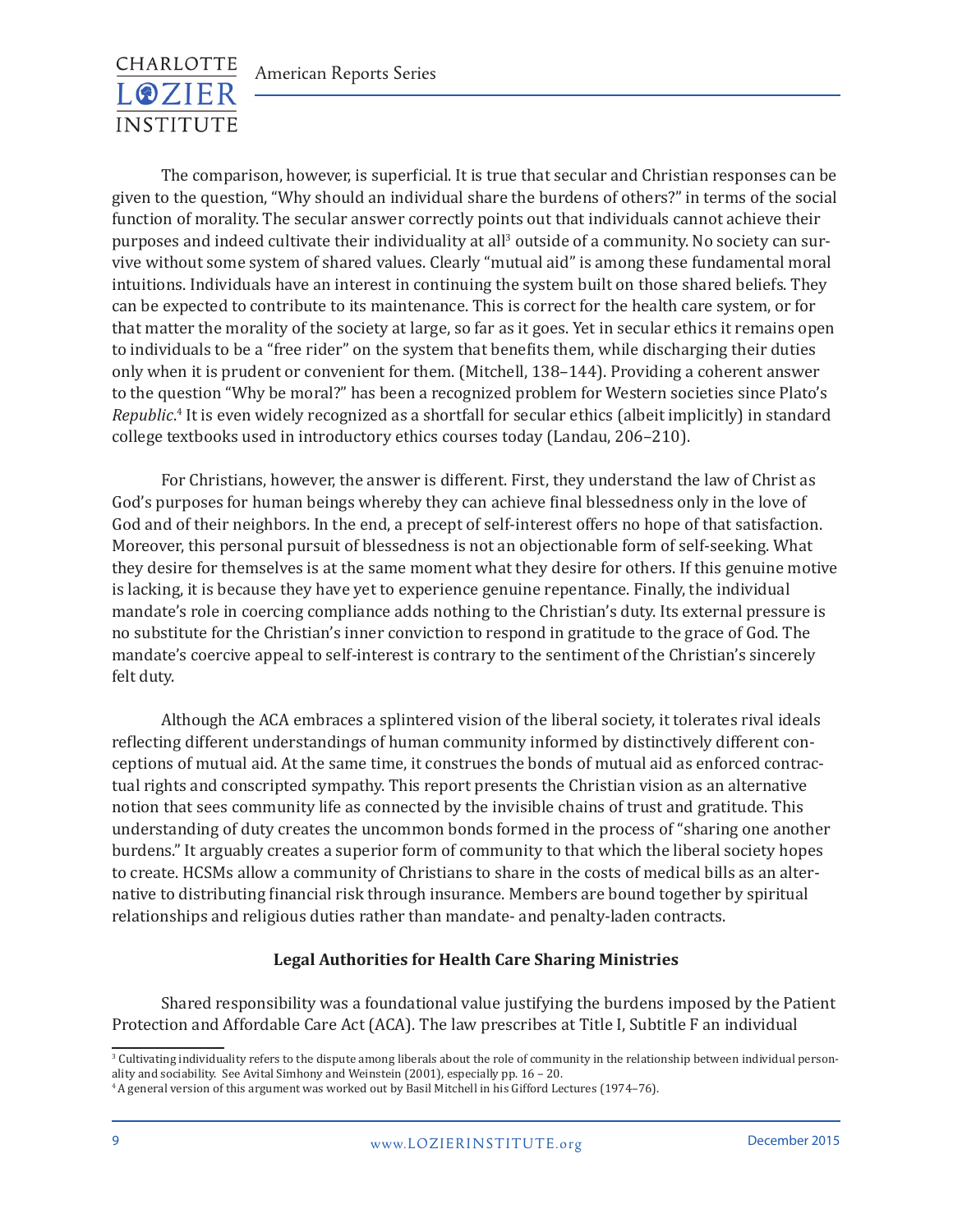

responsibility clause requiring all Americans to maintain minimal essential coverage as an expression of shared responsibility applied to families and individuals. This is one of the sections to which policy analysts point when debating the coercive powers of government that violate individual liberty. The so-called "individual mandate" began on December 31, 2013, requiring that Americans purchase insurance approved to cover minimum essential benefits or pay a penalty to the Internal Revenue Service (IRC §5000A(a), (b)).

The initial penalty for the first year was modest relative to the purchase price of insurance, but it will increase substantially in future years. Each year the ACA penalties are the greater of two quantities:

- In 2014, a household owed 1% of taxable income, or \$95 per adult and \$47.50 per child with a maximum fee of \$285 if the per-adult and per-child method is used.<sup>5</sup> Put another way, there is no fee for more than two children (or dependents) in a two-parent household.
- In 2015, the ACA penalty will be 2% of your household's annual income, or \$325 per adult and \$162.50 per child, whichever total amount is greater. The maximum penalty for a household, however, cannot exceed \$975 if the second method is the one used. Again, put another way, there is no fee for more than two children (or dependents) in a twoparent household.
- By 2016 the penalty will climb to 2.5% of annual income or \$695 for an adult and \$347.50 for a child. The maximum penalty is \$2,085 per family if the second method is used.
- In 2017 and the following years, the fee amounts will be adjusted each year for inflation.

**The Individual Mandate and Its Penalties and Exemptions.** This same title and subtitle of the ACA, however, exempts nine classes of people from the penalty for not purchasing approved coverage. There are exclusions that apply to two classes of religious persons:<sup>6</sup> those who certify their objections to having public or private insurance on the grounds of "religious conscience" and those who are members of a "health care sharing ministry." Here is the language from Section  $1402(g)(1)$ of the Internal Revenue Code:

#### MEMBERS OF CERTAIN RELIGIOUS FAITHS

(1) Exemption

Any individual may file an application (in such form and manner, and with such official, as may be prescribed by regulations under this chapter) for an exemption from the tax imposed by this chapter if he is a member of a recognized religious sect or division thereof and is an adherent of established tenets or teachings of such sect or division by reason of which he is conscientiously opposed to acceptance of the benefits of any private or public insurance which makes

<sup>5</sup>The Individual Shared Responsibility Payment: An Overview," March 20, 2014; at http://www.irs.gov/Affordable-Care-Act/The-Individual-Shared-Responsibility-Payment-An-Overview (July 13, 2015). The calculation based on a percentage of income (1, 2, or 2.5%) is based on taxable income above the taxable threshold for the appropriate filing status on IRS Form 1040.

 $^{\rm 6}$  With respect to members of health care sharing ministries, however, the language in the ACA says "share a common set of ethical or  $\,$ religious beliefs."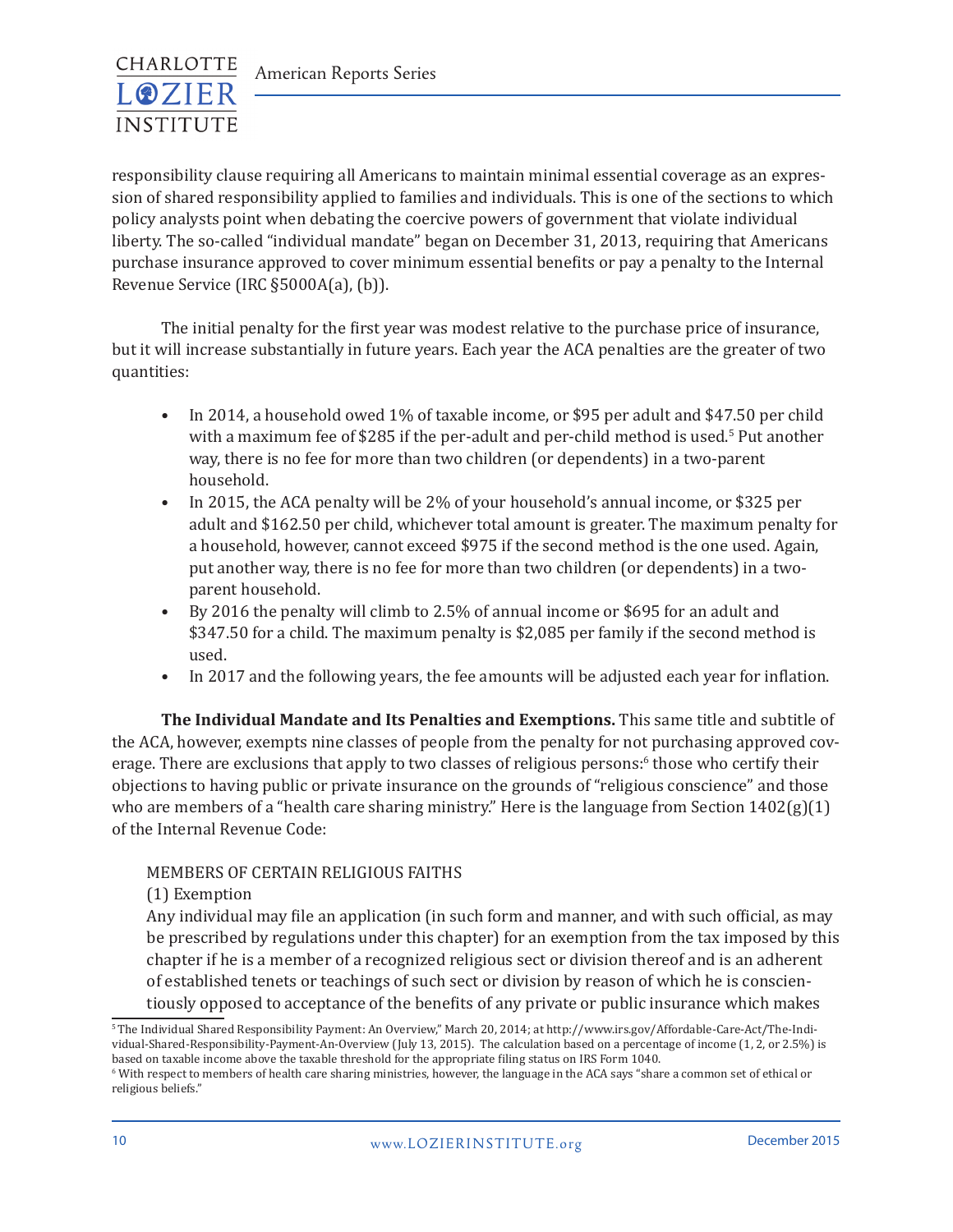

payments in the event of death, disability, old-age, or retirement or makes payments toward the cost of, or provides services for, medical care (including the benefits of any insurance system established by the Social Security Act).

This provision is quite narrow in practice, excluding different religious sects. In addition to having to certify that foregoing insurance is a longstanding practice in a particular religious sect, the petitioner must sign a waiver that he or she is foregoing social security benefits, both disability and, perhaps more importantly, retirement benefits.

(B) his waiver of all benefits and other payments under titles II and XVIII of the Social Security Act on the basis of his wages and self-employment income as well as all such benefits and other payments to him on the basis of the wages and self-employment income of any other person... <sup>7</sup>

Thus, the religious exemption limits the practitioner to a life of health, insurance-related and welfare benefits within their faith community. The religious exemption is not narrowly focused on public or private health insurance, but instead views the faith practitioner as reclusive from all forms of government and non-government public assistance and insurance.

The ACA recognizes the long-standing practice of faith-based sharing as a non-insurance practice through a grandfathering clause. The law offers several different types of exemptions to its requirement of shared responsibility. Members of an HCSM need not live their lives separate from society at large. It is common that members still pay into and receive other forms of social assistance, such as social security. The provision in the ACA legally defining an HCSM follows:

#### (B) HEALTH CARE SHARING MINISTRY

(i) IN GENERAL.—Such term shall not include any individual for any month if such individual is a member of a health care sharing ministry for the month. (ii) HEALTH CARE SHARING MINISTRY.—The term "health care sharing ministry" means an organization—

(I) which is described in section  $501(c)(3)$  and is exempt from taxation under section 501(a),

(II) members of which share a common set of ethical or religious beliefs and share medical expenses among members in accordance with those beliefs and without regard to the State in which a member resides or is employed,

(III) members of which retain membership even after they develop a medical condition,

(IV) which (or a predecessor of which) has been in existence at all times since December 31, 1999, and medical expenses of its members have been shared continuously and without interruption since at least December 31, 1999, and

 $\frac{7}{26}$  U.S.C. § 1402 (g)(1)(B)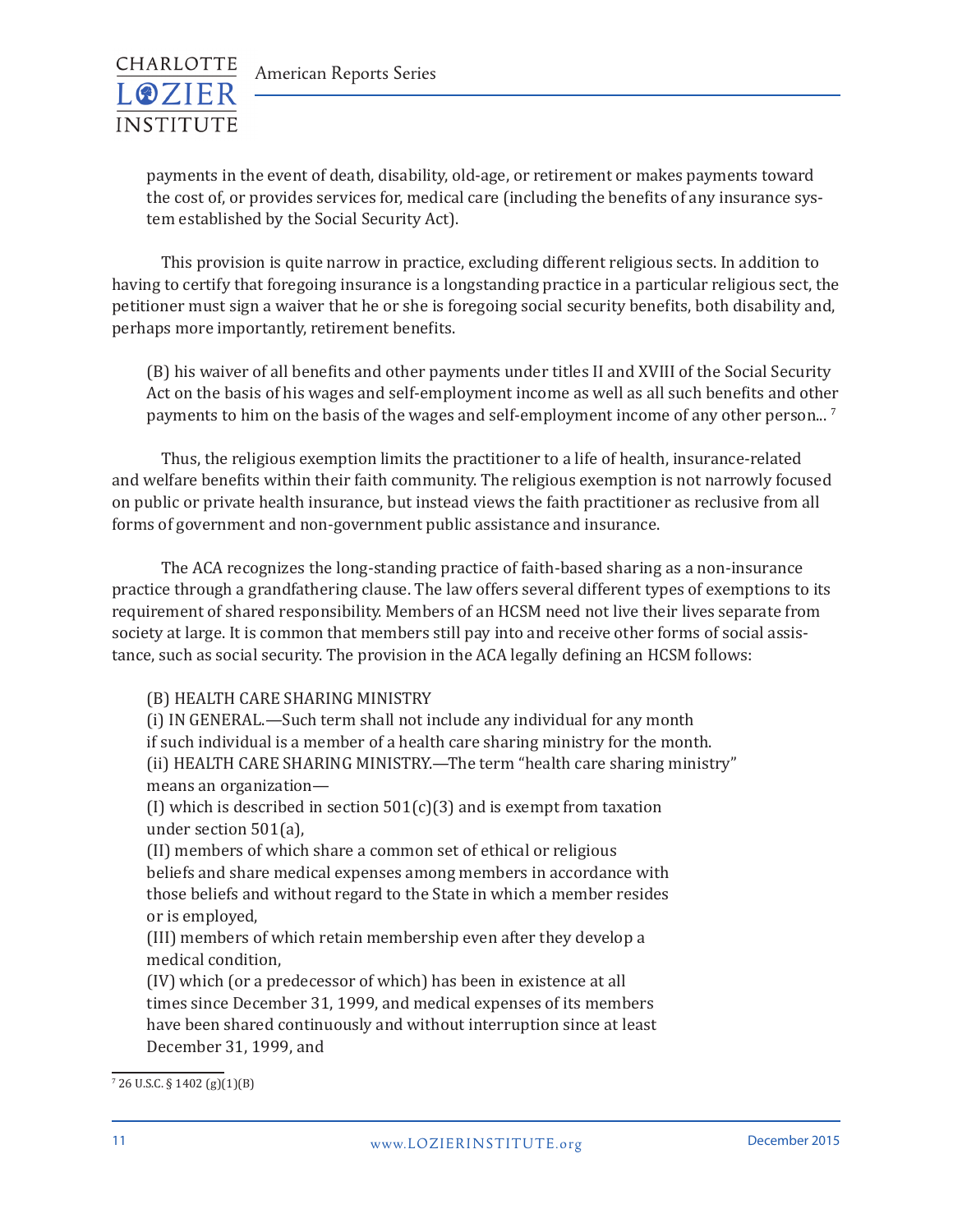

(V) which conducts an annual audit which is performed by an independent certified public accounting firm in accordance with generally accepted accounting principles and which is made available to the public upon request. $8$ 

In brief, the law says that HCSMs must maintain a lawful charitable non-profit status with the Internal Revenue Service and consist of a membership devoted to sharing the same ethical or religious beliefs, who do indeed share one another's medical burdens after an illness occurs. The organization's origins must pre-date December 31, 1999 with a continuous and uninterrupted membership. This "grandfathering" clause reflects an asserted hesitancy by at least some in the U.S. Congress to open the door to the establishment of new "ministries" by charlatans, and those who might be motivated for non-religious reasons to escape the mandates of the ACA. The final criterion for the HCSM is an independent audit to prevent, or make more difficult, a misuse of funds shared within the ministry.

**Federal/State Oversight of HCSMs.** There are two avenues for state oversight of HCSMs, as will be explained further below. The ACA makes clear that individual subscribers to HCSMs are exempt from the federal individual mandate. But exemption from the individual mandate to purchase health insurance is a separate issue from regulating or overseeing the operations of the HCSMs as they engage in practices that affect the citizens of states. The McCarran-Ferguson Act<sup>9</sup> (1945) leaves the states with the authority to oversee insurance practices by exempting the business of insurance from federal regulation. State Commissioners of Insurance have a responsibility to examine the practices if the activity of an organization constitutes the business of insurance. If not, then responsibility to protect the consumer falls to the State Attorneys General. Their authority also includes not-for-profit organizations, which the ACA requires HCSMs to be. The determining factor of which state agency should be employed to protect citizens in their relationship with an HCSM rests on whether or not the agreements between the HCSMs and their members constitute the business of insurance. If they do, then the various state insurance laws apply to the organizations.

**Applying Three Criteria to HCSMs from U.S. Supreme Court Rulings on the Business of Insurance.** There are three U.S. Supreme Court rulings that provide guidelines for assessing the business of insurance. *Securities and Exchange Commission v. Variable Annuity Life Insurance Company* (Variable Annuity Life, 1959) laid the early groundwork with the element of insurance being a "guarantee for a fixed return." The key feature of a variable annuity is that the benefit is based on the performance of the investment that fluctuates with the market. The annuitant is guaranteed certain unit shares, but the company makes no promise to policyholders regarding set values for each share. The Court considered whether variable annuities agreements were insurance. It concluded that variable life products are not insurance because the annuitant "cannot look forward to a fixed monthly or annual value" (Variable Annuity Life, 310).

*Group Life & Health Company v. Royal Drug Company* (Group Life, 1979)10 established a

8 26 U.S.C. 1402

10 Group Life & Health Co. v. Royal Drug Co., 440 U.S. 205, 211 (1979) (quoting G. Richards, The Law of Insurance §2 (W. Freedman 5th

<sup>9</sup> The McCarran–Ferguson Act, 15 U.S.C. §§ 1011-1015, also known as Public Law 15.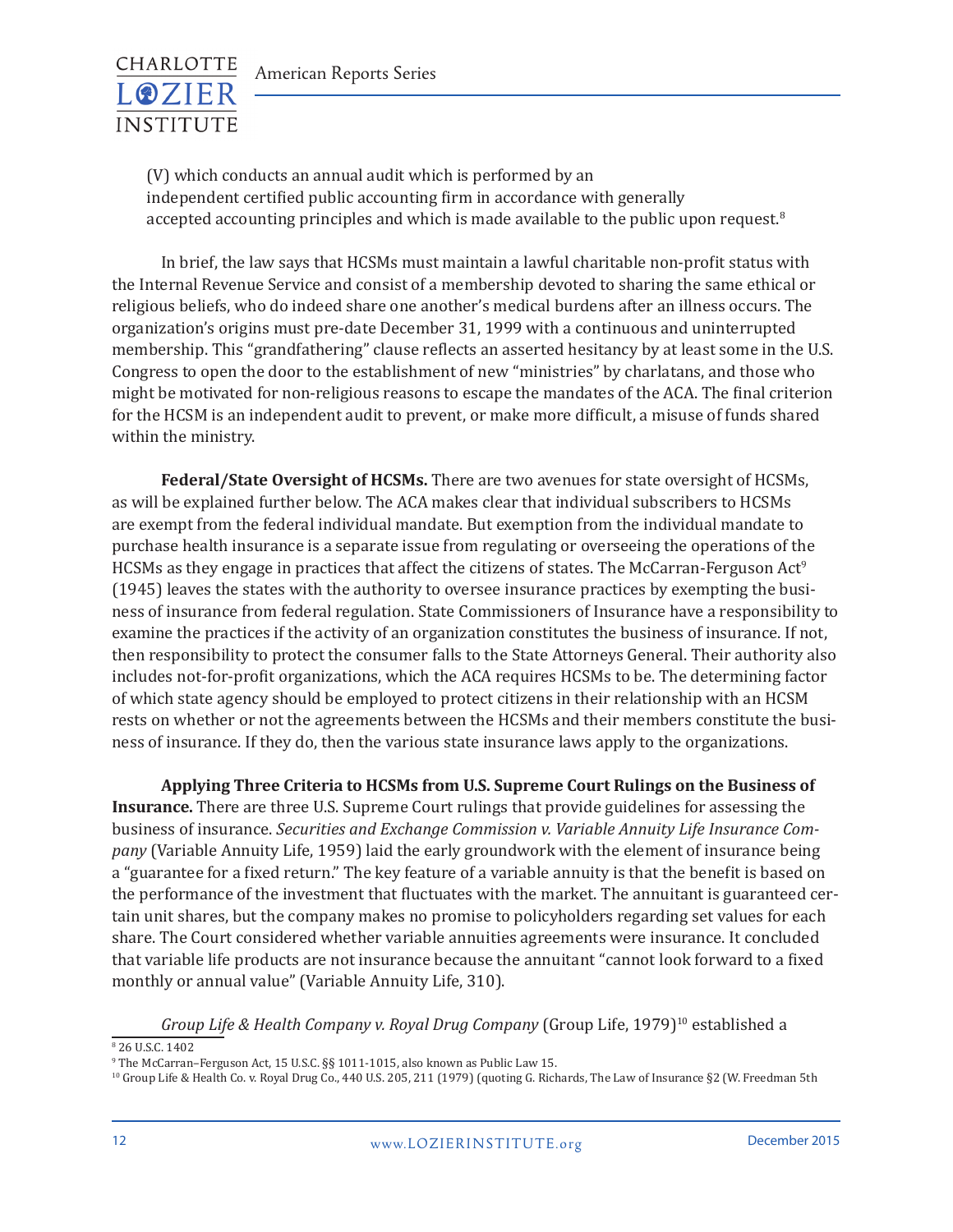

"primary" element involved with the business of insurance where there is "spreading and underwriting of the policyholder's risk" (Group Life, 210).

*Metropolitan Life Ins. Co. v. Massachusetts11* (Metropolitan Life, 1985) affirmed and built on these previous criteria. It presents three criteria to assess the business of insurance. This key criterion of shared risk is combined with two additional criteria for identifying the business of insurance (Metropolitan Life, 743):

- a) whether the practice has the effect of transferring or spreading a policyholder's risk;
- b) whether the practice is an integral part of the insurer and policyholder relationship; and
- c) whether the practice is limited to entities within the insurance industry.

The court's second criterion has importance for pooling resources. It holds that spreading risk is critical to the business of insurance only when it is an integral relationship between the insurer and the insured. The third condition looks for the use of analytical tools employed uniquely by insurance carriers to maintain the solvency of their product, i.e., the actuarial methodologies. Thus, transferring risk, as an integral part of the relationship between insurer and policyholder, and using distinct methodologies to guarantee fixed return are among the three critical components that states must demonstrate if they are to declare HCSMs as businesses of insurance for purposes of regulation.

Before reviewing specific state court rulings applying the U.S. Supreme Court's conditions to HCSMs, it is useful to summarize a legal scholar's analysis of their application. Benjamin Boyd, a staff attorney for the Chief Justice of the Alabama Supreme Court, recently wrote a study applying to HCSMs the criteria from the Supreme Court's decisions discussed above. The study assesses whether the HCSMs' business of sharing meets these legal guidelines for the business of insurance (Boyd, 2013). This is a summary of his conclusions.

- 1) Applying the criteria developed under *Group Life*, the HCSMs lack the primary element of insurance involving underwriting of policyholders. The members rather than the HCSMs themselves voluntarily share the risk.
- 2) Extrapolating the conditions from *Met Life*, the HCSMs' contracts have the effect of spreading the members' risk, but the relationship is between members ("insured") not the organization ("insurer") and the members ("insured"). The members "indemnify" or pay one another. Therefore, the spreading of risk is not an integral part of the policy relationship between the organization ("insurer") and the members ("insured").
- 3) Extending the guideline from *Variable Annuity Life*, HCSMs' voluntary agreements do not obligate the organization to secure a "fixed return" to its participating members.

There are two relatively recent reviews discussing the judicial decisions regarding state oversight of HCSMs. Each analysis seems to reach different conclusions. The National Association

ed. 1952). Cited by Boyd, B. Health Care Sharing Ministries: Scam or Solution?. *Journal of Law & Health.* 26, 2, 219-283, July 2013. ISSN: 10446419.

<sup>&</sup>lt;sup>11</sup> Metro. Life Ins. Co. v. Massachusetts, 471 U.S. 724, 743 (1985).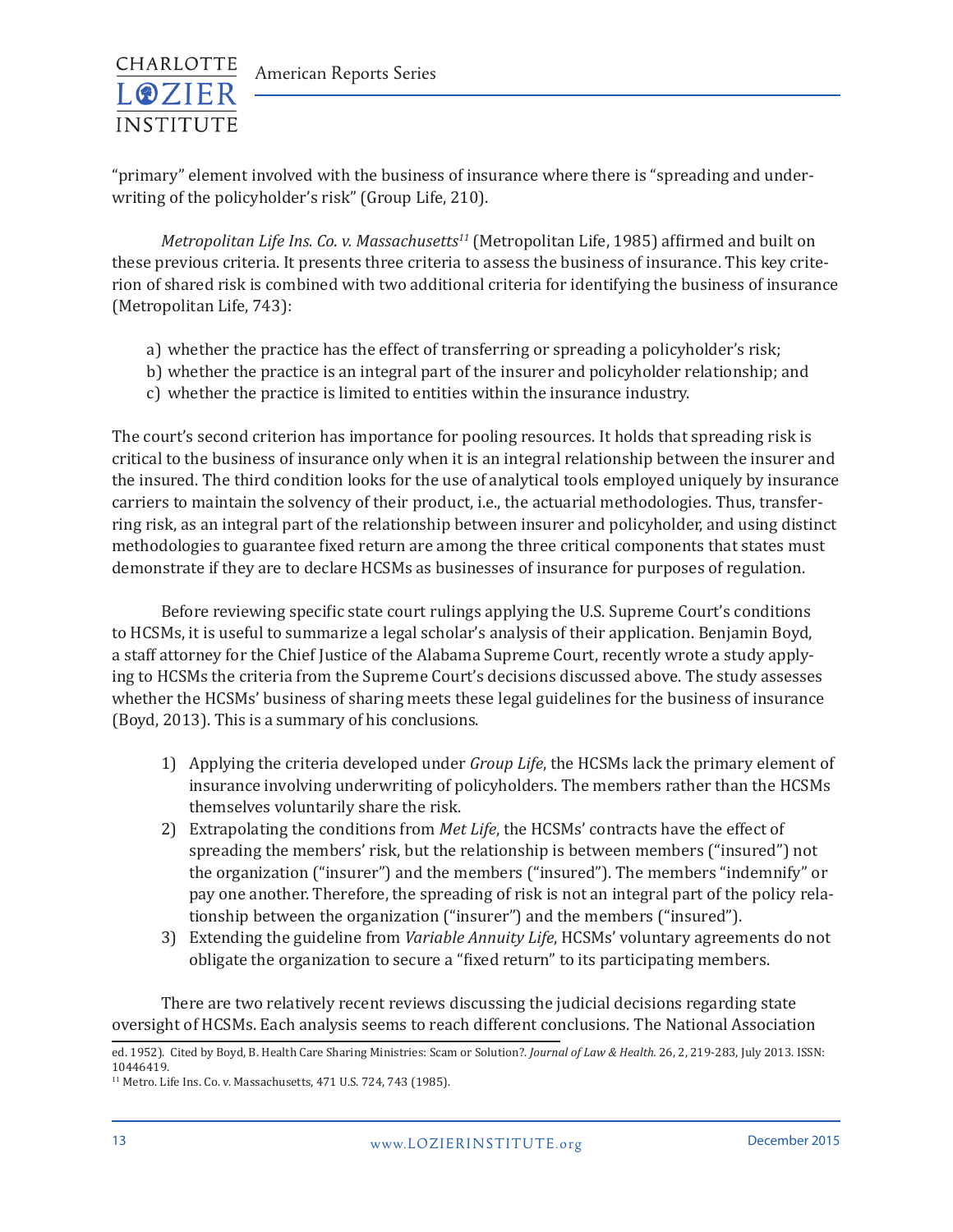

of Insurance Commissioners conducted an earlier study (Eastman, *et al*., 2010). In this study, the authors compare the operational language of the HCSM programs with the vernacular of conventional health insurance. They argue by way of analogy: If a bird "looks, walks and swims like a duck, then it is a duck." Although subtle details suggest the authors believe that HCSMs are engaged in the business of insurance, the conclusion is more circumspect:

"Hence if subscribers' shares, or premiums, are based on underwriting and risk assessment, and such premiums are pooled together for purposes of paying losses, then the activity should be considered an insurance business, regardless of any written disclaimers to the contrary. If subscribers' shares, or premiums, are the same for all subscribers, regardless of health conditions or risk, or if claims are paid directly from one subscriber to another without pooling of funds, then the activity may not be considered insurance for regulatory purposes." (Eastman, *et al.*, 204).

Boyd's argument is more direct. He concludes that the central functions of the HCSMs do not fit the U.S. Supreme Court's general paradigm for the business of insurance. In particular, he specifically points out that the similarities in programmatic concepts do not constitute rigorous grounds for proponents to employ analogical reasoning in order to conclude that the HCSMs are insurance.<sup>12</sup> The analogy breaks down on each and every crucial criterion. The HCSMs do not underwrite risk. The members share the risk voluntarily and directly among themselves. The HCSMs specifically declare that there is no guaranteed fixed return to meet medical needs. HCSMs guarantee only "the provision of certain services as a clearing house for information on medical need."13 They connect members with medical needs to members willing to make voluntary gifts.

However, the informed opinion of a legal analyst does not mean that state insurance agencies and courts will similarly apply the criteria to the factual circumstances. We now turn to the two cases where the courts have applied the U.S. Supreme Court criteria to HCSMs.

**State Actions Pertaining to Regulating HCSMs as Health Insurance.** HCSMs have sought, and continue to seek, to clarify to the state that they are ministries, not health insurance. After two decades of government relations, a majority consensus has emerged among the states to the effect that HCSMs are not health insurance. The three HCSMs currently conduct ministries in all 50 states (with the singular exception that Christian Healthcare Ministries does not operate in Montana). Their approach is generally to assume that state governments will recognize their operations and practices as ministries. However, they have proactively sought official recognition (e.g., Washington) from the state prior to accepting sharing memberships. Nevertheless, HCSMs have effectively responded to the states' department of insurance challenges to the charitable operations of the HCSMs, seeking to regulate them as health insurance.

States have an interest in protecting their citizens from fraudulent activities in health insur-

 $12$  The Iowa Insurance Division employed this argument from analogy to assert that HCSMs are in the business of insurance. See Barberton Rescue Missions, Inc. v. Insurance Division of Iowa Department of Commerce, 586 N.W. 2d. 355 (Iowa 1998). Also see Boyd, B. (2013). Health Care Sharing Ministries: Scam or Solution? *Journal of Law & Health*, 26(2), 240.

<sup>13</sup> Boyd, B. (2013). Health Care Sharing Ministries: Scam or Solution? *Journal of Law & Health*, 26(2), 256.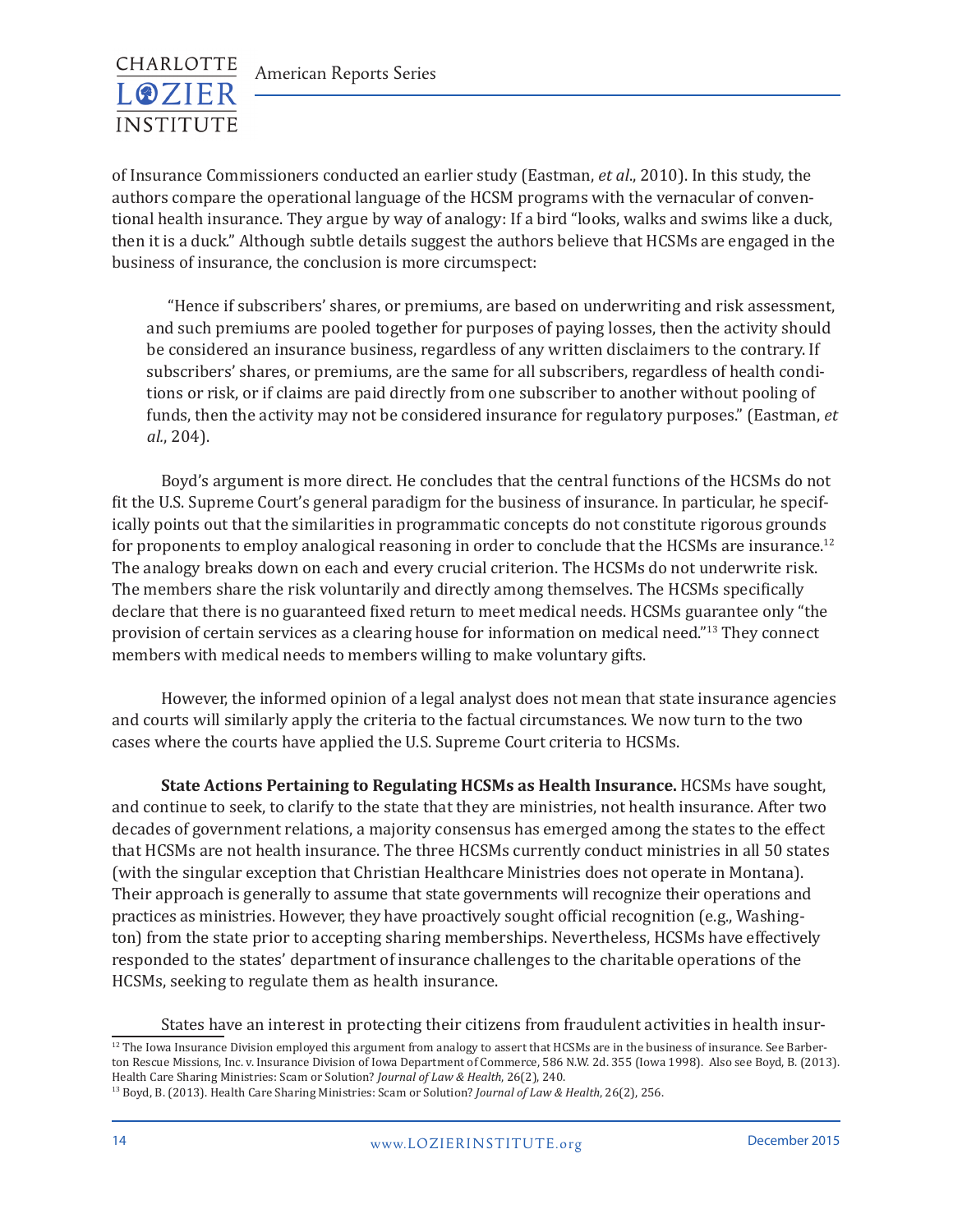

ance. State oversight occurs in one of two ways. Following the general precedents set forth by the U.S. Supreme Court, state insurance commissioners provide consumer protections through state health insurance laws and regulations. Their assessment regarding the business of insurance follows the general paradigm set forth by the U.S. Supreme Court. Alternatively, the attorneys general of each state offer oversight of non-profit organizations through their investigation and prosecution authorities. HCSMs functioning as registered charities under the Internal Revenue Code  $501(c)(3)$ fall under the oversight of the attorneys general.

Some state departments of insurance have questioned the voluntary dimension of the HCSM sharing operations. They initiate their challenge through a commissioner's judgment, which is subject to administrative appeal in most states. Further remedy is then pursued through the court system (typically constituted of three levels: circuit, appellate, and supreme court). Regulations under state health insurance laws can be particularly burdensome, and they could be arguably inimical to the existence of HCSMs. This is because they typically require more administrative oversight in the forms of actuarial models, financial reserves, and prohibitions against religious and other forms of discrimination. Consumers feel the effect of this protection through added cost to the price of the product or service. Moreover, participating members can view the interventions as altering the nature of the relationships in ways contrary to the values and purposes of the free association.

A safe harbor provision mitigates the effect of a rendered judgment of insurance. It is a specific exemption from an existing statute or regulation involving supervision of the entity's business as health insurance. To receive an exemption from state insurance laws is to say that the insurance code does not apply to the practices of the organization. It is not to presuppose that the organization is in the business of insurance, but merely that it receives special treatment. Safe harbor legislation is pursued through the state general assembly, which upon passage is written into a state's insurance code. HCSMs have pursued these as a remedy to a court ruling (as in the case of the Kentucky Supreme Court), or proactively as a preventive measure. There are 29 states with safe-harbor laws that recognize that HCSMs operating in those states are not subject to the oversight of the state department of insurance (Alliance, July 2014).

Whether or not HCSMs constitute health insurance is the dominant policy issue. Although this report does not review the legal argument, it is obvious that variant normative commitments are intertwined with differing jurisprudential philosophies (e.g., the majority opinion and dissent in Kentucky)<sup>14</sup>. State insurance departments, court systems, and general assemblies have all played a role in determining oversight of HCSMs. The HCSMs' non-insurance disclaimers promoting informed consent among its applicants are central to judicial deliberations regarding insurance status. As an example of a liability disclaimer and statement of responsibility, consider the following statement in the "Testimony and Commitment" form, which Christian Care Ministry requires each

<sup>&</sup>lt;sup>14</sup> Although Boyd does comment on jurisprudential philosophy, his analysis of the majority's reasoning in Commonwealth v. Reinhold (2010) also shows that it involves a positivist jurisprudence combined with an instrumentalist social theory, and a consequentialist normative theory. By contrast, the dissent's reasoning in the Kentucky case and the Court ruling in Barberton Rescue Missions, Inc. v. Insurance Division of the Iowa Department of Commerce (1998) do not. See Boyd (2013, 233-241).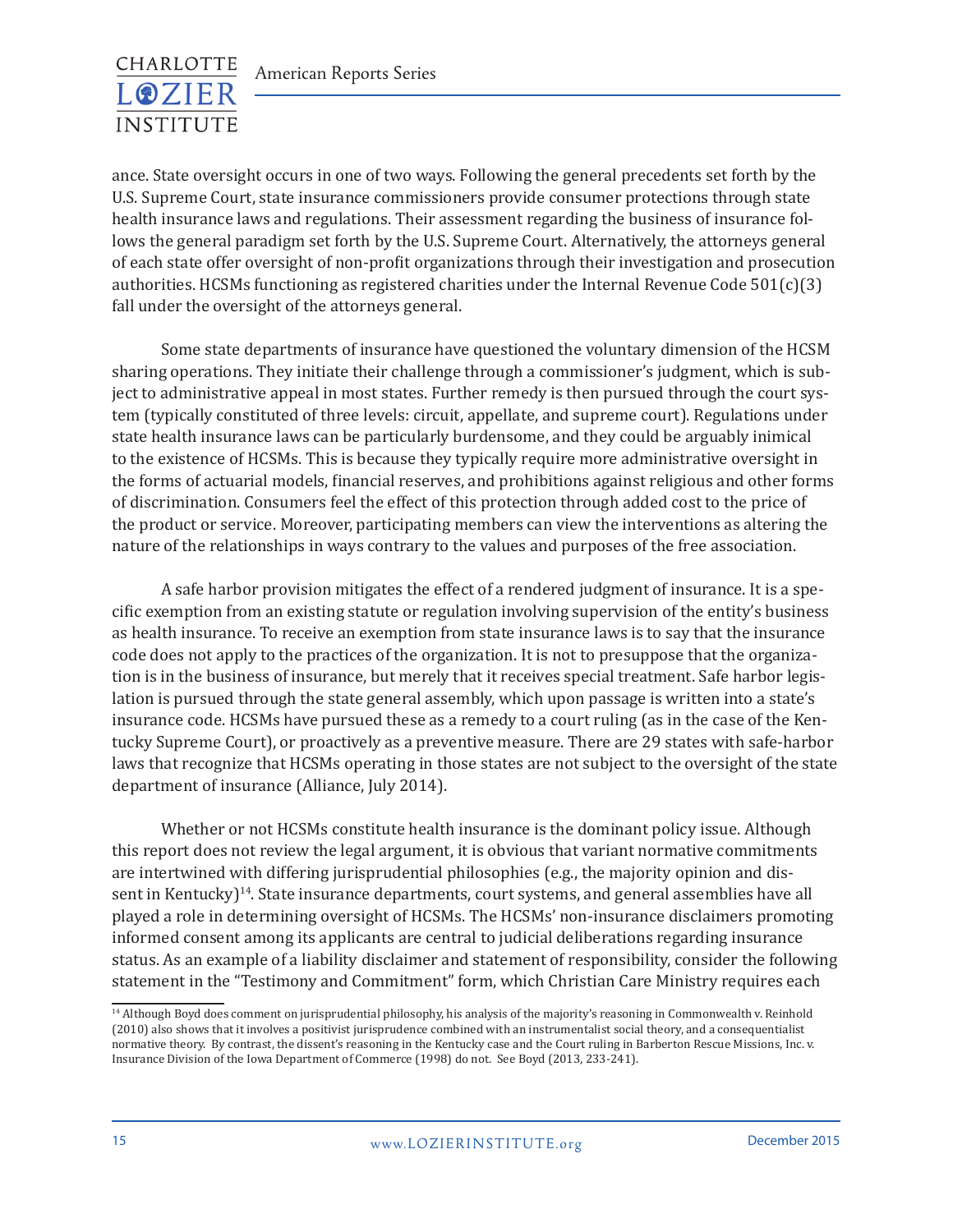

applicant to sign as part of his or her application to Medi-Share:

I understand that Medi-Share, like all health care sharing ministries under the Affordable Care Act, is not insurance or an insurance policy nor is it offered through an insurance company. Neither is Medi-Share a discount health care or discount health card program. Whether anyone chooses to assist me with my medical bills will be totally voluntary, as neither CCM nor any other member can or will be compelled to make the payment of my medical bill. As such, I understand that whether I receive any amounts for medical bills and whether or not Medi-Share continues to operate, I am always personally responsible for the payment of my own medical bills. I understand that Medi-Share is not subject to the regulatory requirements or consumer protections of my state's insurance code/statutes. <sup>15</sup>

In addition to this liability disclaimer, CCM clearly states in its program guidelines that "each member is solely responsible for his or her own medical bills" (Program Guidelines, 11).

According to J. Brian Heller, General Counsel, Samaritan Ministries International, in making assessments regarding HCSMs' status as health insurance, administrative judgments or the court rulings either "ignore or discount" the member attestation in this commitment. 16 With respect to the court rulings, significance is either attached to the "plain" meaning of the language or it is not. In either case the grounds for this assessment is based on other jurisprudential commitments. These commitments betray the reasons for the disagreement. He also observes that "[t]he Iowa Supreme Court decision was the only full published appellate decision on the question of insurance, making it the most persuasive court decision that this form of sharing does not constitute "insurance."

Chart 1 is a global illustration of the state activity across the country. The columns list a mix of the public authorities making the decision. These authorities include (from right to left): the state legislature, agency judgments and administrative appeals, and the courts. The columns are marked with an "X" to indicate which public authority is responsible for the current ruling. The point of the chart is to provide the reader with a simple panorama of the status of public policy activity in 33 states. The HCSMs, however, remain active in all 50 states. Their involvement is some states, however, has not triggered policy activity.

It seems difficult not to conclude that there is a kind of rough consensus that HCSMs are neither insurance nor should they be treated as insurance. Some rows display two notations to represent a state's present policy. For these states the general assembly passed a safe harbor law making moot an administrative or court judgment about the status of HCSMs regarding insurance. In most but not all cases the administrative or court position triggered general assembly action.

<sup>15</sup> Medi-Share, Testimony and Commitment Form 02.As.06.1114, p.2.

<sup>16</sup> Personal communication August 31, 2015.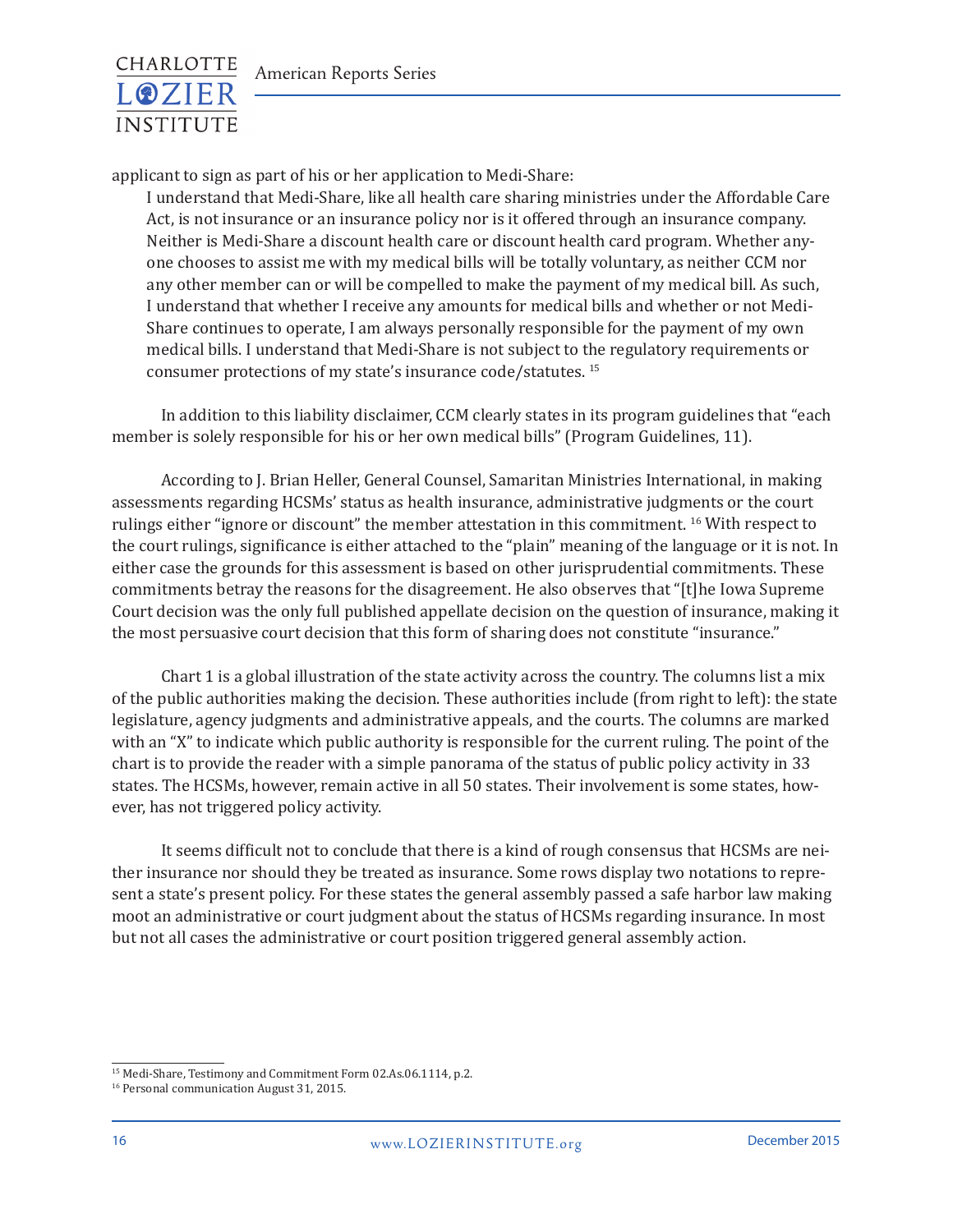

| <b>Chart 1: State Policy and Authority</b>                                     |                                                                                                                                                                                 |                                                                                        |                              |                                   |                        |                                 |  |
|--------------------------------------------------------------------------------|---------------------------------------------------------------------------------------------------------------------------------------------------------------------------------|----------------------------------------------------------------------------------------|------------------------------|-----------------------------------|------------------------|---------------------------------|--|
| <b>State</b>                                                                   | <b>State</b><br>Supreme<br><b>Court Held</b><br><b>HCSM</b> is<br>Insurance                                                                                                     | <b>State</b><br>Supreme<br><b>Court Ruling</b><br>Held HCSM is<br><b>NOT Insurance</b> | Circuit<br>Court<br>Decision | Administrative<br><b>Decision</b> | <b>DOI</b><br>Judgment | Legislation<br>(Safe<br>Harbor) |  |
| IA, ID                                                                         |                                                                                                                                                                                 | X                                                                                      |                              |                                   |                        | X                               |  |
| WA                                                                             |                                                                                                                                                                                 |                                                                                        |                              |                                   |                        |                                 |  |
| DE                                                                             | X                                                                                                                                                                               |                                                                                        |                              |                                   |                        |                                 |  |
| MN, NV                                                                         |                                                                                                                                                                                 |                                                                                        |                              | X                                 |                        |                                 |  |
| IA, KS, MD,<br>PA, UT, WI                                                      |                                                                                                                                                                                 |                                                                                        |                              |                                   | X                      | X                               |  |
| OK, IL                                                                         |                                                                                                                                                                                 |                                                                                        | X                            |                                   |                        | X                               |  |
| <b>MT</b>                                                                      |                                                                                                                                                                                 |                                                                                        | X                            |                                   |                        |                                 |  |
| KY                                                                             | X                                                                                                                                                                               |                                                                                        |                              |                                   |                        | X                               |  |
| AL, AR, AZ, FL<br>FL, GA, IN, LA<br>ME, MO, MS<br>NE, NH, NC<br>SD, TX, VA, WY |                                                                                                                                                                                 |                                                                                        |                              |                                   |                        | X                               |  |
|                                                                                | Data Source: J. Brian Heller, (August, 2015). "Summary of the History of Health Care Sharing Ministries' Legal<br>Interaction with State Insurance Regulations." (Unpublished). |                                                                                        |                              |                                   |                        |                                 |  |

#### **The Three Largest Health Care Sharing Ministries: Profiles and Ministry Models**<sup>17</sup>

**Christian Healthcare Ministries ("CHM").** CHM was founded in 1981.18 Its offices are located in Barberton, Ohio. The Centers for Medicare and Medicaid Services (CMS) has certified that CHM meets the definition of an HCSM in the ACA, so its members are exempt from the individual mandate to purchase insurance.

Looking at the decade of participation surrounding the build-up to, passage, and implementation of the ACA and individual mandate, growth in this ministry is evident. In 2005, CHM had 16,690 members in 8,015 household across the U.S. In 2010 at the point of passage of the ACA, there were 19,407 members in 9,200 households. At the point of implementing the individual mandate in 2013, CHM had enrolled 53,517 members in 15,471 households. The current enrollment stands at 104,014 members in 24,938 households. Membership increase over the decade is 523 percent. The largest growth followed the implementation of the individual mandate.

Moreover, this increase in membership increases responsibility for the dollars shared over the same period. In 2002 the CHM shared \$12,746,165. That amount grew slightly more than 400 percent to \$64,654,943 in 2015. During this decade the ministry shared a total of \$223,129,743.

<sup>17</sup> The three ministries in connection with the Alliance of Healthcare Sharing Ministries have supplied the administrative data on membership, households, and shared data for this section.

<sup>18</sup> The Christian Healthcare Ministries assumed its current name in 2007. Between July 2001 and 2007 the organization was called The Christian Brotherhood Newsletter. In July 2001 The Christian Brotherhood News Letter legally separated from the Barberton Recuse Mission, which dates back to 1981, after the IRS instructed the organization to operate its health care ministry as a separate  $501(c)(3)$ .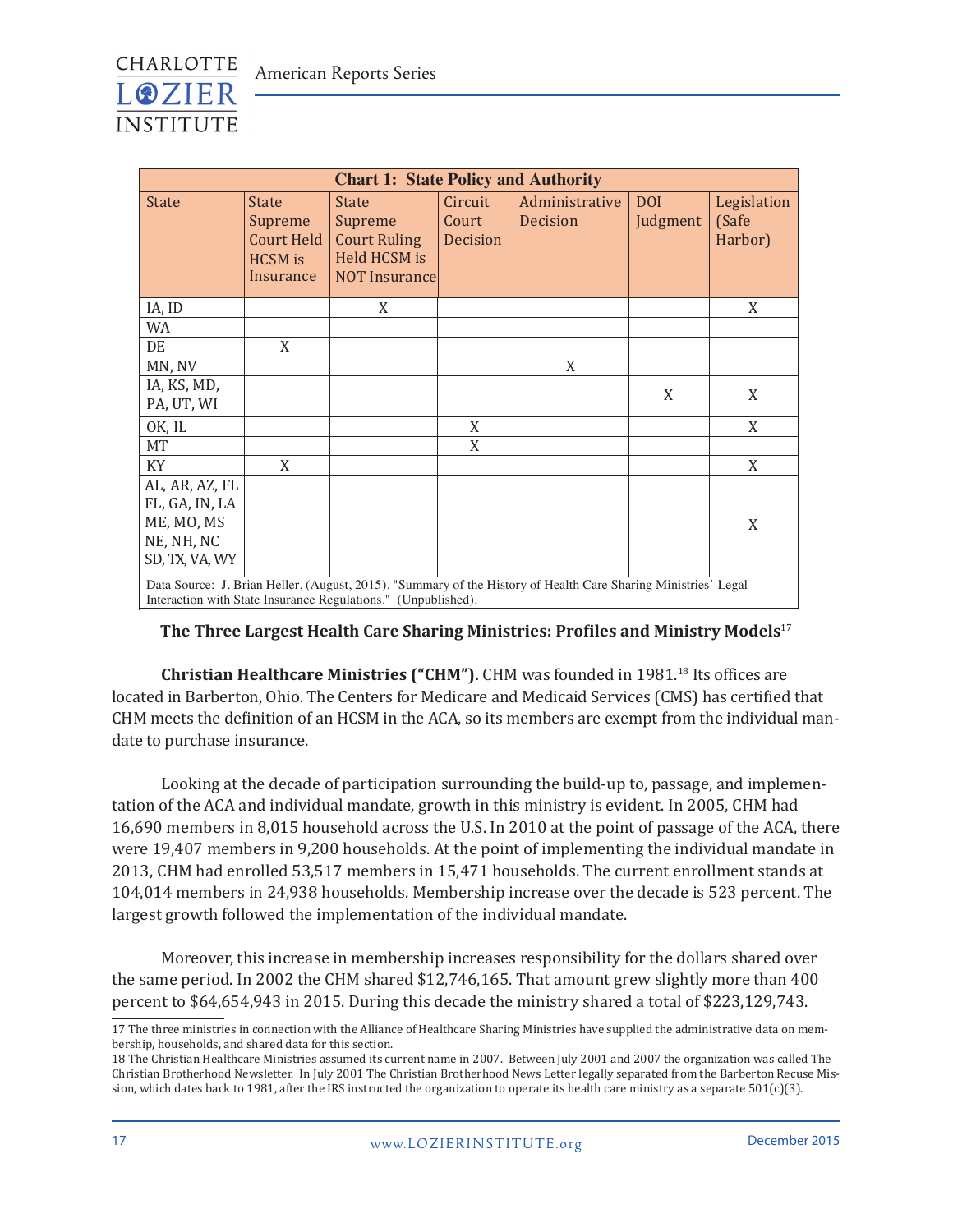

**Christian Care Ministry/Medi-Share ("Medi-Share").** Christian Care Ministry (CCM) began administering the Medi-Share program in 1993. Its offices are located in Melbourne, Florida. CMS has certified that Medi-Share meets the definition of an HCSM in the ACA. Thus its members are exempt from the shared responsibility provision under the ACA.

Looking at the decade of participation surrounding the build-up to, passage, and implementation of the ACA and individual mandate, growth in this ministry is evident. In 2005 Medi-Share had 52,793 members in 18,808 households across the U.S. In 2010 at the point of passage of the ACA, there were 36,411 members in 12,429 households. At the point of implementing the individual mandate in 2013, Medi-Share enrolled 58,911 members in 20,375 households. Its current enrollment stands at 90,901 lives in 31,713 households. Membership increase over the decade is 72 percent. The largest growth followed the implementation of the individual mandate.

Moreover, this growth in membership increases responsibility for the dollars shared over the same period. In 2005 Medi-Share shared \$36,052,097. That amount grew about 111 percent to \$76,249,867 in 2015. During this decade the ministry shared a total of \$506,535,523.

**Samaritan Ministries International ("SMI")**. SMI was founded in 1991. Its offices are located in Peoria, Illinois. CMS has certified that SMI meets the definition of an HCSM in the ACA, so its members are exempt from the individual mandate.

During the past decade, participation surrounding the build-up to, passage, and implementation of the ACA and individual mandate showed growth in this ministry. In 2005 SMI had 32,614 members in 11,267 households across the U.S. In 2010 at the point of passage of the ACA there were 47,586 members in 14,623 households. At the point of implementing the individual mandate in 2013, SMI enrolled 82,508 members in 24,625 households. Its current enrollment stands at 117,038 lives in 35,159 households. Membership increase over this decade is 259 percent. The largest growth followed the implementation of the individual mandate.

Moreover, this growth in membership increases responsibility for the dollars shared over the same period. In 2005 the SMI shared \$20,148,617. That amount grew 458 percent to \$112,371,512 in 2015. During the decade the ministry shared a total of \$498,907,376.

**Christ Medicus Foundation CURO (hereafter CURO)**. CURO launched its health care sharing ministry on January 1, 2015. CURO is a ministry extension of Christ Medicus Foundation (CMF), a Catholic  $501(c)(3)$  nonprofit.<sup>19</sup> CURO strategically allied itself with SMI because the ACA date restriction precluded the formation of new HCSMs after December 31, 1999. The controversy surrounding provision of abortion and other reproductive services in the new health law ignited the

<sup>&</sup>lt;sup>19</sup> As of December 31, 1999, there were no Catholic health care sharing ministries in the United States. Seeking to bring health sharing to the Catholic community in America, the Christ Medicus Foundation realized that a new Catholic health care sharing option should partner with a recognized health care sharing ministry. Working with SMI, CMF CURO was announced in October 2014 and fully launched in 2015. It is the fruit of ecumenical collaboration between Catholics and Protestants seeking to empower Catholics to live their Christian faith in health care.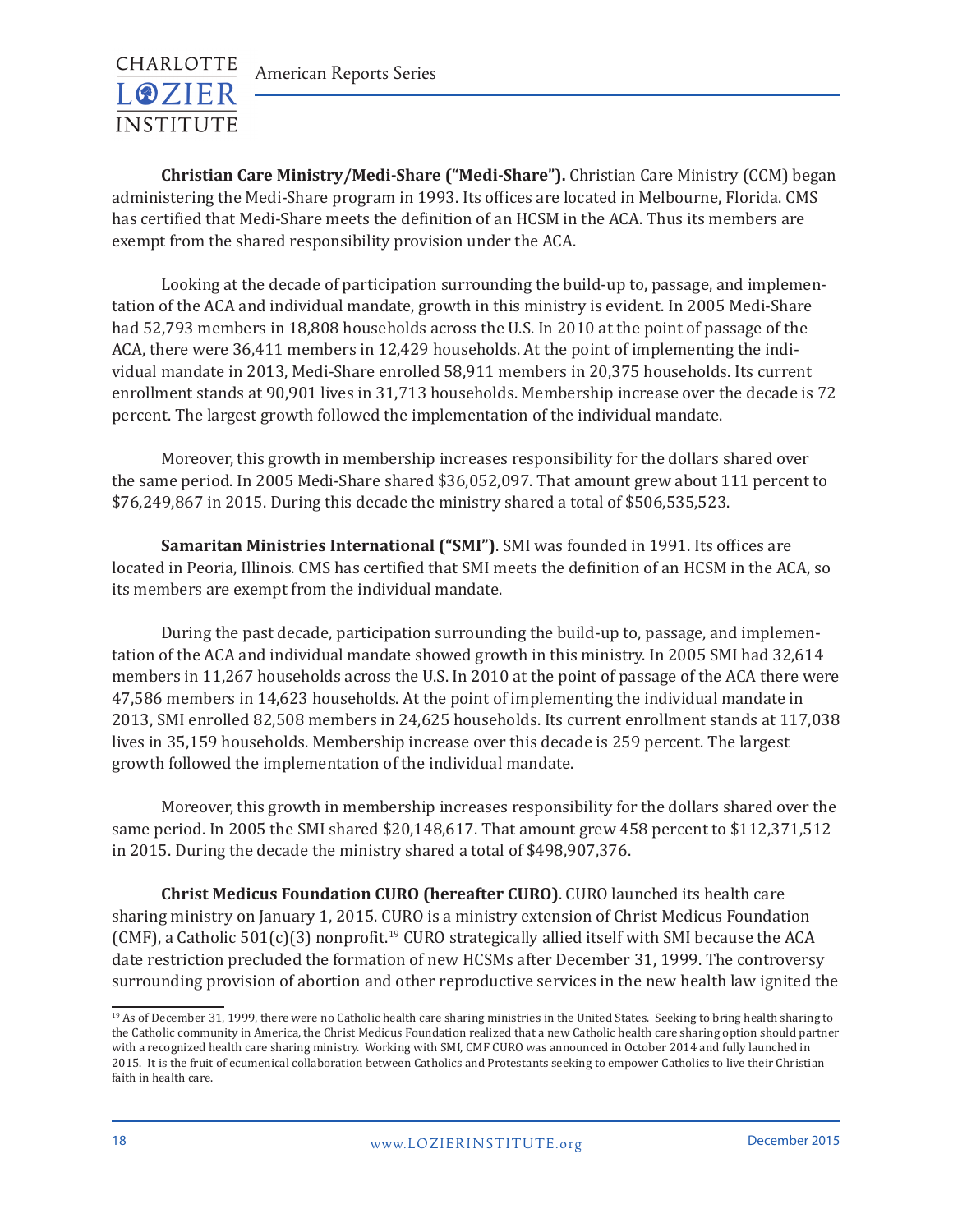

CMF to create a non-insurance, health care sharing ministry where Christians could freely exercise their conscience. CURO operates as an ancillary partner or "member representative" within Samaritan Ministries International. There are 400 members currently participating. CURO provides a health care sharing option consistent with the medical-ethical principles of Catholic teaching. However, the CURO ministry does not impose a religious test on members and is an ecumenical option for both Catholic and non-Catholic Christians. Members of CMF CURO either enroll in health care sharing through Samaritan's standard application process, at which point they learn about the specifically Catholic option, or directly through the CURO website, CMFCURO.com.

**Looking at the Big Trend.** The following three charts illustrate data for the total number of members, households, and dollars for the three HCSMs combined. These measures correspond to significant moments in the passage and implementation of the ACA, especially the individual mandate. Chart 2 summarizes the pattern of total sharing individuals among the three ministries  $\,$ between 2005 and 2015. This decade straddles the build-up to, passage, and implementation of the ACA.



In this period, enrollment was dynamic with members participating in sharing medical needs and costs. Brian Heller estimates that the annual attrition rate is about 10 percent.<sup>20</sup> The net growth for the three ministries increased from an annual enrollment of 102,097 to 311,953 lives. This is a 200 percent growth rate over the decade. During the period of 2005 to 2010 enrollment fluctuated in modest swings up and down. The jump in enrollment corresponds to the uncertainties of the ACA being debated in Congress and at its enactment. There was an early surge of about 39,000 enrollees between 2010 and 2011. A surge of 30 percent continued in the next year. But after the implementation of the individual mandate in 2013 when membership was about 195,000, the enrollment swelled by 117,000 in 2014, or 60 percent over 2013 levels. This was the largest annual increase over the decade. Its growth is reasonably interpreted as a response to the values represented by the ACA and the coercive implementation of the individual mandate.

<sup>20</sup> Personal communication, September 4, 2015.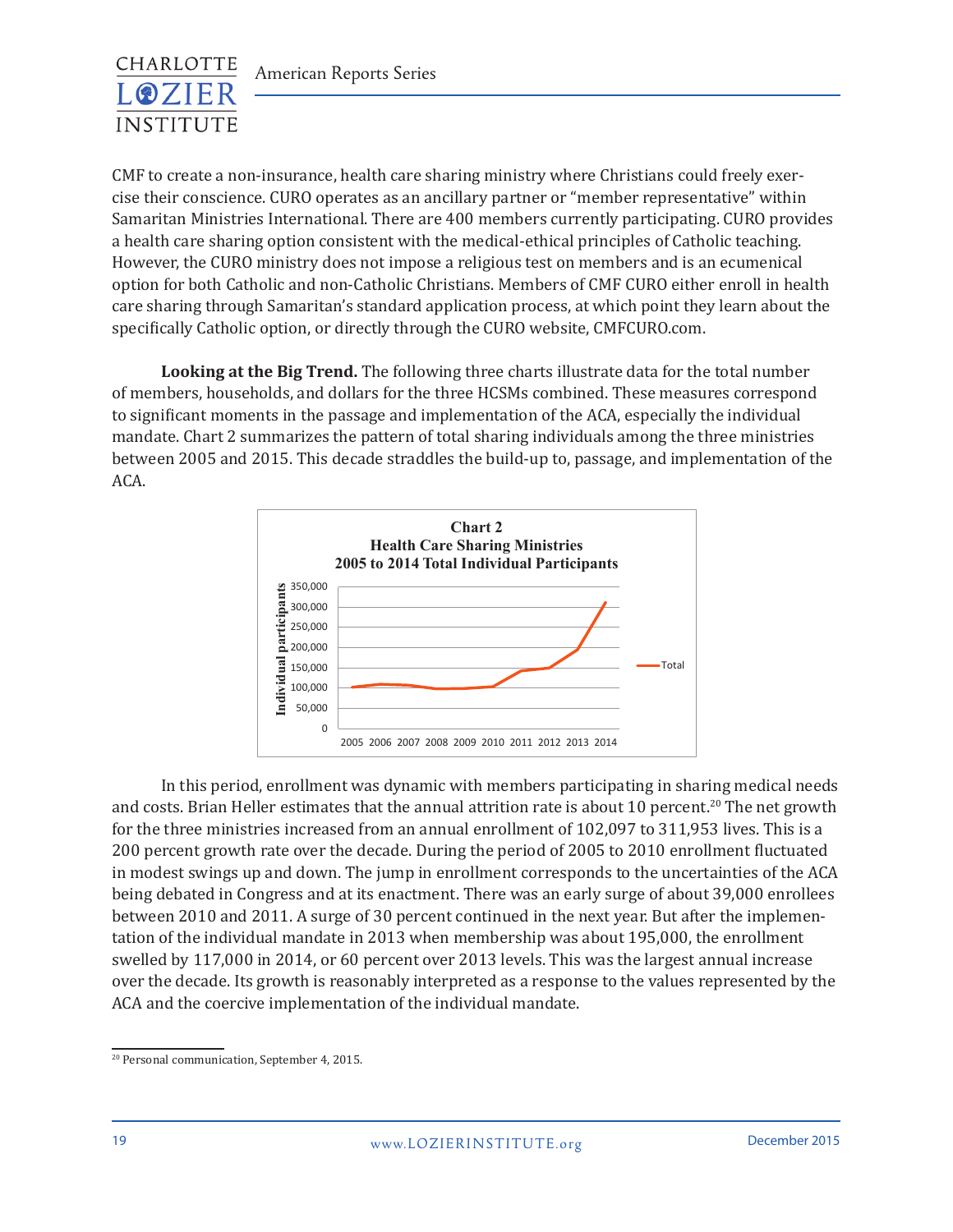



Chart 3 tells a story of growth in terms of families. In 2005 there were 38,000 families enrolled within the three ministries. Today there are 92,000. This increase reflects a 142 percent climb. After 2013 the number of families climbed 52 percent.

The dollars shared illustrated in Chart 4 is the most striking feature of growth. These ministries have shared nearly \$1.3 billion in this decade. Beginning in 2005 the amount was shy of \$70 million. In the most recent annual reporting period, the dollars shared accelerated to more than \$253 million. That amount reflects overall growth of 261 percent and an average annual growth rate of 29 percent. The biggest annual spike for the decade of \$74 million, or 47 percent, occurred immediately after the implementation of the individual mandate.

#### **Ministry Sharing Models**

The sharing models employed by the HCSMs hold in common the member-to-member exchange (MME). Members are responsible to fellow members, not to the administrative organization. This MME creates an opportunity to personalize giving and enrich that giving through answering prayer requests. But there are nuanced differences among the groups in implementing the MME. This report tries to capture the nuances with a descriptive name.

The CHM sharing model involves the *organization as a ministry fiduciary.* Members send their monthly financial gifts of a predetermined amount to CHM, which then uses the shared funds to pay medical bills eligible under the ministry's guidelines. CHM acts as a fiduciary holding the collected funds in an escrow account while medical bills are reviewed for accuracy and completeness, and while discount negotiations take place with providers. When those tasks are completed, the shared funds are sent to members for the purpose of paying their providers. CHM's accounting practices are subject to independent financial audits, internal controls, and transparent financial policies, including making the ministry's finances available via the Internet.

Medi-Share employs a *patented member share exchange* model. Member households deposit a pre-arranged monthly contribution into their personal bank account at a designated financial institution called America's Christian Credit Union. On behalf of the contributing members, funds are automatically transferred through the member share exchange from the contributing mem-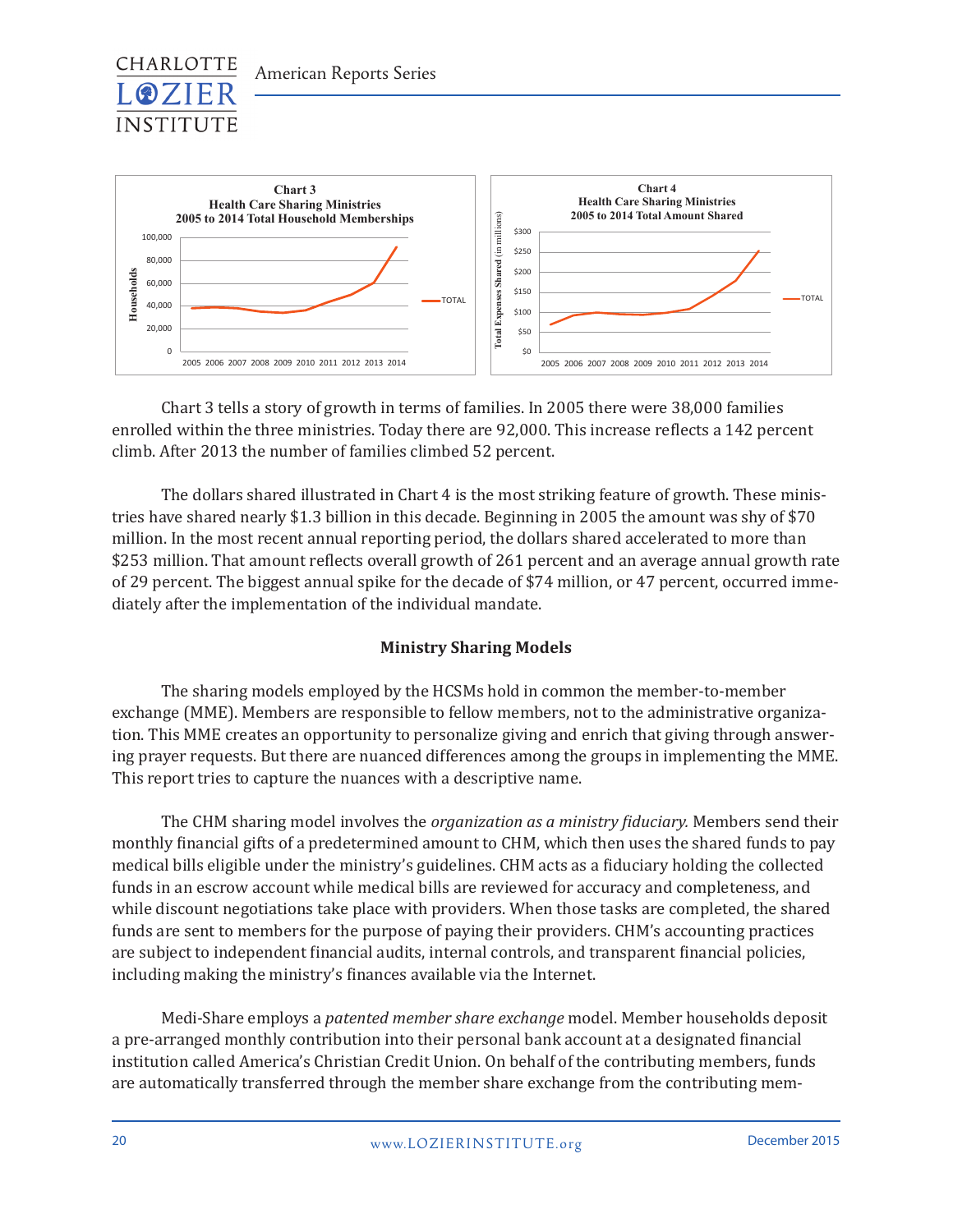

bers' accounts to accounts of members with eligible medical needs. In this sense, the transaction remains member to member. The contribution includes a monthly transaction fee for administrative expenses. Medi-Share has developed a software technology to match member shares to member bills electronically, and in real time it publishes where the dollars are going, transfers the required dollars between accounts, and then makes payment to providers. Members receive notification electronically, ahead of sharing, whom their shares are assisting each month, and they can view all published bills daily on the webpage.

SMI uses a member-to-member *direct sharing* model. The organization distributes a monthly newsletter to all members. Specific members receive inserts in their newsletter. The notice includes their monthly bill for their contribution to the ministry and a listing of fellow members' medical bills. Members directly send cards and letters to fellow members along with the suggested contribution. Once a year members send their monthly share to the administrative office to help cover expenses. If medical bills for a month exceed the amount of shares available, each household with a medical need that month receives a prorated portion of their medical expenses. The balance is raised from voluntary contributions to cover the difference.

CURO's sharing model is structured similarly to Samaritan's member-to-member *direct sharing* model. However, CURO members use a designated, member-owned VISA debit card.<sup>21</sup> It can be used for identification and pricing at the point of care, as well as payment of medical bills, and for online health and wellness tools such as health assessments, online health courses, and goal tracking. After a service-pricing administrator (SPA) examines the medical charges, a bill is sent for review to SMI and to the member in need. The member having a need and SMI approve the bill. SMI assigns fellow subscribers to share with the member in need. Louis Brown, Director of CURO, describes how the VISA card alters the transactional operations of the ministry: "Instead of sending checks and prayer letters to the member-in-need's home address, the member funds (both shared and received) are deposited into a bank account using a CURO membership debit card. The members own and supervise their own bank accounts. There is no third-party fiduciary involved directing the electronic transaction. The member in need can then use their CURO card to seamlessly pay for their eligible medical expenses. Prayer letters are also scanned and made available for the member in need to view online." CURO members contribute an additional \$84 per month to support the Catholic spiritual life fostered by the ministry's gospel of life service to society.

#### **Comparing Conventional Health Insurance with Health Care Sharing Ministries**

Health care is expensive. An average three-day stay in the hospital can approach \$30,000. Hospital costs for maternity are similar. This report looks at three key structural reforms related to benefits central to making comparisons. These key issues for understanding health care sharing in relation to health insurance include benefit coverage, affordability, and provider choice. The benchmark for making product comparisons is the second-lowest-cost Silver Plan in the ACA. It will be used here for comparison with ministry programs.

<sup>&</sup>lt;sup>21</sup> Personal communication with Louis Brown, June 12, 2015. The implementation of the VISA debit card will replace the need for paper transmission in the form of checks. The VISA debit card was not operational as of the date of the interview.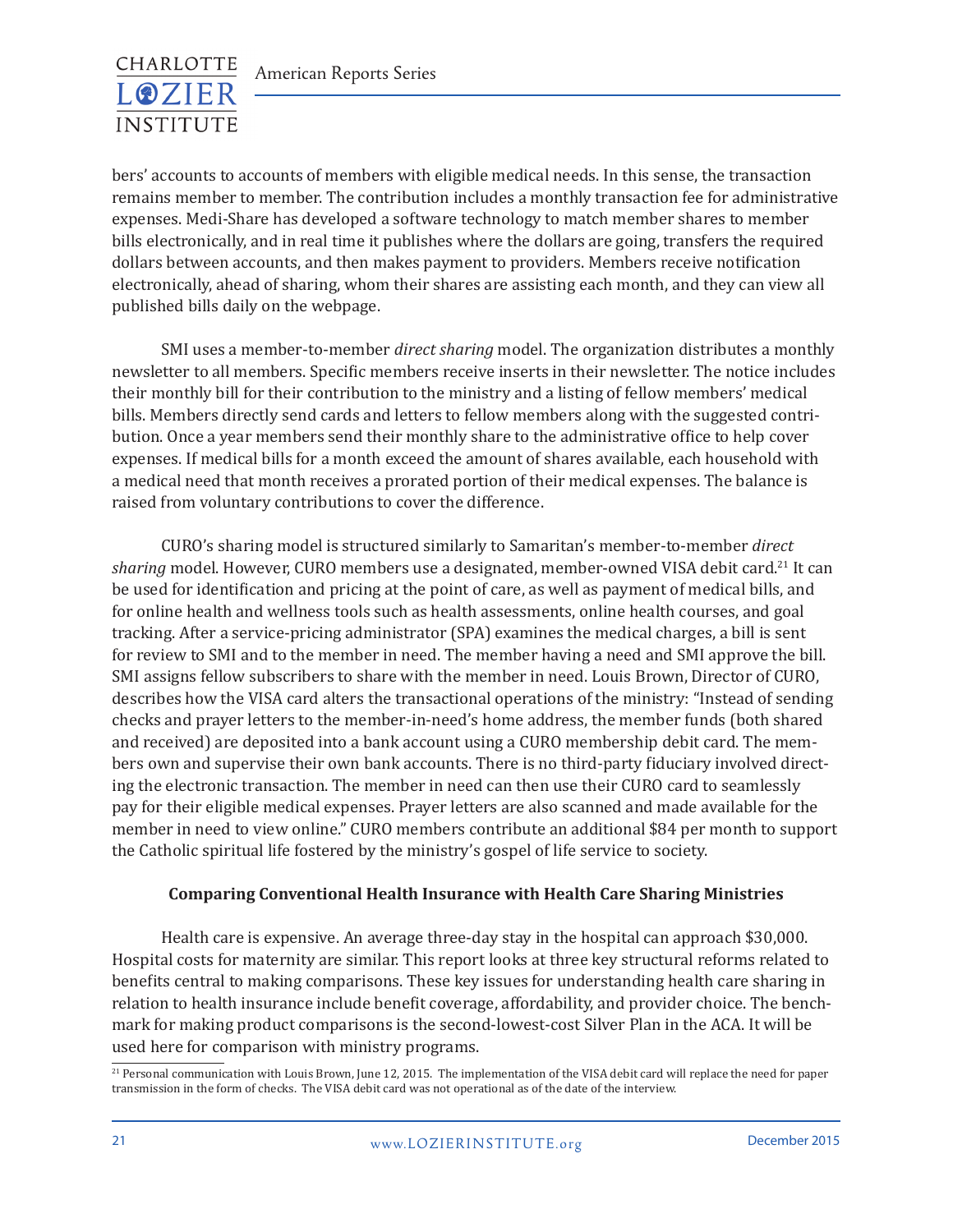

**Benefit Coverage.** The first reform for comparison concerns benefit coverage. This section makes proximal comparisons with three benefit reforms that are the hallmark of the ACA. These include the ACA's minimum benefits, pre-existing condition, and catastrophic protections. Title I of the ACA requires that all plans sold in the individual and small-group markets cover "essential health benefits" (EHB). The law directed the Secretary of Health and Human Services to identify a specific roster of services. The Secretary announced 10 general categories for medical services in an online bulletin. All plans sold in the individual and small group markets must offer these services. Individuals must purchase plans containing such benefits under penalty of law, unless otherwise exempted.

The HCSMs do not present their listing of medical services eligible for sharing as a comprehensive catalogue, unlike the ACA. The ministries, no doubt, think that the services and conditions eligible for sharing are essential, but they do not attempt to be comprehensive. In this respect, they are "non-wellness" programs. Indeed a narrower set of benefits is attractive to their members. The "burdens" that members carry are those primarily beyond the control of moral agency. The eligibility criteria for the HCSMs require that all members practice biblical lifestyles. They are non-smokers, practice moderate consumption of alcohol, and are faithful in marriage.

| <b>Table I</b><br><b>Benefit Comparison - 10 Essential ACA Benefit Package vs. HCSM</b> |                       |                       |                       |                       |  |  |  |  |
|-----------------------------------------------------------------------------------------|-----------------------|-----------------------|-----------------------|-----------------------|--|--|--|--|
| <b>ACA EHB</b>                                                                          | <b>CHM</b> (Gold)     | <b>Medi-Share</b>     | <b>SMI</b>            | <b>CURO</b>           |  |  |  |  |
| "metal tiers"                                                                           |                       |                       |                       |                       |  |  |  |  |
| <b>Emergency services</b>                                                               | Y                     | Y                     | Y                     | Y                     |  |  |  |  |
| Hospitalization                                                                         | Y                     | Y                     | Y                     | Y                     |  |  |  |  |
| Laboratory tests                                                                        | Y                     | Y                     | Y                     | Y                     |  |  |  |  |
| Maternity & newborn                                                                     | Y                     | Y                     | Y                     | Y                     |  |  |  |  |
| Mental health & substance                                                               | N                     | N                     | N                     | N                     |  |  |  |  |
| abuse                                                                                   |                       |                       |                       |                       |  |  |  |  |
| Outpatient care (doctors &                                                              | Y                     | Y                     | Y                     | Y                     |  |  |  |  |
| other services - may                                                                    | (but no abortion)     | (but no abortion)     | (but no abortion)     | (but no abortion)     |  |  |  |  |
| include abortion)                                                                       |                       |                       |                       |                       |  |  |  |  |
| Pediatric service                                                                       | Y, but                | Y, but                | Y, but                | Y, but                |  |  |  |  |
| (including dental &                                                                     | excludes dental       | excludes dental       | excludes dental       | excludes dental $\&$  |  |  |  |  |
| vision)                                                                                 | $&$ vision            | $&$ vision            | $&$ vision            | vision                |  |  |  |  |
| Preventive services                                                                     | N                     | N                     | N                     | N                     |  |  |  |  |
| (e.g., contraception,                                                                   | (e.g., contraception, | (e.g., contraception, | (e.g., contraception, | (e.g., contraception, |  |  |  |  |
| immunization $\&$                                                                       | immunization,         | immunization,         | immunization,         | immunization,         |  |  |  |  |
| mammograms                                                                              | mammograms)           | mammograms)           | mammograms)           | mammograms)           |  |  |  |  |
| Prescription drugs                                                                      | Y                     | Y                     | Y                     |                       |  |  |  |  |

Table I illustrates some of the differences in eligible benefits. In order to make proximate comparisons, this section attempts to match the pooling arrangement from the different programs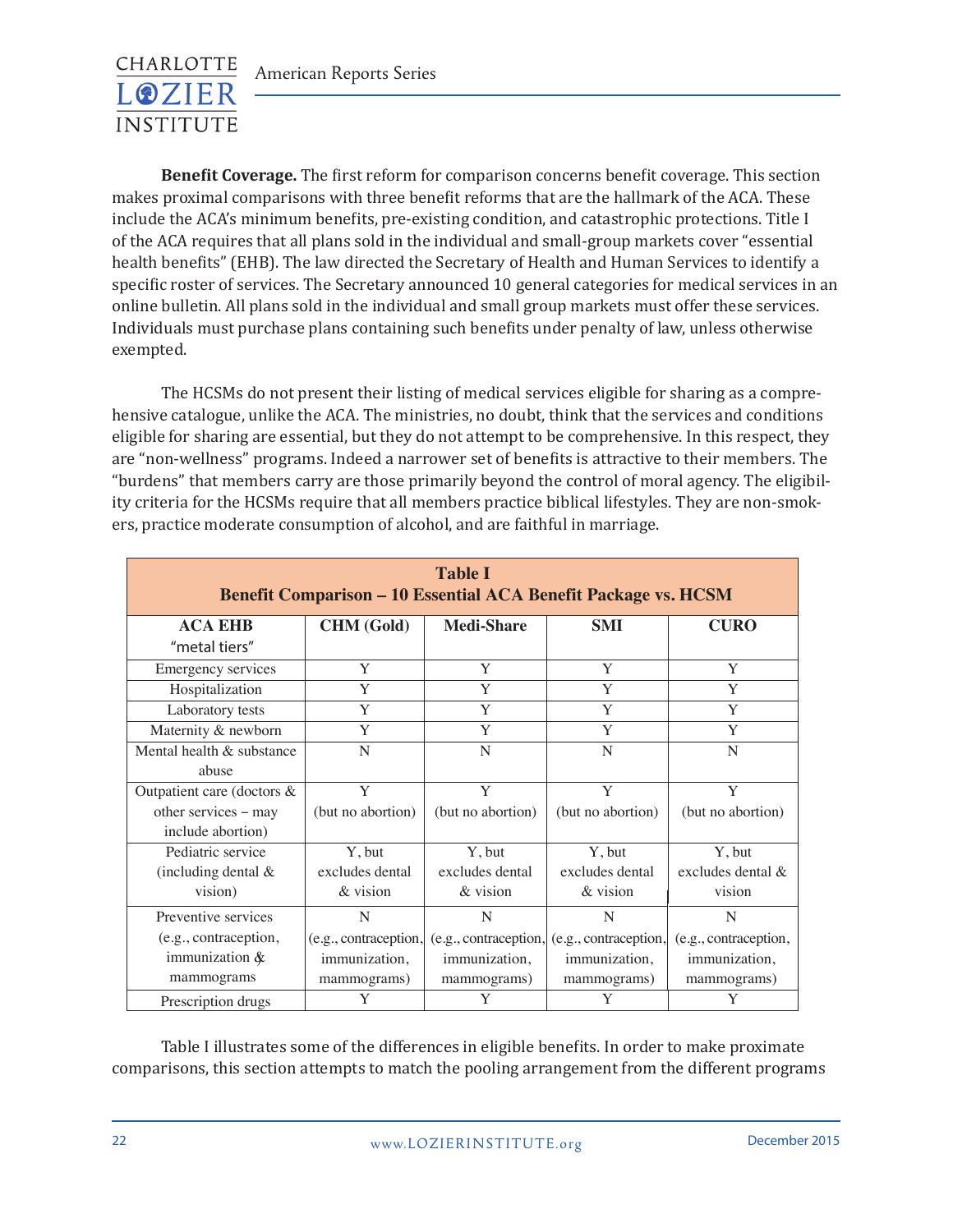within the HCSMs with the ACA benchmark plan. For example, the Gold program offered by Christian Healthcare Ministry provides the more expansive sharing option for that ministry. The programs from the other ministries may offer opportunities for additional benefits to enrich the standard sharing option.

A second reform under the ACA involves pre-existing conditions, which protects the enrollee from exclusion of coverage or higher premiums resulting from a medical condition. As long as one enrolls during the open enrollment period, insurance companies are required under the ACA to insure all applicants. Outside of the open enrollment period, however, some insurance plans in the individual market, particularly those being "grandfathered," may base eligibility and price decisions on health status.

HCSMs typically do *not* share medical bills for pre-existing conditions. If a person enrolls while being treated for diabetes, cancer or a heart condition, the medical bills associated with those treatments will *not* be published. There are, however, procedures within the different ministries for handling exceptions. For example, SMI and CURO will publish these needs as "Special Prayer Needs" so that members can voluntarily contribute over and above their pledges made to other members. Medi-Share mentions that there are exceptions to the time limits and limits to eligible amounts for sharing (Alliance, Comparison Chart 2015).

Christian Healthcare Ministries (CHM) does make accommodation for sharing medical bills attributed to pre-existing conditions, unlike the other HCSMs. In the first year needs are published *up to* \$15,000. In the second year CHM publishes an *additional* \$10,000 (or up to \$25,000 in the first two years). The third year *adds* \$25,000 (or up to \$50,000 for the first three years). Thus, over three years the opportunity for sharing is possible up to \$50,000. Conditions are no longer deemed pre-existing after the third year. Combined with CHM's Prayer Page portion (i.e., the listing of medical bills for pre-existing conditions), the total cost of the pre-existing condition is shared or paid.

The third notable change to the insurance market is with respect to limits for maximum outof-pocket costs or catastrophic coverage. The ACA restricts insurers from structuring plans with "lifetime" caps and unreasonable annual limits on the essential health benefits (EHB) (ACA §2711). Prior to January 1, 2014 these insurance coverage limits could leave an insured person with severe, chronic and life-threatening illnesses facing sizeable financial burdens. The new federal rule set the maximum amount that the insured will pay out-of-pocket in 2015 at \$6,600 for single coverage and up to \$13,200 for a family.

Out-of-pocket refers to the portion of the actual medical bills that remains the responsibility of the insured. Sometimes insurance calls "out-of-pocket" (OOP) expenses "cost-sharing." In the context of insurance, these expenses refer to co-pays (a fixed dollar amount for certain services), co-insurance (a percentage of the cost for a service) and deductibles (the front-end dollars the subscriber pays before the insurance pays). Typically the OOP costs do not include the insured's share of the premium, even though the insured's portion of the premium is a very real cost also.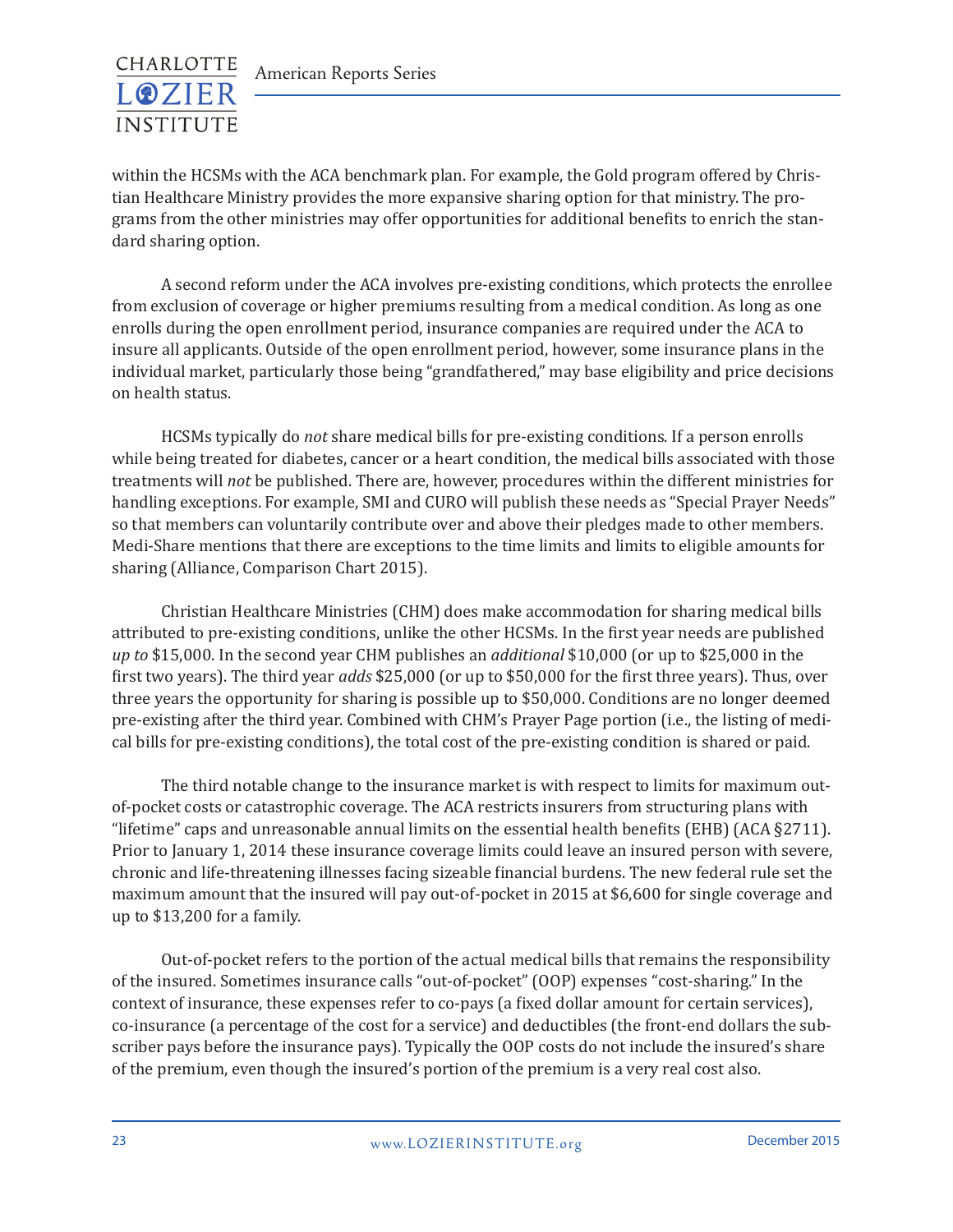

The HCSMs offer opportunities to share in the catastrophic burdens of their community. The CHM standard Gold program allows members to publish medical bills up to \$125,000 per illness. Brother's Keeper, however, allows for an additional sharing in annual increments of \$100,000 up to a \$1 million lifetime maximum. Contributions to this program are made quarterly at \$25 per unit and an application fee, and they range annually from \$100 for an individual to \$450 for a family.

Medi-Share reports no maximum limits on sharing. SMI and CURO rely on the Save to Share program. The standard program allows sharing up to \$250,000 for each incident. The Save to Share "add-on" involves an additional annual household sharing commitment and \$15 administration fee. The members pledge to set aside sums each year ranging from \$133 for singles to \$399 for two-parent families. The respective annual commitment continues over three years only. In this program members can publish medical bills that exceed \$250,000 for each medical incident once they meet their personal responsibility level (Samaritan Guideline, 36).

**Affordability**. HCSMs maintain that the central value of a sharing ministry is its voluntary spiritual participation in a divinely sanctioned duty one to another. The awareness of costs, however, does not weaken that basic commitment for participating in the ministry. Costs simply reveal that the burdens are manageable. It is common to read that HCSMs promote their affordability as an alternative to health insurance. Tony Meggs, President and CEO of Christian Care Ministry, provided Hiran Ratnayake from *The News Journal* (Delaware) with his estimate a few years ago. "You compare us against the average premium and we're about 50 percent less expensive and that drives people to us" (*The News Journal* , September 4, 2011). This could translate into a savings of a few thousand dollars a year for a family. The Citizens' Council on Health Care is one source that looked into the affordability claim of HCSMs. Using the sharing plans offered by the oldest and largest HCSMs for comparison, the Citizens' Council concluded that these "costs are affordable when compared to traditional health insurance" (Brase, January 2010).

The implementation of the ACA has introduced significant changes to the health care market since the Citizens' Council study in 2010. As a general rule the lower the premiums, the higher the deductible. Alternatively, a higher premium means a lower deductible. This report takes a fresh look at the claim using the Citizens' Council's basic methodology. This methodology only establishes a *presumption* of affordability. It is not intended as a definitive analysis in deciding to forego insurance for sharing. Individuals should compare family needs with representative ministry programs and insurance before making a final decision. The finding contained here is only approximate. It is offered only to give a sense of the actual costs. It is not intended to be a precise comparison. The insurance plans as well as the sharing ministries offer variations that would make a comparison for participation more complicated. However, the methodology can illustrate why the health sharing plans might be attractive on grounds of affordability alone.

**Premiums vs. Sharing Contributions**. The ACA is in its third year of implementation. Federal and state exchanges are up and running for the individual market. The following tables (II-VII) attempt to illustrate a contrast between the price of insurance and the contributions made via shar-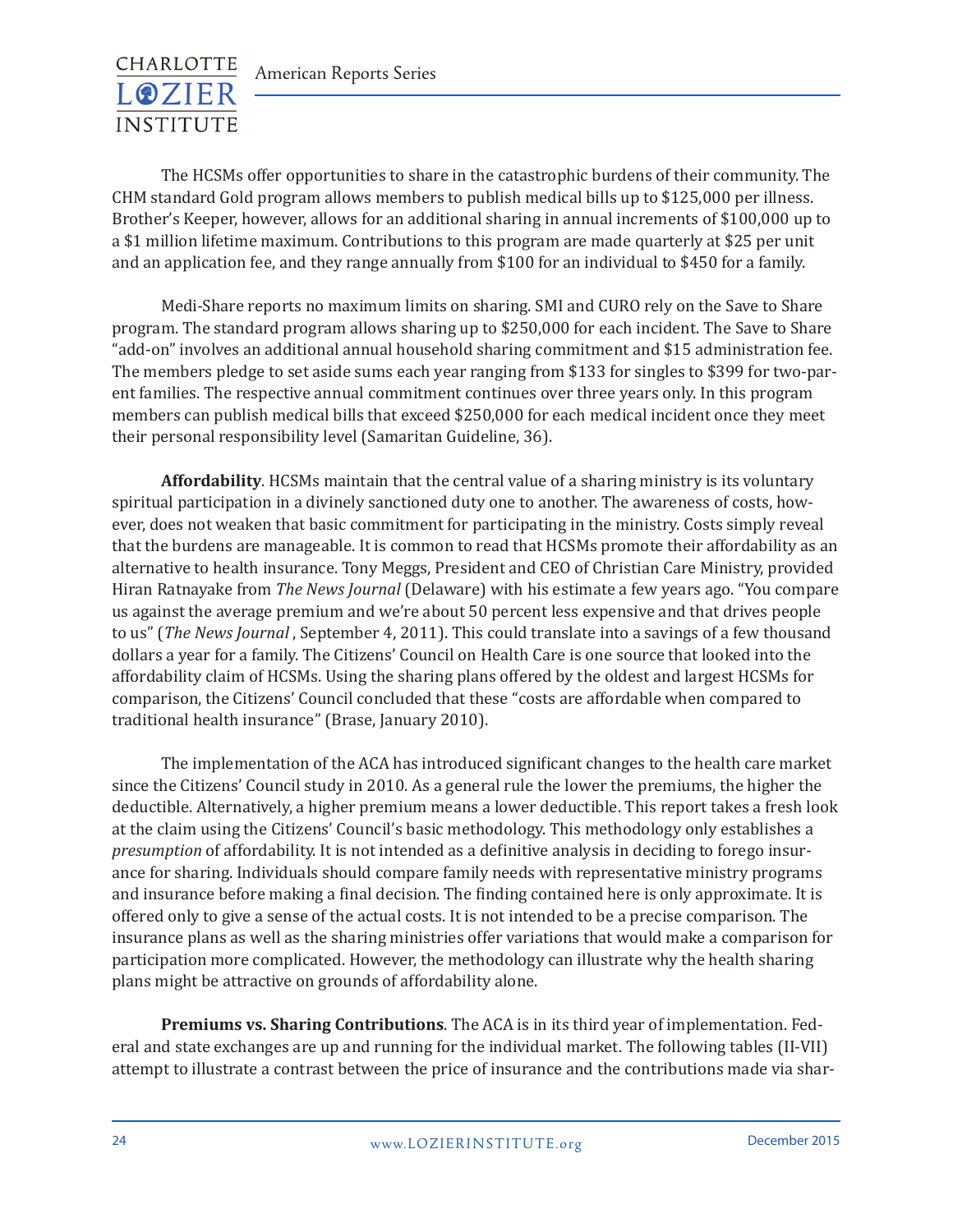

ing ministries. The data used for health insurance comes from The Kaiser Foundation's 2014 health insurance survey. The data for the sharing ministries is from the respective organizational webpages as of May 2015. Table II (below) presents average premiums for employer-sponsored health plans collected annually by the Kaiser Family Foundation 2014 Employer Health Benefits Survey. Ing immetries. The data used for health medicine con

| <b>Table II: Employer-Sponsored Health Insurance</b> |                           |          |                                                                              |                           |                    |                       |                                                                                                             |          |
|------------------------------------------------------|---------------------------|----------|------------------------------------------------------------------------------|---------------------------|--------------------|-----------------------|-------------------------------------------------------------------------------------------------------------|----------|
| Average                                              | <b>Health Maintenance</b> |          | <b>Point of Service (POS)</b><br><b>Preferred Provider</b><br><b>Overall</b> |                           |                    |                       |                                                                                                             |          |
| annual                                               | <b>Organization (HMO)</b> |          |                                                                              | <b>Organization (PPO)</b> |                    | Health care inflation |                                                                                                             |          |
| premium                                              | plans                     |          | plans                                                                        |                           | Individual = $2\%$ |                       |                                                                                                             |          |
| (2014)                                               | Family = $3\%$            |          |                                                                              |                           |                    |                       |                                                                                                             |          |
|                                                      | Individual                | Family   | Individual                                                                   | Family                    | Individual         | Family                | Individual                                                                                                  | Family   |
|                                                      | \$6,223                   | \$17,383 | \$6.217                                                                      | \$17,333                  | \$6,166            | \$16,037              | \$6,025                                                                                                     | \$16,434 |
|                                                      |                           |          |                                                                              |                           |                    |                       | Source: Employer Health Benefits 2014 Summary of Findings Kaiser Foundation and Health Research & Education |          |

Table II(b) compares average premiums for employer-sponsored health insurance in small firms with the annualized monthly sharing contributions. Although comparing premiums is interesting, judgments of affordability must be based on the fuller impact of an insurance policy, combining premiums and cost-sharing. The table illustrates that the HCSM contributions are comparable to the average premium for a single plan. However, HCSM contributions for family members can be considerably less than the average premium for ESHI family coverage. Charlotte Lozier Institute – Scott Daniels, Table II(b) copy

| <b>Table II(b) Average Annual Premium</b><br><b>ESHI</b> compared to <b>HCSM</b> |                                                                                                                        |                             |  |  |  |  |  |
|----------------------------------------------------------------------------------|------------------------------------------------------------------------------------------------------------------------|-----------------------------|--|--|--|--|--|
| <b>Plan</b>                                                                      | <b>Individual</b><br>Family                                                                                            |                             |  |  |  |  |  |
| <b>ESHI</b>                                                                      | \$6,217<br>(\$518/month)                                                                                               | \$16,434<br>(\$1,369/month) |  |  |  |  |  |
| <b>Christian Health</b><br><b>Care Ministries (Gold)</b>                         | \$2,440                                                                                                                | \$7,240                     |  |  |  |  |  |
| <b>Medi-Share</b>                                                                | \$3,564<br>$(\$297/month^*$ ; will likely reduce by<br>participating in the Health Monthly<br>program with \$161/month | \$4,920<br>$(\$410/month)$  |  |  |  |  |  |
| <b>SMI</b>                                                                       | \$3,474                                                                                                                | \$6,174                     |  |  |  |  |  |
| <b>CMF CURO</b>                                                                  | \$4,482                                                                                                                | \$7,182                     |  |  |  |  |  |
| *Medi-Share pricing data as of May 2015.                                         |                                                                                                                        |                             |  |  |  |  |  |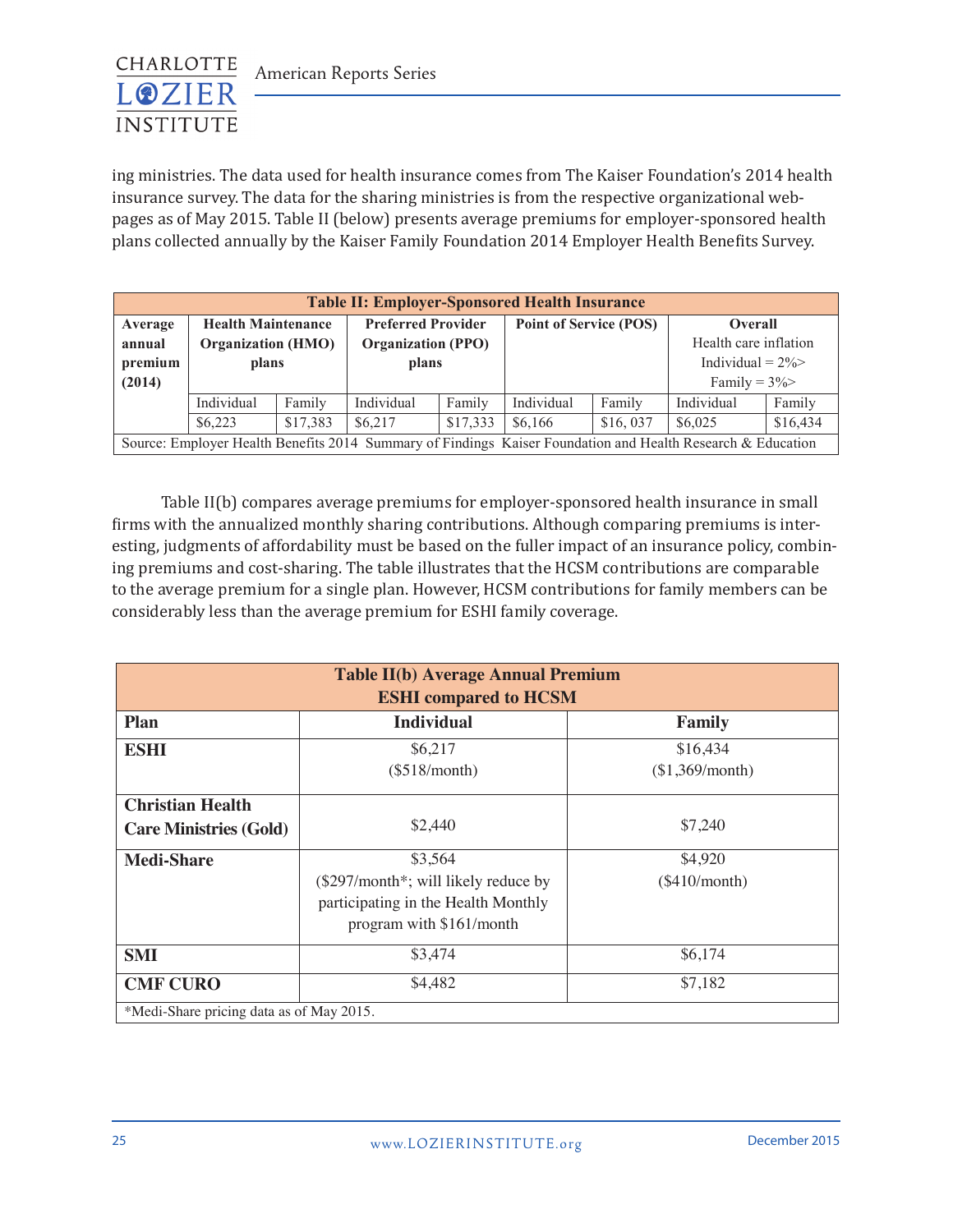

In addition, we illustrate the prices in the individual market using Kaiser's Analysis of 2015 Premium Changes in the Affordable Care Act's Health Insurance Marketplaces shown in Table III (below). This report uses the Anthem HealthKeepers Silver X sold in Central Virginia as a representative for the benchmark plan for comparison. Finally, this section explores 2015 premiums and deductibles for a benchmark plan using the Obama Administration's HealthCare.gov. This report uses that benchmark tier with the HMO being the representative plan type as it is priced in the individual marketplace. The average annual (weighted) premium in 2014 for a single (male or female) non-smoker, age 40, is \$3,276 before applying the possibility for tax subsidy. Premiums for family coverage can vary among the states. The best way to compare the sharing ministries with regular insurance will be to pick a representative plan and estimate the premium prices for different coverage using the Healthcare.Gov estimator. Several illustrations follow in the tables below using this method of comparison.

| <b>Table III: Anthem HealthKeepers Silver X</b> |                 |            |               |              |  |  |
|-------------------------------------------------|-----------------|------------|---------------|--------------|--|--|
| Plan Coverage                                   | Premium         | Deductible | Maximum       | Total        |  |  |
|                                                 | (Annual)        | (Annual)   | out-of-pocket | (Annual)     |  |  |
|                                                 |                 |            | (Annual)      |              |  |  |
| Single                                          | \$3,163         | \$3,350    | \$5,150       | \$6,450      |  |  |
|                                                 | (\$264/month)   |            |               | (plus out of |  |  |
|                                                 |                 |            |               | pocket)      |  |  |
| Couple                                          | \$6,324         | \$6,700    | \$10,300      | \$13,024     |  |  |
|                                                 | $(\$527/month)$ |            |               | (plus out of |  |  |
|                                                 |                 |            |               | pocket)      |  |  |
| Single Parent                                   | \$3,372         | \$4,700    | \$8,400       | \$8,072      |  |  |
|                                                 | (\$281/month)   |            |               | (plus out of |  |  |
|                                                 |                 |            |               | pocket)      |  |  |
| Family                                          | \$8,736         | \$6,700    | \$10,300      | \$15,436     |  |  |
|                                                 | $(\$728/month)$ |            |               | (plus out of |  |  |
|                                                 |                 |            |               | pocket)      |  |  |

**Deductibles vs. First Dollar Personal Responsibility Cost.** In addition, conventional insurance involves cost-sharing. These expenses are always "out-of-pocket," making actual health care costs higher than just the monthly premium. A person trying to decide between health insurance and an HCSM will want to consider cost-sharing in addition to premiums. Although out-of-pocket costs can be significant to a family budget, the ACA limits them for the individual or family. One typical kind of cost-sharing is co-payment. This is a dollar amount set for each visit that can vary depending upon whether the visit is to a primary care doctor, specialty physician, hospital, lab, or pharmacy. Another form is co-insurance, which assigns the insured responsibility for a percentage of the allowable medical bill.

Deductibles, of course, get the most attention when examining the impact of cost-sharing on the overall cost of insurance. The fluctuation in deductibles has been a popular media story since the implementation of the ACA. Assessing the value of deductibles, however, is more complex than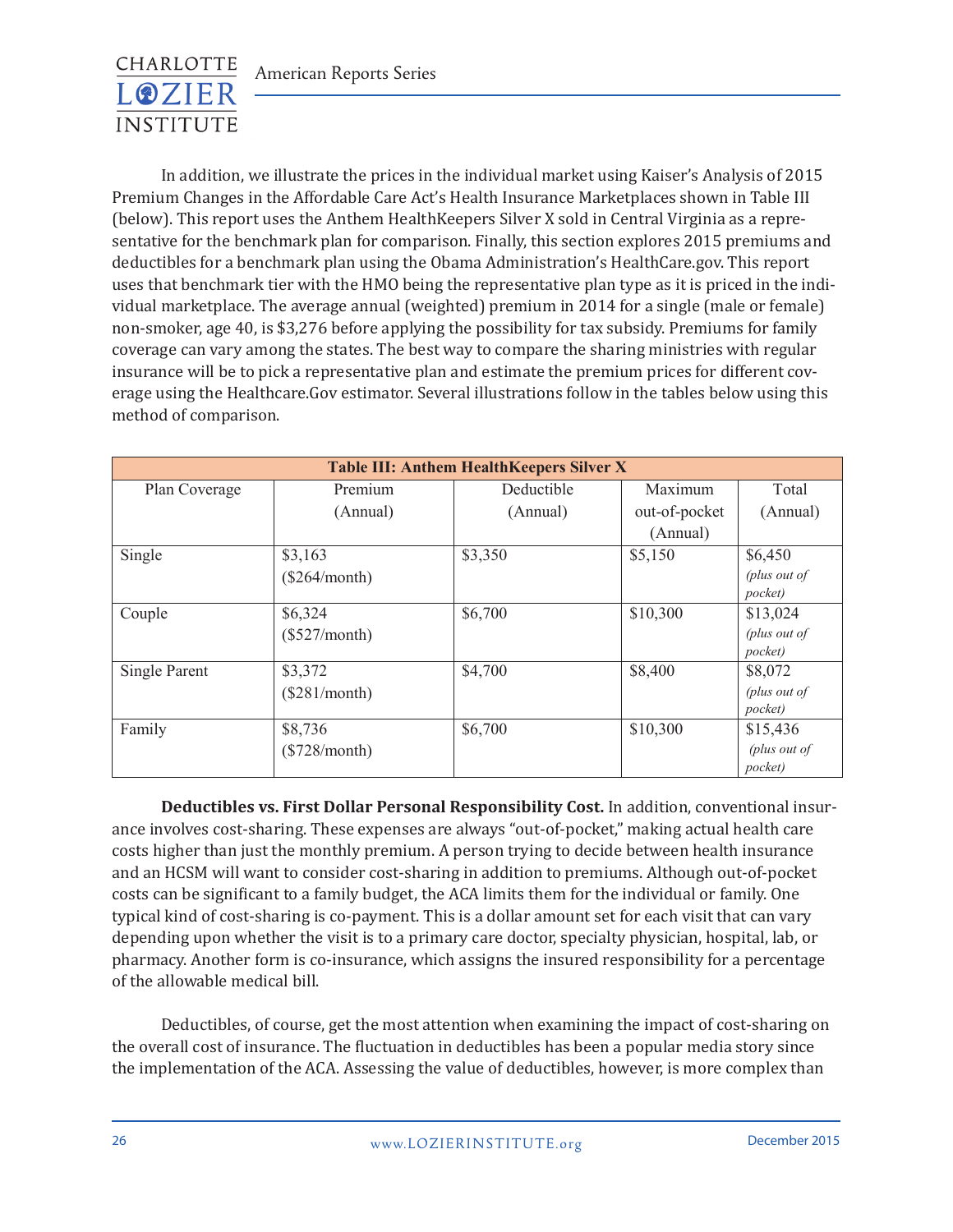

what media sound bites might lead us to otherwise think. The deductible is the amount paid toward a medical bill before the insurance begins to pay its portion of the bill. Some plan types may combine the other forms of cost-sharing with a deductible, while other plans may require no deductible. In family plans, the deductibles can be considered for individual members or in aggregate. Deductibles can combine medical services with prescription drugs, or there can be separate deductibles for each. It should also be noted that a significant percentage of plans do not use deductibles as a means of cost-sharing.

The Kaiser Family Foundation (KFF) analysis concludes that the average annual deductible for single coverage across employer-sponsored Silver plans in 2014 is about \$1,276. The annual deductible in employer-sponsored family plans with an *aggregated* deductible ranges from \$1,947 to \$2,470 (KFF, §7). The average aggregated deductible of an HMO is \$2,328. The separate per-person deductibles will be lower, ranging from \$821 to \$1,153 (KFF, §7). The separate per-person annual deductible for the HMO is \$821. The average deductible for a high- deductible health plan (HDHP) is \$2,235. In a family covered in a plan where the deductible is separate per-person, the total deductible will be a multiple of the values listed here.

In the individual market an estimated 45 percent of the Silver plans offer separate per-person deductibles, and 55 percent offer combined deductibles. The average annual dollar amount devoted to a medical deductible in Silver plans offering a combined medical and prescription deductible is about \$2,556 for both single and family coverage. The average annual medical deductible for plans with separate deductibles is \$3,453. The benchmark Silver plan separates the average medical deductible in the family, assigning an individual deductible level to each family member.

**Making proximate comparisons.** The scenarios below assume the second-lowest Silver plan sold in the individual marketplace, which covers 70 percent of insurance. The plan type is an HMO. The estimates are built on non-smokers, age 40, earning about \$45,000 per year. The income level is doubled for couple and family coverage. Single-parent plans assume two teenage children. Similarly, two-parent family coverage also assumes two teenage children. Central Virginia is the presumed residence. This report continues to use the Anthem HealthKeepers Silver X sold in Central Virginia as a representative benchmark plan to make comparisons. It is difficult to compare the benefits perfectly. The obvious differences on some medical and preventive services previously mentioned apply. Finally, ACA tax credits are applied when appropriate to reduce the premium.

**Medi-Share ministry contribution.** Table IV illustrates four hypothetical household arrangements participating in the highest level of Medi-Share (single, couple, single parent with one child, and two parents with one or more children). The illustration assumes the regular or standard program for individuals 40 years of age. Unlike the other HCSMs, Medi-Share factors age into its price calculator. Age elevates the pricing for contributions. However, the Medi-Share contribution already includes catastrophic coverage, unlike the other plans. The Annual Household Portion (AHP) is that amount out-of-pocket that members must pay toward their eligible medical bills during a 12-month period before their bills can be published for sharing. The AHP is \$2,500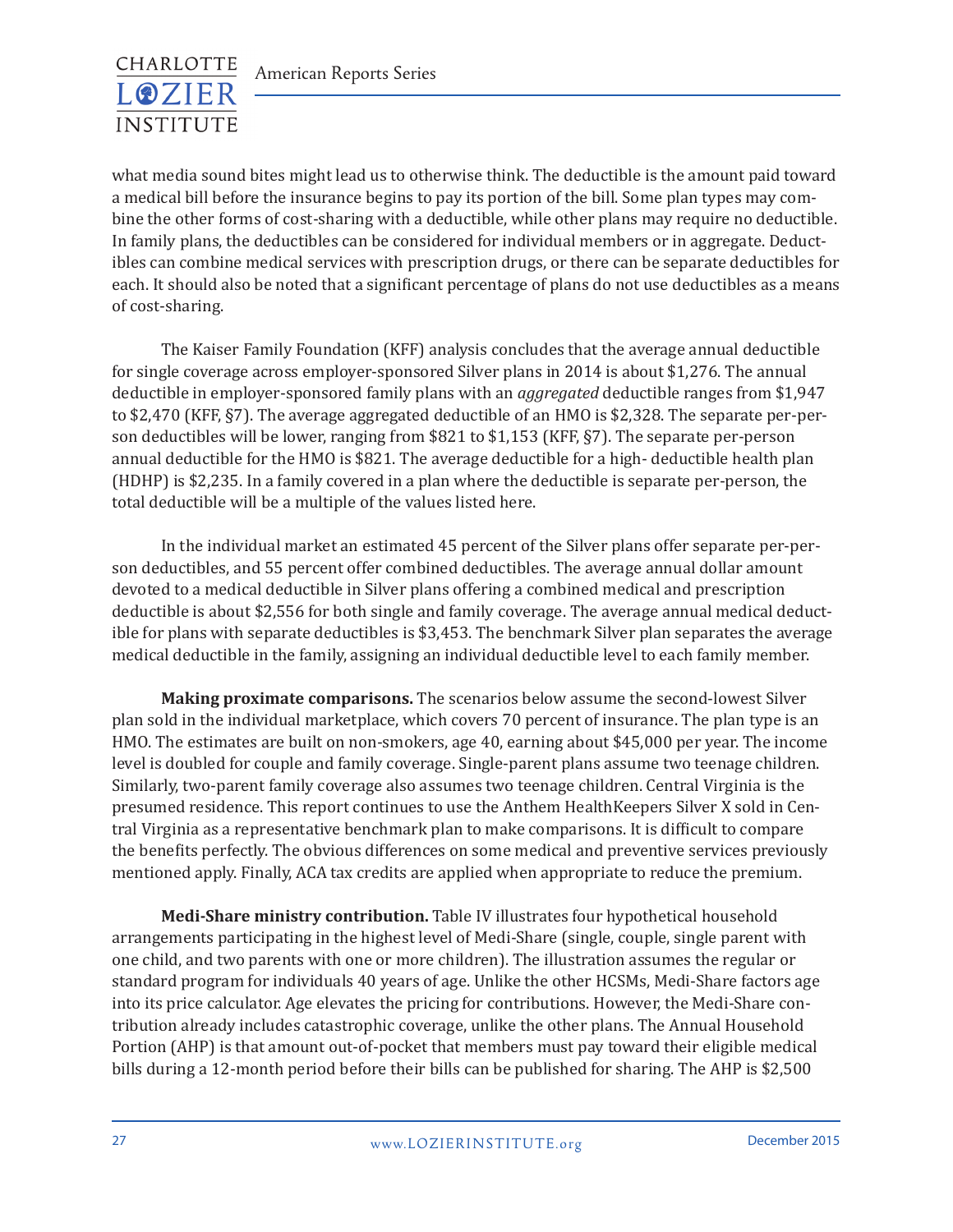

for married couples, single-parent and two-parent family households. However, the AHP is assumed to be lower for individuals. The assumption is that these households in accepting an annual household portion are seeking an optimum balance between fulfilling their duty to bear other members' burdens while minimizing overall cost to the household budget. The illustration also assumes the participants are living biblical lifestyles. To simplify the illustration, the Health Monthly Sharing discount (20 percent) is not factored in. Therefore, the annual contribution could be significantly less.

| <b>Table IV: Medi-Share (Standard Option)</b> |                |                |                     |                    |  |  |  |
|-----------------------------------------------|----------------|----------------|---------------------|--------------------|--|--|--|
| <b>Annualized Average</b>                     | Individual     | Married        | Single Parent       | Family             |  |  |  |
| <b>Monthly Contribution</b>                   | $40$ yrs       | Couple         | 1 child             | $40$ yrs           |  |  |  |
|                                               |                | $40$ yrs       | $40$ yrs            |                    |  |  |  |
|                                               | \$3,564        | \$4,488        | \$4,488             | \$6,648            |  |  |  |
|                                               | $(\$297)$      | $(\$374)$      | (\$374)             | (\$554)            |  |  |  |
| Catastrophic                                  | No limit       | No limit       | No limit            | No limit           |  |  |  |
| Annual Household Portion                      | \$1,250        | \$1,250        | \$1,250             | \$2,500            |  |  |  |
|                                               | (plus non-     | (plus non-     | (plus non-sharable) | (plus non-sharable |  |  |  |
|                                               | sharable       | sharable       | provider fee        | provider fee       |  |  |  |
|                                               | provider fee   | provider fee   | $$35/visit \&$      | $$35/visit \&$     |  |  |  |
|                                               | $$35/visit \&$ | $$35/visit \&$ | $$135/ER)*$         | $$135/ER)*$        |  |  |  |
|                                               | $$135/ER)*$    | $$135/ER)*$    |                     |                    |  |  |  |
| Estimated annual total                        | \$4,814        | \$6,988        | \$6,988             | \$9,148            |  |  |  |

Source: Christian Care Ministry Website. Tab Medi-Share Subtab: Share Calculator. (Note: Additional options and discounts based on health promotion programs are not factored into the annual values.)

https://mychristiancare.org/medi-share-pricing-tool.aspx

\*The per visit provider fee is not included in the annual household portion.

**Christian HealthCare Ministry (CHM/Gold) contribution.** Table V (next page) illustrates four hypothetical household arrangements participating in the Gold level in the CHM program (single, couple, single parent with one child, and two parents with one or more children). CHM prices by unit in a household. Each unit is \$150 monthly. A unit is a participating individual within a membership (i.e., single = 1 unit; couple = 2 units; single parent with children = 2 units; family = 3 units). The illustration assumes the regular or standard program for individuals 40 years of age. CHM, unlike Medi-Share, *excludes* age as a factor in its price calculator. However, Brother's Keeper, or catastrophic coverage, is an add-on to the monthly contribution. Personal responsibility is \$500 per participating unit in the household. The personal responsibility is the amount paid toward eligible medical bills by the member in a 12-month period before their bills can be published for sharing. (However, active member negotiations with providers to reduce medical bills can lower the personal responsibility amount.)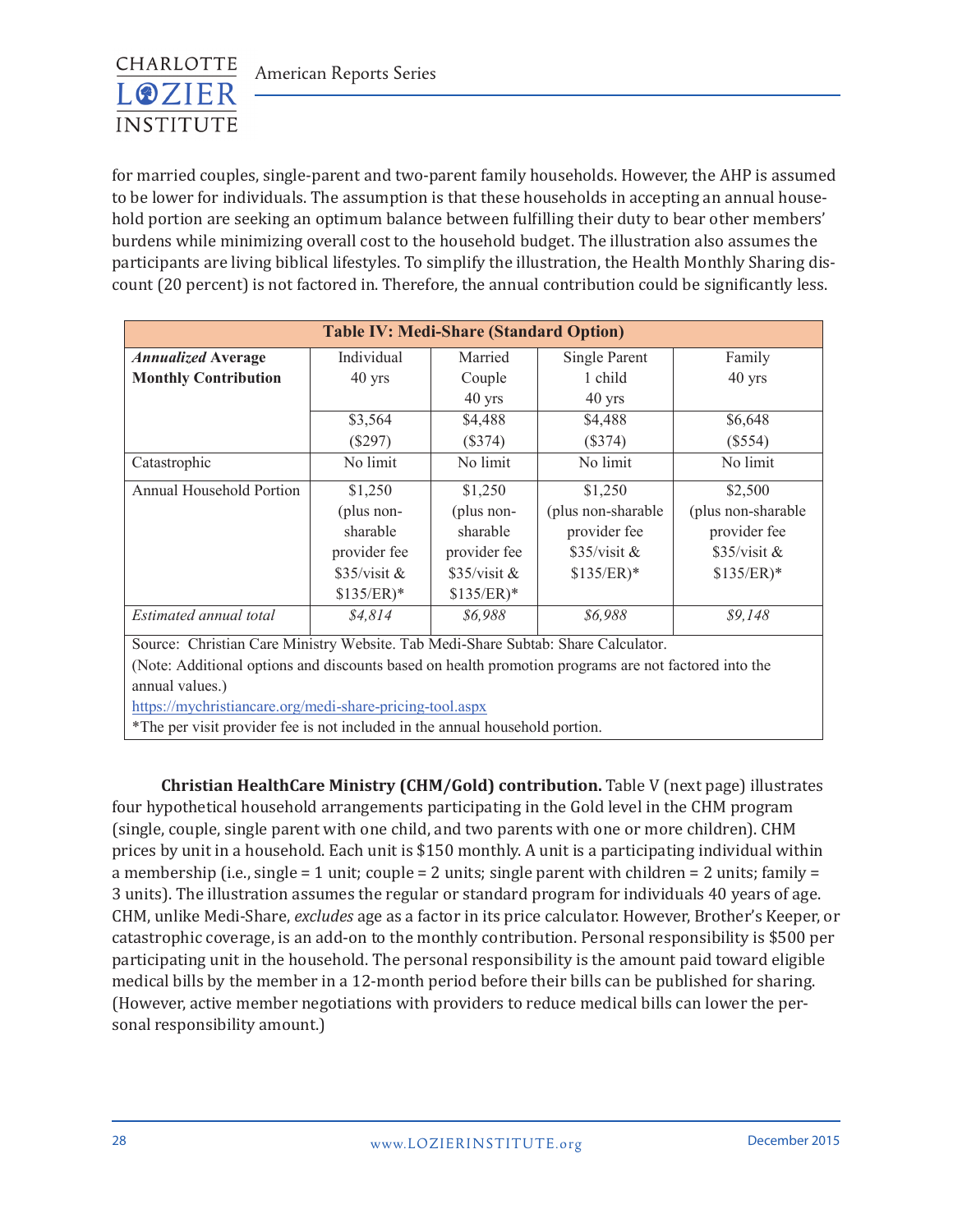

| <b>Table V: CHM (Gold)</b>                                                                                                                             |                                |                               |                                |                        |  |  |  |
|--------------------------------------------------------------------------------------------------------------------------------------------------------|--------------------------------|-------------------------------|--------------------------------|------------------------|--|--|--|
| <b>Average Annual</b><br><b>Contribution</b>                                                                                                           | Individual<br>$40 \text{ yrs}$ | Single Parent<br>$40$ yrs $>$ | Married Couple<br>$40$ yrs $>$ | Family<br>$40$ yrs $>$ |  |  |  |
|                                                                                                                                                        | \$1,800                        | \$3,600                       | \$3,600                        | \$5,400                |  |  |  |
| Brother's Keeper*<br>Catastrophic<br>Addition <i>quarterly</i> gift<br>amount is \$25 per unit plus<br>annual fee per unit $=$ \$40                    | \$140                          | \$240                         | \$240                          | \$340                  |  |  |  |
| Personal Responsibility**                                                                                                                              | \$500                          | \$1,000                       | \$1,000                        | \$1,500                |  |  |  |
| <b>Estimated Annual Total</b>                                                                                                                          | \$2,440                        | \$4,840                       | \$4,840                        | \$7,240                |  |  |  |
| *Brother's Keeper provides <i>unlimited</i> cost support per illness (diagnosis).<br>Source: CHM Website Tab "How it works" Sub-tab: "Program & Costs" |                                |                               |                                |                        |  |  |  |

http://www.chministries.org/programs.aspx

\*\*If members assist in negotiating with providers, CHM waives their personal responsibility.

**Samaritan Ministries International (SMI) contributions.** Table VI illustrates four hypothetical household arrangements participating in the SMI program. According to their guidelines, the current monthly share contribution is \$180 for a single, \$360 for a married couple, \$250 for a single-parent family of any size, and \$405 for a two-parent family of any size. The illustration assumes the regular or standard program for individuals 40 years of age. SMI, unlike Medi-Share, *excludes* age as a factor in its price calculator. The personal responsibility is the amount paid toward eligible medical bills by the member or household in a 12-month period before their bills can be published for sharing. (However, active member negotiations with providers to reduce medical bills can lower the personal responsibility amount.) Personal responsibility is assigned to the medical incident rather than the member or household. It is \$300 for each of three medical incidents during

| <b>Table VI: SMI</b>                                                                                                                         |                            |                               |                                    |                        |  |  |  |
|----------------------------------------------------------------------------------------------------------------------------------------------|----------------------------|-------------------------------|------------------------------------|------------------------|--|--|--|
| <b>Average Annual</b><br><b>Contribution</b>                                                                                                 | Individual<br>$40$ yrs $>$ | Single Parent<br>$40$ yrs $>$ | Married Couple<br>$40 \text{ yrs}$ | Family<br>$40$ yrs $>$ |  |  |  |
|                                                                                                                                              | \$2,160                    | \$3,000                       | \$4,320                            | \$4,860                |  |  |  |
| Save to Share Catastrophic<br>$$133$ single; \$266 married couple &<br>single parent \$399/year for 3 years $\&$<br>\$15 administration fee) | \$148                      | \$281                         | \$281                              | \$414                  |  |  |  |
| Personal Responsibility<br>(\$300/incident up to 3 total in a 12-<br>month period)                                                           | \$900                      | \$900                         | \$900                              | \$900                  |  |  |  |
| <b>Estimated Annual Total</b>                                                                                                                | \$3,208                    | \$4,181                       | \$5,501                            | \$6,174                |  |  |  |
| http://samaritanministries.org/how-it-works/guidelines/<br>Source:                                                                           |                            |                               |                                    |                        |  |  |  |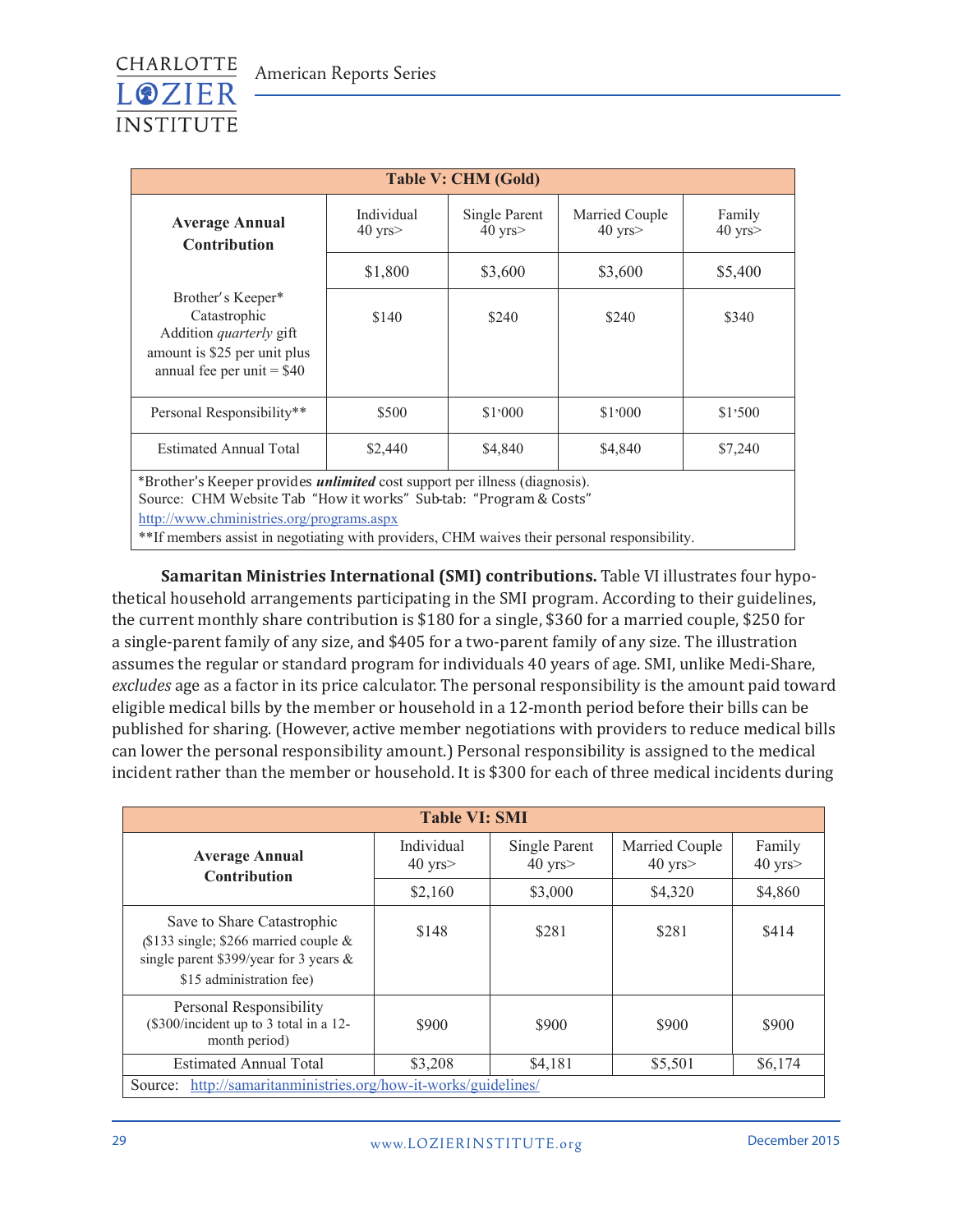

a 12-month period for participating households. Catastrophic coverage is through the Save to Share program. Members pledge to set aside \$399 each year for three years *only* (and are charged an administrative fee of \$15 per year).

**CMF CURO contributions.** CURO builds on top of SMI offering a sharing ministry that is distinctive to the Catholic spiritual experience and belief system. Table VII uses the same assumption as Table VI except it adds costs distinctive to the CURO participants. These costs include an additional \$55 per month directed to a special CURO fund designated for pro-life education and charitable care services to non-CURO organizations. There is also a \$29 per month administration fee. Personal responsibility is \$300 for each of three medical incidents during a 12-month period for participating households.  $\frac{C_1}{C_2}$  and  $\frac{C_2}{C_1}$  and  $\frac{C_1}{C_2}$  copy contribute  $\frac{C_1}{C_1}$  contribute  $\frac{C_1}{C_2}$  contribute  $\frac{C_1}{C_1}$  contribute  $\frac{C_1}{C_1}$  contribute  $\frac{C_1}{C_1}$  contribute  $\frac{C_1}{C_1}$  contribute  $\frac{C$ 

| <b>Table VII: SMI/CMF CURO</b>                                                        |              |                      |              |              |  |  |  |  |
|---------------------------------------------------------------------------------------|--------------|----------------------|--------------|--------------|--|--|--|--|
| <b>Average Annual</b>                                                                 | Individual   | <b>Single Parent</b> | Married      | Family       |  |  |  |  |
| <b>Contribution</b>                                                                   | $40$ yrs $>$ | $40$ yrs $>$         | Couple       | $40$ yrs $>$ |  |  |  |  |
|                                                                                       |              |                      | $40$ yrs $>$ |              |  |  |  |  |
| <b>SMI</b>                                                                            |              |                      |              |              |  |  |  |  |
| <b>Estimated Annual</b>                                                               | \$3,208      | \$4,181              | \$5,501      | \$6,174      |  |  |  |  |
| (from Table VI)                                                                       |              |                      |              |              |  |  |  |  |
| Administration Fee                                                                    |              |                      |              |              |  |  |  |  |
| $(\$29$ monthly)                                                                      | \$348        | \$348                | \$348        | \$348        |  |  |  |  |
| <b>CMF CURO</b>                                                                       |              |                      |              |              |  |  |  |  |
| Fund                                                                                  | \$660        | \$660                | \$660        | \$660        |  |  |  |  |
| $(\$55$ monthly)                                                                      |              |                      |              |              |  |  |  |  |
| <b>CURO</b> Estimated                                                                 | \$4,216      | \$5,189              | \$6,509      | \$7,182      |  |  |  |  |
| Total                                                                                 |              |                      |              |              |  |  |  |  |
| Source: CMF/CURO Website<br>Tab: Ministry Costs<br>Sub-tab: Ministry Costs & Details, |              |                      |              |              |  |  |  |  |
| http://www.cmfcuro.com - http://www.cmfcuro.com/details.php                           |              |                      |              |              |  |  |  |  |

**Doctors and Hospitals.** "If you like your doctors, you can keep them!" was the bold promise of President Obama in the summer of 2009 as the ACA was being fashioned and debated. Patients cherish their relationships with their *particular* doctors. The conventional understanding of network medicine is that care is likely to be more costly when patients use a provider out-of-network than within network. Similarly, plans with networks having a wider selection of providers will be more costly than plans with a narrower range. Under the ACA, however, a narrowing of networks by certain plans frustrates patients' desires to choose their doctors and hospitals. Given the cost of premiums following the passage of the ACA, insurers respond rationally by narrowing their network of providers in order to hold costs down. This containment strategy has not escaped the eye of regulators and legislators who are developing standards to assess the quality and adequacy of provider networks. Yet despite attempts to deter a "narrowing" of networks, the economic incentive for insurers is toward more limited rather than wider provider networks. This structural issue is a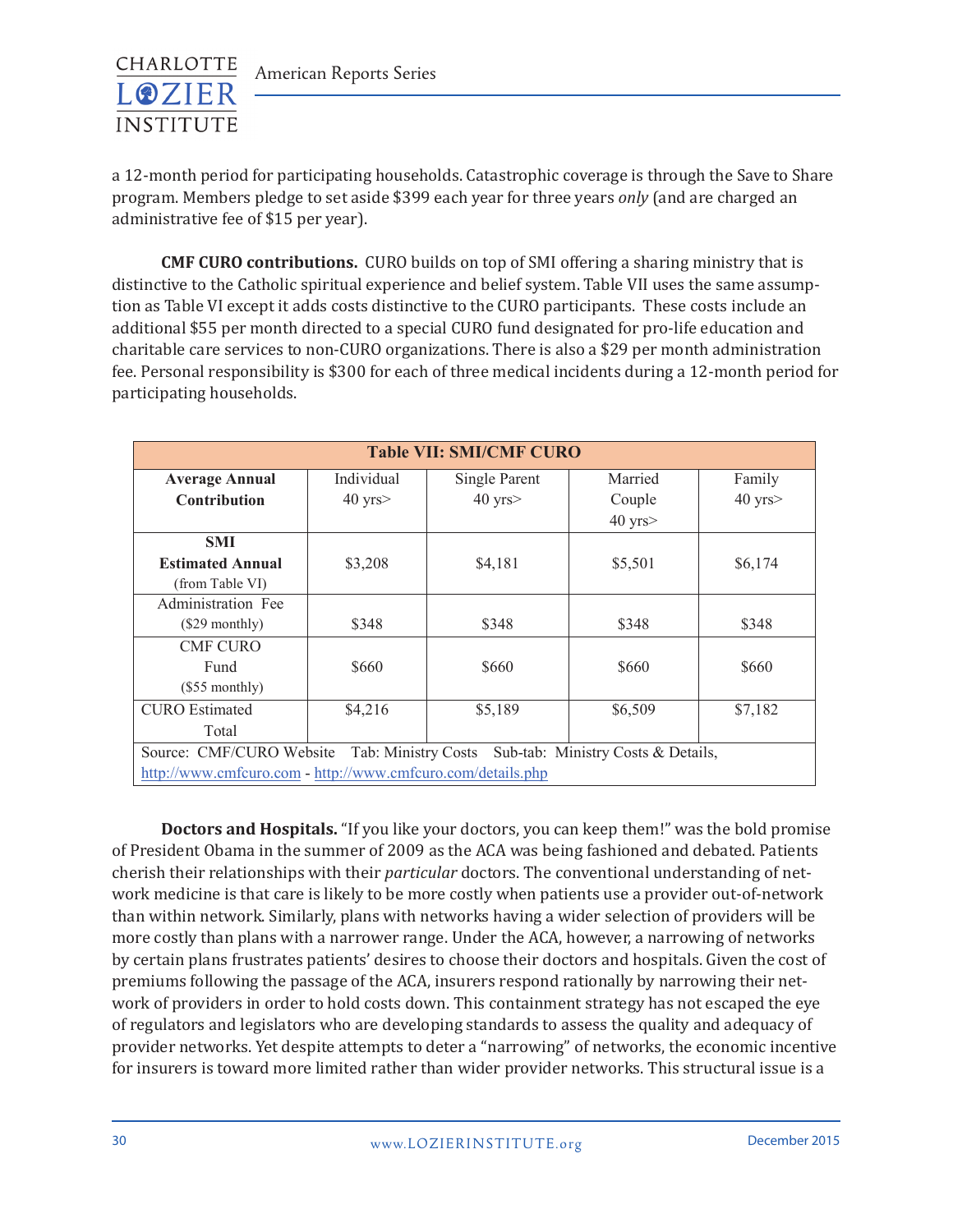

persistent economic challenge with network medicine (Appleby, 2014) as a result of the ACA. The ordinary person assesses the loss of this liberty in one's health care as a negative quality of a health care system. However, some influential health policy experts, for instance, Ezekiel Emanuel, argue that choice of doctors is overrated (Emanuel, March 2014).

Members in HCSMs, in contrast, generally do not need to worry about service disruptions. The typical HCSM does not have this type of restriction or penalty. With the exception of Medi-Share's PPO plan, a hallmark of the HCSMs is that they impose no limits on member choice of a doctor, hospital, or pharmacist and do not require any pre-authorization for medical services or medications. But sharing members are "self-pay" patients. Providers may have limited experience with this type of payment system. Moreover, the members are asked to negotiate reduced charges with their providers before publishing a medical bill for sharing. Concerns about disruption in the service/payment cycle might adversely affect providers' willingness to care for members.

First, CHM and SMI/CURO make available negotiation coaching and advocacy resources through their websites and advisors. Medi-Share conducts the negotiation for their members. All the ministries make available a point of contact with the ministry for providers. Second, the service/ payment cycle is very similar to what medical offices are already exposed to in their dealings with insured patients. Sharing members present a member visit card. The members pay a provider a fee upfront just like a copay. Billing offices often provide reduced charges similar to negotiation with insured rates for services. The interaction between sharing member and provider billing offices is similar to the interactions with insurance companies. In general, the only difference is that the member rather than the insurance company represents the patient.<sup>22</sup> (SMI and CHM allow members to offset the personal responsibility amounts by the amount of discount when the member conducts the negotiation.) Finally, the complete service/billing cycle is similar to the timeframe involved with insured patients. Ralph Weber, president of the innovative website Medibid.com, told Fox Business News' Melissa Francis that insurance collections for doctors' offices can take up to 120 days (Money with Melissa Francis).

#### **Testing Member Satisfaction: Samaritan Ministries International vs. Conventional Health Insurance**

The comparisons being made with conventional health insurance use proximate measures. There are always trade-offs, even with conventional health insurance. Checking the impact of HCSMs' benefit structures, affordability, and provider networks on a specific family participating in a particular sharing ministry is more telling.

Each of the HCSMs asserts that it has not received complaints from its members in more than a decade. They point to inclusion of impartial review panels to evaluate the appeals about benefit payments as a reason for their success. SMI, for instance, has been sharing needs since 1995, now with over 47,000 households and 157,000 individuals sharing in hundreds of thousands, perhaps over a million, medical bills, with several hundred million dollars in total sharing. To the HCSMs'  $22$  The PPO options with a predetermined discount are an exception.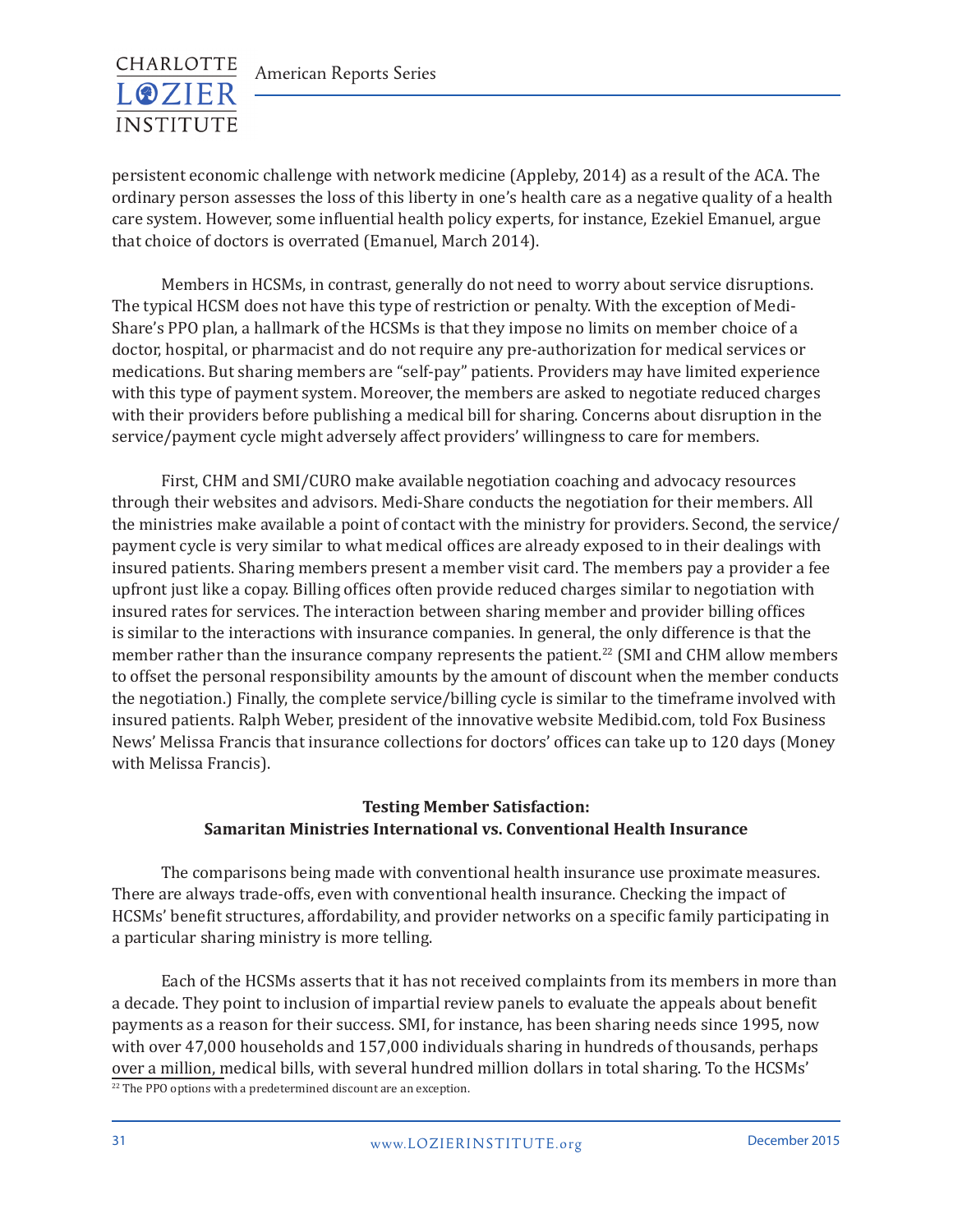

knowledge there hasn't been a single complaint by one of its members to any local, state or federal government agency or elected official, nor to any private consumer agency like the Better Business Bureau.<sup>23</sup>

Mr. Joseph Guarino and his family live in Central Virginia. By most measurements they are middle-class. Their income is above the median for that region. He and his wife are approximately 50 years of age. They are all in excellent health. Their lifestyle conforms to "biblical" standards, according to Mr. Guarino. They do not smoke and have moderate, if any, alcohol consumption. They are industrious and faithful to marriage and parenting. The family has participated in the Samaritan Ministries International (SMI) health care sharing program for about a decade. This period spans an experience both before and following implementation of the ACA. Mr. Guarino is very knowledgeable about the HCSMs' operations, public policies, and political affairs during the development of the new health care law. He served as an adviser and reviewer for this report. He also has earlier (pre-ACA) experiences with health insurance policy analysis. His impression of sharing ministry operations is very favorable, and so is his view of the spiritual life and benefits that accompany participation. To personalize this report, he was invited to present his particular experiences.

| Table VIII: HealthKeepers, Inc. Anthem HealthKeepers Silver X<br>(Silver HMO)                                                                                                                 |                                                                                                                                |                                               |  |  |  |  |  |
|-----------------------------------------------------------------------------------------------------------------------------------------------------------------------------------------------|--------------------------------------------------------------------------------------------------------------------------------|-----------------------------------------------|--|--|--|--|--|
| <b>Estimated monthly/annual premium</b>                                                                                                                                                       | <b>Estimated deductible</b>                                                                                                    | <b>Estimated out-of-pocket</b>                |  |  |  |  |  |
| \$765/\$9,180<br>Number of people covered: 7<br>Monthly premium before tax<br>credit: \$1,619<br>(His tax credit saves him<br>$$10,248$ annually or<br>\$854/month)                           | $$3,350$ person/\$6,700 family for<br>in-network providers. (Does not<br>apply to preventive care and primary<br>care visits.) | maximum<br>\$10,300 Estimated family<br>total |  |  |  |  |  |
| Total Annual Expenses for Health Keepers: $$9,180 + $6,700 = $15,880 + any out-of-pocket costs$                                                                                               |                                                                                                                                |                                               |  |  |  |  |  |
| <b>Samaritan International Ministries</b>                                                                                                                                                     |                                                                                                                                |                                               |  |  |  |  |  |
| <b>Monthly/annual share</b>                                                                                                                                                                   | <b>Personal Responsibility</b>                                                                                                 | Save to Share (unlimited)                     |  |  |  |  |  |
| \$405/\$4,860                                                                                                                                                                                 | \$300 per medical event (max of                                                                                                | \$399/year for three years                    |  |  |  |  |  |
|                                                                                                                                                                                               | per 12 months, or \$900)                                                                                                       | (Administrative fee $$15/yr$ )+               |  |  |  |  |  |
| Total Annual Expenses for the Guarino family: $$4,860 + $900 = $5,760$<br>Note: The Guarinos do not participate in Save to Share. Personal responsibility is usually negotiated down to zero. |                                                                                                                                |                                               |  |  |  |  |  |

To begin with, we asked him to compare his existing sharing ministry with a popular HMO in Central Virginia called Anthem HealthKeepers Silver X. He used the www.healthcare.gov research

<sup>&</sup>lt;sup>23</sup> It is noteworthy that from 2005-2007 Medi-Share had problems with several members filing complaints. They subsequently adopted a similar member appeals panel and have had no members file legal complaints against them since. Likewise, since July 2001, after coming out of receivership, CHM has never had a single member filing a complaint. (Personal conversation with Alliance for Healthcare Sharing Ministries and Dr. Rev. Howard Russell, President and CEO of Christian Health Care Ministries on June 19, 2015.)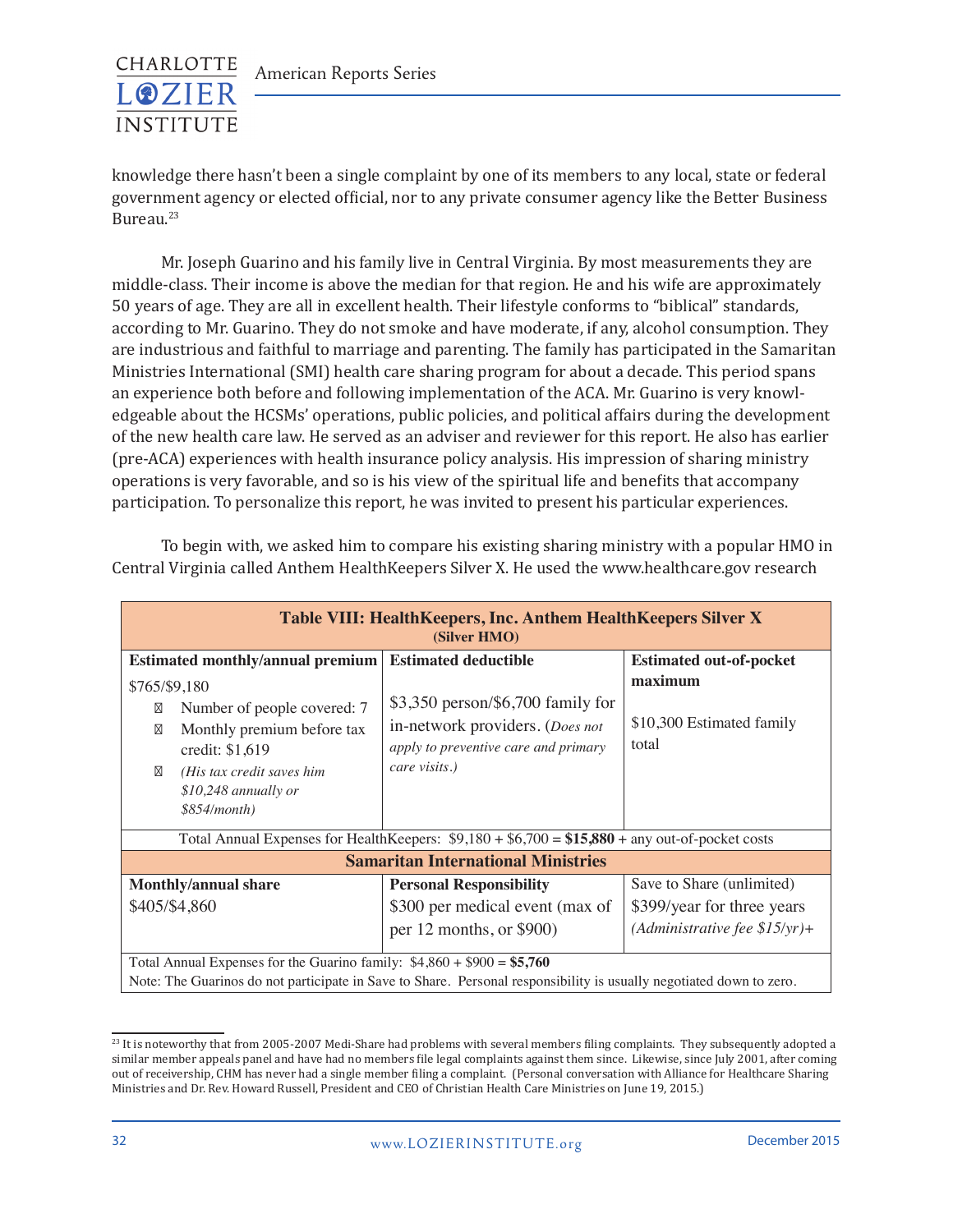

portal to obtain information about this plan as it relates to his family. Table VIII (see next page) presents the following findings:

The Guarino family's sharing plan is presumably affordable. Of course, Mr. Guarino confidently asserts that this is not a "presumption"; an estimated savings of \$10,120 is a reality. To bolster his confidence, he presented his 2013 analysis comparing the average premium for eight of the lowest Silver plans. His illustration showed an average premium of \$803.48/month compared to his monthly sharing at that time of \$370. Traditional HMO insurance plans would be about two and a half times more than what he currently contributes in his faith community. His sharing plan appears to be 60 percent less expensive than if he purchased insurance. He was then asked several questions about his practical experiences with health care sharing:

(1) **Does it matter to your family that your sharing program does not publish the cost of preventive services?** He responded saying, "With five children the demands on my family budget are not restricted to health care. I also have to think about housing, home education, and the children's sports programs. With health care sharing, we have sufficient health care protection. Our payment arrangement for health care works. Participating in a health care sharing ministry, we have learned the meaning of 'bear ye one another's burdens, and so fulfill the law of Christ' found in the book of Galatians. We can juggle the cost of preventive services as we need them."

(2) **How has your experience been with developing a relationship with doctors and hospitals?** "Fine. No access challenges. We can see whomever we would like."

(3) **Have you experienced any large medical bills?** "Our largest medical occurred in 2014 when one of my sons had his ACL reconstructed. So far, it has cost \$22,000. And, because I negotiated with my doctors, we recovered enough to cover our personal responsibility contribution through the saving from the reduced medical fees."

(4) **About how much do you spend on health care each year as a family?** "HCSM is \$4,860/year. Additional care not shared? Less than \$500/year."

(5) **How has your experience been with negotiation?** "Great. Eighty percent of providers have given me a discount. It's usually been 20-25% of the full retail price. The 20 percent that haven't discounted is because I haven't asked because the bill is too small, such as \$17 for a lab test."

(6) **Does the process seem to add considerable administrative burden to your life managing your health care?** "It definitely adds to my life. But I do not consider an hour or so once a month per medical event to be burdensome, especially when juxtaposed with the savings I accrue."

#### **Conclusion to Comparisons between Health Insurance and HCSMs**

The task in this section has been to assess the relative difference in affordability between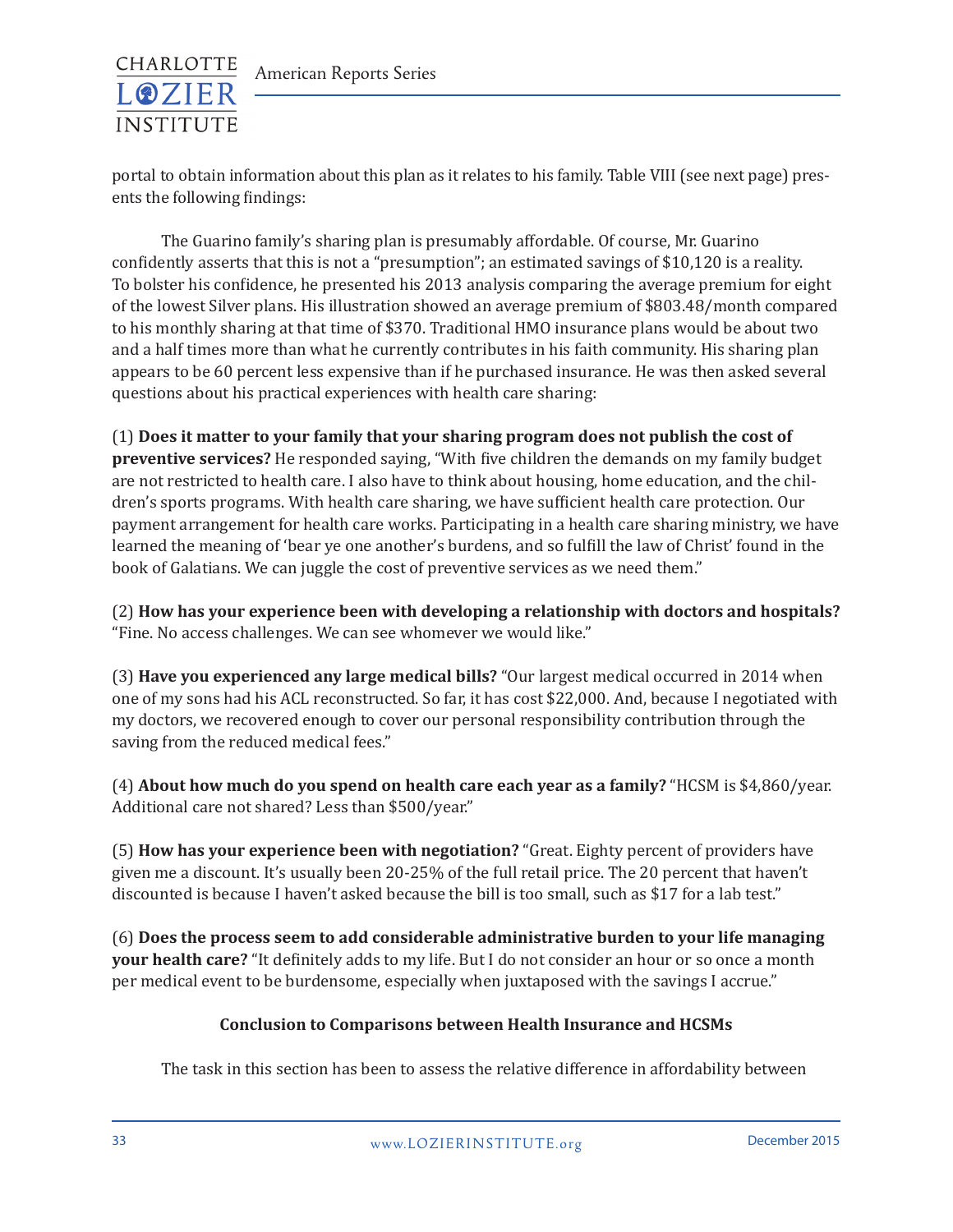

HCSM programs when compared with health insurance. There is no perfect measurement of comparison given the difference in the benefits available. Although the benefits available under health insurance and sharing ministries significantly differ, the question for the consumer is, "Are the benefits in the sharing ministries more than adequate to meet personal or family medical needs?" Health insurance is not the only pressure on the family budget. Except in extraordinary circumstances, it should not be disproportionate to other pressing demands like education, a home mortgage, meals, and transportation. When these demands compete for dollars in a fixed family budget, it is not unreasonable for individuals and families to benefit from healthy lifestyles and to seek opportunities that allow them to be economically as self-reliant as possible while caring for each other at the same time.

Table IX (next page) supports the general statement that HCSMs provide a viable alternative that supports the integrity of the family budget. It illustrates the extent of saving in simple dollars and cents. The approximate savings vary among ministry plans.

Nuanced differences among the ministry plans offer strategic choices that may fit some individual and family needs better than others. Table IX presents a summary comparison of prices between the ministries and the benchmark insurance plan sold in Central Virginia. One can reasonably expect that there will be differences in insurance pricing across the regions of the U.S. This will alter the amount of savings for these national ministries. In general, however, the sharing plans of all ministries will be significantly less pricey than a comparable benchmark health insurance plan for those regions. Thus, individuals considering a sharing ministry rather than an ESHI plan might see a savings in sharing ministries between \$2,000 and \$5,000 dollars each year. Depending on the ministry, two-parent families might benefit between \$10,000 and \$13,000 annually.

The rough comparison with the benchmark plan sold in the individual market shows similar promise for the sharing ministries. For singles the annual savings might range between \$1,600 and \$4,000. Married couples might see a benefit between \$6,000 and \$7,500 per year.

Single-parent families, who may need the extra cash in the family budget, might see savings opportunities similar to those enjoyed by married couples. Two-parent families might be able to reallocate savings of between \$6,200 and \$9,200 each year. These are sizeable saving whose benefit would be felt monthly to the tune of several hundred dollars.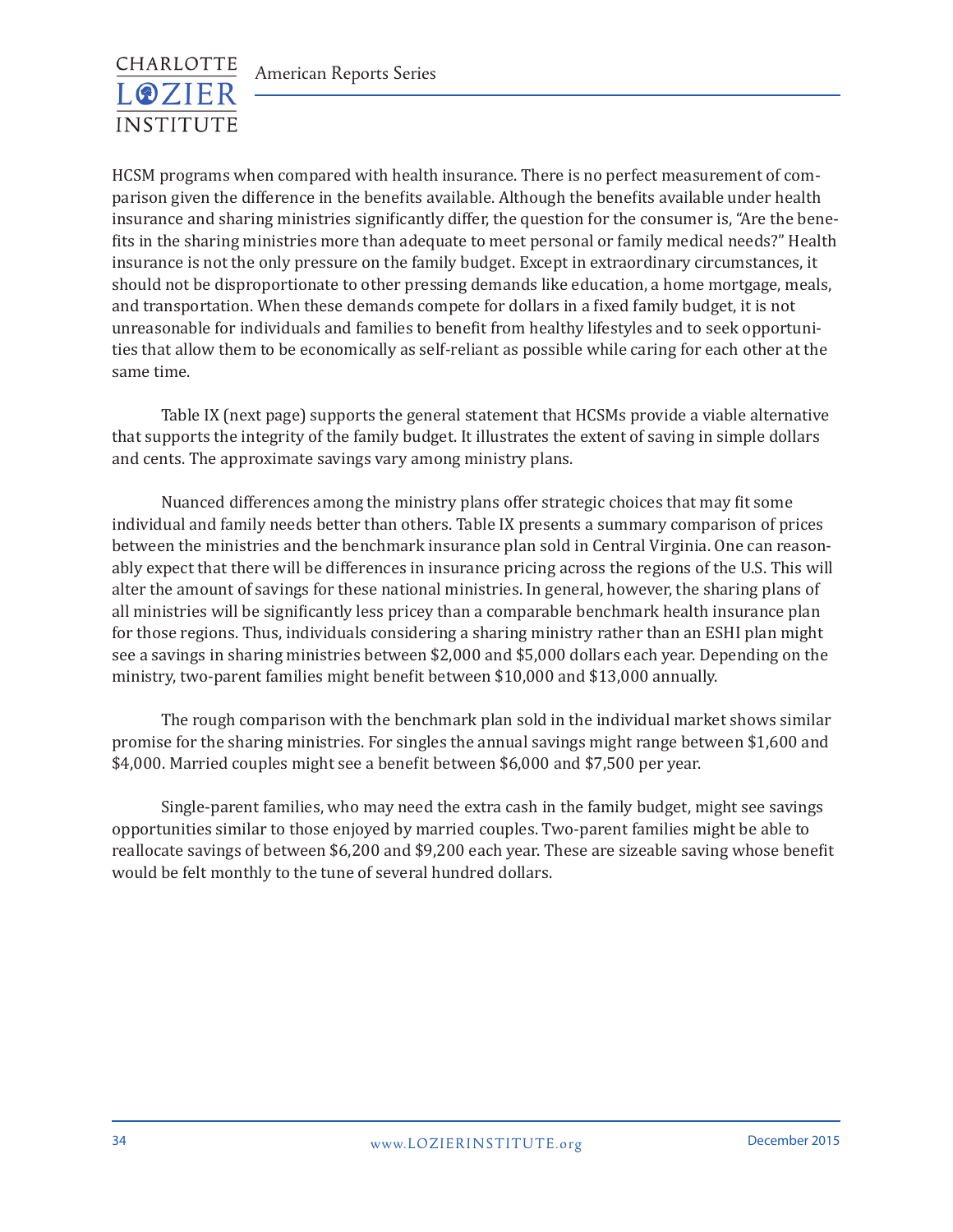

| <b>Table IX Summary Comparison</b><br><b>Average Annual Premiums &amp; Deductibles for Insurance and HCSMs</b> |         |                    |                |                 |  |  |  |
|----------------------------------------------------------------------------------------------------------------|---------|--------------------|----------------|-----------------|--|--|--|
|                                                                                                                |         |                    |                |                 |  |  |  |
| Program                                                                                                        |         |                    | with One Child | with Children   |  |  |  |
|                                                                                                                |         |                    |                |                 |  |  |  |
| ESHI (HMO)                                                                                                     |         |                    |                |                 |  |  |  |
| Total                                                                                                          | \$7,499 | (Unavailable)      | (Unavailable)  | \$19,711        |  |  |  |
| Premium                                                                                                        |         |                    |                |                 |  |  |  |
| Deductible                                                                                                     | \$6,223 | (Unavailable)      | (Unavailable)  | \$17,383        |  |  |  |
|                                                                                                                | \$1,276 | (Unavailable)      | (Unavailable)  | $\sqrt{$2,328}$ |  |  |  |
| Anthem Health- Keepers Silver                                                                                  |         |                    |                |                 |  |  |  |
| Total                                                                                                          |         |                    |                |                 |  |  |  |
| Premium                                                                                                        | \$6,450 | \$13,024           | \$8,072        | \$15,436        |  |  |  |
| Deductible                                                                                                     | \$3,163 | \$6,324            | \$3,372        | \$8,372         |  |  |  |
|                                                                                                                | \$3,350 | \$6,700            | \$4,700        | \$6,700         |  |  |  |
| CHM (Gold)                                                                                                     |         |                    |                |                 |  |  |  |
| Total                                                                                                          |         | \$2,440<br>\$4,840 | \$4,840        | \$7,240         |  |  |  |
| Contribution                                                                                                   | \$1,940 | \$3,840            | \$3,840        | \$5,740         |  |  |  |
| Personal                                                                                                       |         |                    |                |                 |  |  |  |
| Responsibility                                                                                                 | \$500   | \$1,000            | \$1,000        | \$1,500         |  |  |  |
| Medi-Share                                                                                                     |         |                    |                |                 |  |  |  |
| Total                                                                                                          | \$4,814 | \$6,988            | \$6,988        | \$9,148         |  |  |  |
| Contribution                                                                                                   | \$3,564 | \$4,488            | \$4,488        | \$6,648         |  |  |  |
| <b>AHP</b>                                                                                                     | \$1,250 | \$2,500            | \$2,500        | \$2,500         |  |  |  |
| <b>SMI</b>                                                                                                     |         |                    |                |                 |  |  |  |
| Total                                                                                                          | \$3,208 | \$5,501            | \$4,181        | \$6,174         |  |  |  |
|                                                                                                                |         |                    |                |                 |  |  |  |
| Contribution                                                                                                   | \$2,308 | \$4,601            | \$3,281        | \$5,274         |  |  |  |
| Personal                                                                                                       |         |                    |                |                 |  |  |  |
| Responsibility                                                                                                 | \$900   | \$900              | \$900          | \$900           |  |  |  |
| <b>CURO</b>                                                                                                    |         |                    |                |                 |  |  |  |
| Total                                                                                                          | \$4,216 | \$6,509            | \$5,189        | \$7,122         |  |  |  |
| Contribution                                                                                                   | \$3,316 | \$5,609            | \$4,289        | \$6,222         |  |  |  |
| Personal                                                                                                       |         |                    |                |                 |  |  |  |
| Responsibility                                                                                                 | \$900   | \$900              | \$900          | \$900           |  |  |  |

Overall, the range of savings appears to be from 45 percent to 60 percent below the cost of health insurance sold in the individual market, depending on the ministry plan selected. The comparisons in Table X (next page) illustrate the savings from HCSMs as a *percentage of the market insurance benchmark24* for either the ESHI or individual markets. Medi-Share's health ministry

<sup>&</sup>lt;sup>24</sup> The reader can calculate the percentage of savings by subtracting from 100 percent the percentage shown for the insurance rows under each ministry.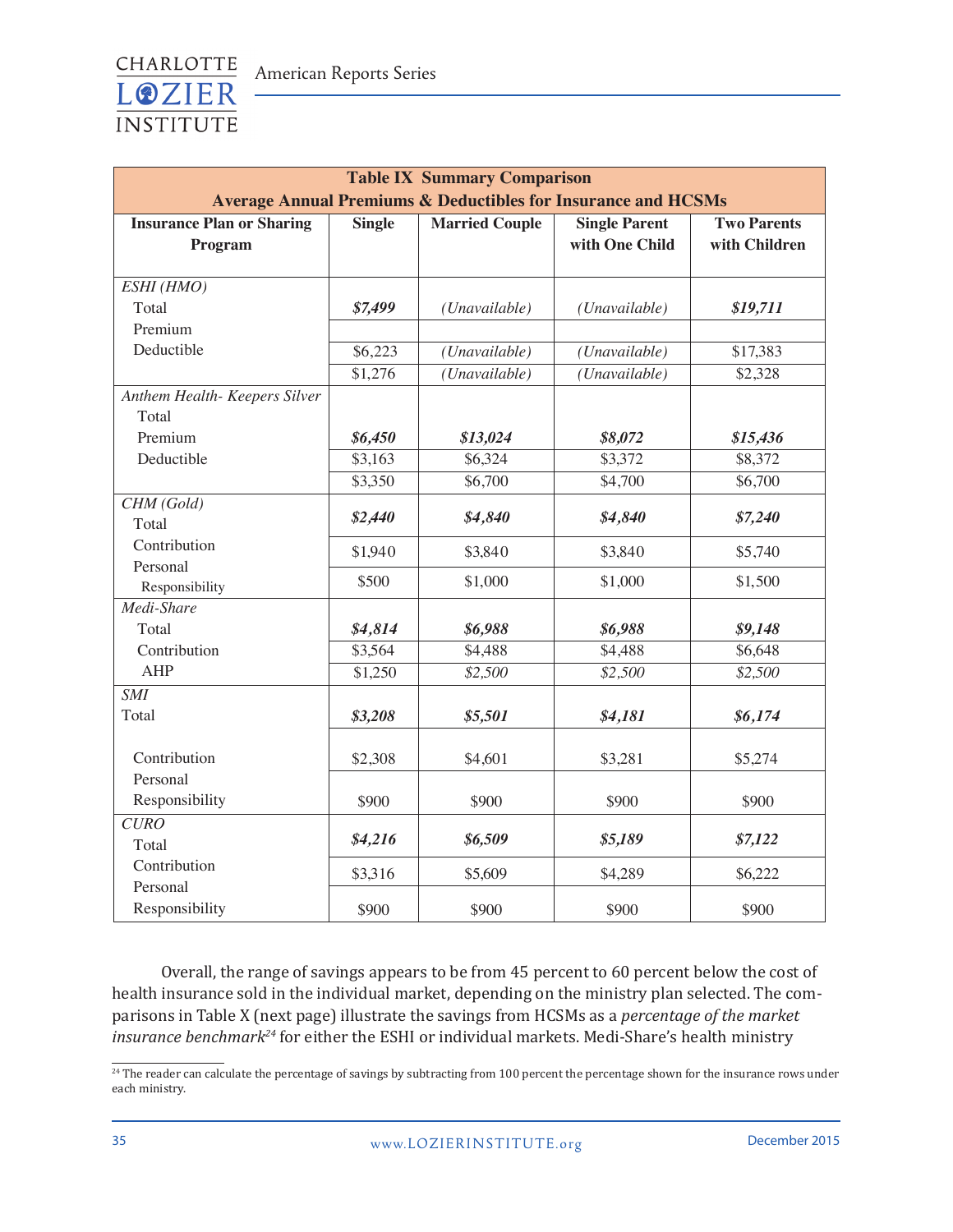

| Table X: Cost of HCSM to Conventional Health Insurance by Percentage |               |                |                      |                    |  |  |
|----------------------------------------------------------------------|---------------|----------------|----------------------|--------------------|--|--|
|                                                                      | <b>Single</b> | <b>Married</b> | <b>Single Parent</b> | <b>Two Parents</b> |  |  |
|                                                                      |               | Couple         | with Child           | with Child         |  |  |
| <b>ESHI</b>                                                          | \$7,499       | Unavailable    | Unavailable          | \$19,711           |  |  |
| <b>Anthem Health Keepers Silver</b>                                  |               |                |                      |                    |  |  |
| (HMO)                                                                | \$6,450       | \$13,024       | \$8,072              | \$15,436           |  |  |
| <b>CHM</b> (Gold)                                                    | \$2,440       | \$4,840        | \$4,840              | \$7,240            |  |  |
| CHM cost as % of ESHI                                                | 33%           |                |                      | 33%                |  |  |
| CHM cost as % of Health Keepers                                      | 38%           | 37%            | 60%                  | 47%                |  |  |
| <b>Medi-Share</b>                                                    | \$4,814       | \$6,988        | \$6,988              | \$9,148            |  |  |
| Medi-Share cost as % of ESHI                                         | 64%           |                |                      | 44%                |  |  |
| Medi-Share cost as % of Health                                       |               |                |                      |                    |  |  |
| Keepers                                                              | 75%           | 37%            | 86%                  | 59%                |  |  |
| <b>SMI</b>                                                           | \$3,208       | \$5,501        | \$4,181              | \$6,174            |  |  |
| SMI cost as % of ESHI                                                | 43%           |                |                      | 31%                |  |  |
| SMI cost as % of Health Keepers                                      | 50%           | 42%            | 52%                  | 52%                |  |  |
| <b>CURO</b>                                                          | \$4,216       | \$6,509        | \$5,189              | \$7,122            |  |  |
| CURO cost as % of ESHI                                               | 56%           |                |                      | 36%                |  |  |
| CURO cost as % of Health Keepers                                     | 65%           | 50%            | 64%                  | 46%                |  |  |

program for two-parent families, for instance, is 44 percent of the cost of the ESHI benchmark (slightly under half the price) and 59 percent of the cost of the benchmark, Anthem Health Keepers Silver (HMO), sold in the individual market. Two-parent family sharing plans range from 50 percent to 60 percent less than health insurance in the individual market. Single plans fall between 35 percent and 75 percent of the price of the individual market benchmark. Overall, regardless of plan type, health care sharing ministries appear to cost approximately 50% less than the insurance benchmark in the individual market. The caveat is, of course, the underlying assumptions and the trade-off with HCSMs' non-comprehensive, but adequate benefit package.

The sharing ministry's programs for the married couple, single parent, and two parents with children fit this pattern. The single-parent programs are even less expensive, ranging in some cases from 60 to 80 percent less than the benchmark. The exception is the Medi-Share single program. It is about 10 percent less expensive whether compared with the average valued HMO in the ESHI market or the actual priced HMO sold in the individual market. Data for married and single plans in the ESHI market was not available at the time of writing this report.

One question that comes up is why is the difference so significant? An answer to this question is beyond the scope of this report. Suffice it to say that the differential likely rests with the variations in benefit packages, the shift from actuarial rating to community rating, and the distribution effects necessary to expand coverage universally to a U.S. population with very divergent health care needs, all of which are now imposed on the insured populace. It thus remains a real question as to whether the ACA overinsures the vast majority of covered individuals and families.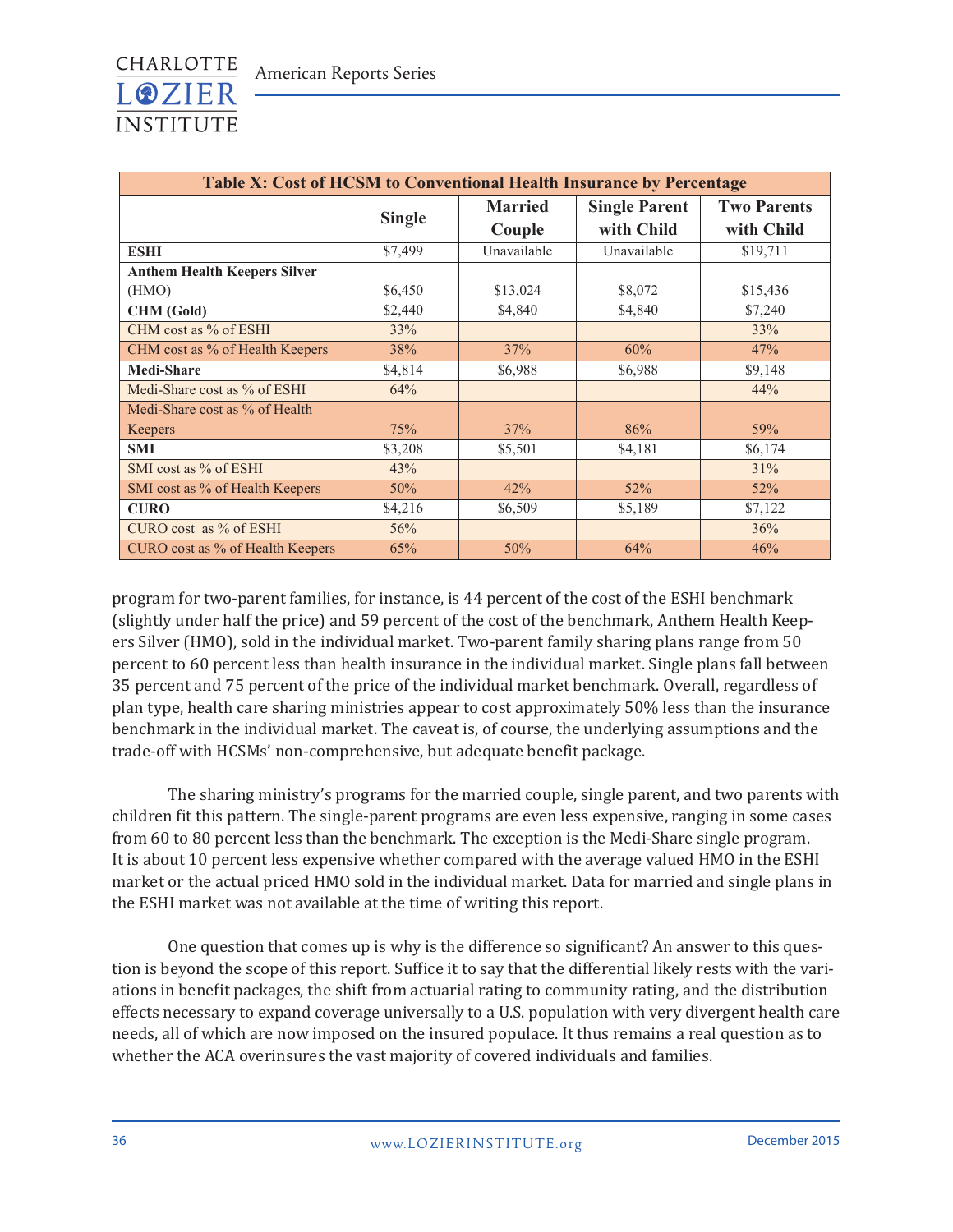

#### **References**

- Appleby, J. (July 28, 2014). Limitations on new health plans rankle some enrollees. *Kaiser Health News* accessed online on October 3, 2015 at http://khn.org/news/limitations-of-new-health-plans-rankle-some-enrollees.
- Boyd, B. (2013). Health Care Sharing Ministries: Scam or Solution? J*ournal of Law & Health*, 26(2), 219–283.
- Brase, T. (January, 2010). "Medical Sharing: An Inexpensive Alternative to Health Insurance." Citizens' Council on Health Care (Citizens' Council for Health Freedom as of October 2010).

*Commonwealth v. Reinhold*, 325 S.W.3d 272, 276 (Ky. 2010).

- Eastman, K., Ruhlan, J. S., Eastman, A. (2010). "Regulation of Health Care Sharing Ministries." v.29 *Journal of Insurance Regulation,* 189-206.
- Emanuel, E. (1992). *The Ends of Human Life: Medical Ethics in a Liberal Polity*. Harvard University Press.
- Emanuel, E. (March, 2014) In health care, choice is overrated. *New York Times The Opinion Pages* Accessed online on October 3, 2015 at *http://www.nytimes.com/2014/03/06/opinion/in-health-care-choice-is-overrated.html.*
- Francis, M. (October 31, 2013). "Bidding for Surgery" Interview with Ralph Weber, President of MediBid. *Money with Melissa Francis, Fox Business News* Web. November 6 2013. Accessed on August 19, 2015 at: https://www.youtube.com/watch?v=wcebCXiptqw&feature=youtu.be. Medibid webpage http://www.medibid.com/press/.
- Galarneau, C. (2015). Health Care Sharing Ministries and Their Exemption from the Individual Mandate of the Affordable Care Act. *Journal of Bioethical Inquiry,* 12(2), 269-282. doi:10.1007/s11673-015-9610-3.
- *Group Life & Health Co. v. Royal Drug Co*., 440 U.S. 205, 211 (1979).
- Grover, S. T. (2011). "Religious exemptions to the PPACA's Health Insurance Mandate." American Journal of Law, Medicine, & Ethics. Vol. 37 pp. 624-651.
- Heller, J. B, (August 28, 2015). General Counsel, Samaritan Ministries International. "Summary of the History of Health Care Sharing Ministries' Legal Interaction with State Insurance Regulations." (Unpublished).

Jost, Timothy Stoltzfus. "A Mutual Aid Society?" Hastings Center Report 42, no. 5 (2012): 14-16. DOI: 10.1002/hast.68.

Jost, Timothy Stoltzfus. "Loopholes in the Affordable Care Act: Regulatory Gaps and Border Crossing Techniques and How to Address Them," Saint Louis University *Journal of Health Law & Policy*. Vol. 5:27 (2011)